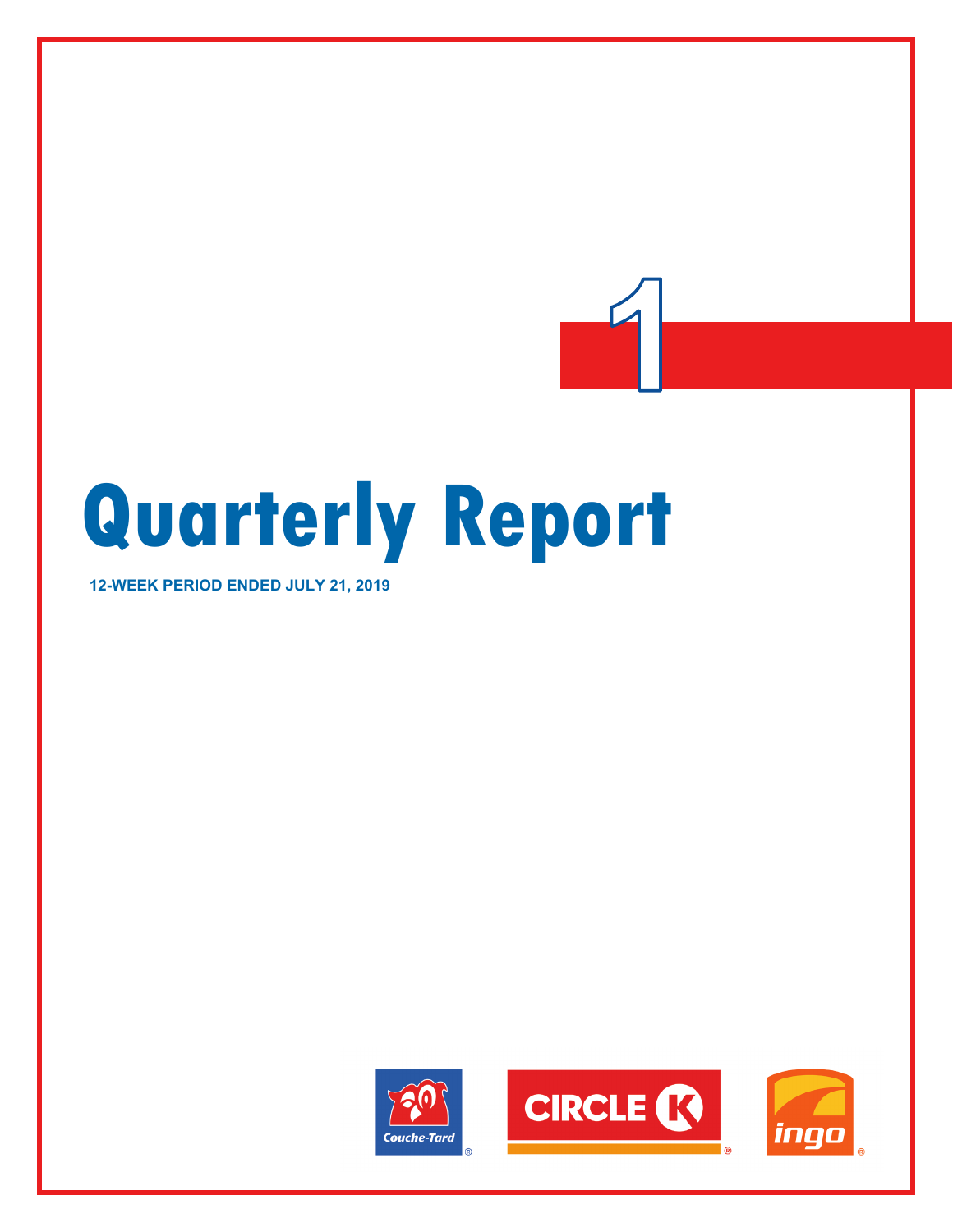# **Management Discussion and Analysis**

*The purpose of this Management Discussion and Analysis ("MD&A") is, as required by regulators, to explain management's point of view on the financial condition and results of the operations of Alimentation Couche-Tard Inc. ("Couche-Tard") as well as its performance during the first quarter of the fiscal year ending April 26, 2020. More specifically, it aims to let the reader better understand our development strategy, performance in relation to objectives, future expectations, and how we address risk*  and manage our financial resources. This MD&A also provides information to *improve the reader's understanding of Couche*-*Tard's unaudited interim condensed consolidated financial statements and related notes. It should therefore be read in conjunction with those documents. By "we", "our", "us" and "the Corporation", we refer collectively to Couche-Tard and its subsidiaries.*

*Except where otherwise indicated, all financial information reflected herein is expressed in United States dollars ("US dollars") and determined on the basis of International Financial Reporting Standards ("IFRS") as issued by the International Accounting Standards Board ("IASB"). We also use measures in this MD&A that do not comply with IFRS. Where such measures are presented, they are defined, and the reader is informed. This MD&A should be read in conjunction with the audited annual consolidated financial statements and notes thereto included in our 2019 Annual Report, which, along with additional information relating to Couche-Tard, including the most recent Annual Information Form, is available on SEDAR at https://www.sedar.com/ and on our website at https://corpo.couche-tard.com/.*

# **Forward-Looking Statements**

This MD&A includes certain statements that are "forward-looking statements" within the meaning of the securities laws of Canada. Any statement in this MD&A that is not a statement of historical fact may be deemed to be a forward-looking statement. When used in this MD&A, the words "believe", "could", "should", "intend", "expect", "estimate", "assume" and other similar expressions are generally intended to identify forward-looking statements. It is important to know that the forward-looking statements in this MD&A describe our expectations as at September 4, 2019, which are not guarantees of the future performance of Couche-Tard or its industry, and involve known and unknown risks and uncertainties that may cause Couche-Tard's or the industry's outlook, actual results or performance to be materially different from any future results or performance expressed or implied by such statements. Our actual results could be materially different from our expectations if known or unknown risks affect our business, or if our estimates or assumptions turn out to be inaccurate. A change affecting an assumption can also have an impact on other interrelated assumptions, which could increase or diminish the effect of the change. As a result, we cannot guarantee that any forward-looking statement will materialize and, accordingly, the reader is cautioned not to place undue reliance on these forward-looking statements. Forward-looking statements do not take into account the effect that transactions or special items announced or occurring after the statements are made may have on our business. For example, they do not include the effect of sales of assets, monetization, mergers, acquisitions, other business combinations or transactions, asset write-downs or other charges announced or occurring after forward-looking statements are made.

Unless otherwise required by applicable securities laws, we disclaim any intention or obligation to update or revise the forward-looking statements, whether as a result of new information, future events or otherwise.

The foregoing risks and uncertainties include the risks set forth under "Business Risks" in our 2019 Annual Report as well as other risks detailed from time to time in reports filed by Couche-Tard with securities regulators in Canada.

# **Our Business**

We are the leader in the Canadian convenience store industry. In the United States, we are the largest independent convenience store operator in terms of the number of company-operated stores. In Europe, we are a leader in convenience store and road transportation fuel retail in the Scandinavian countries (Norway, Sweden and Denmark), in the Baltic countries (Estonia, Latvia and Lithuania), as well as in Ireland, and have an important presence in Poland.

As of July 21, 2019, our network comprised 9,792 convenience stores throughout North America, including 8,565 stores with road transportation fuel dispensing. Our North American network consists of 19 business units, including 15 in the United States covering 48 states and 4 in Canada covering all 10 provinces. Approximately 109,000 people are employed throughout our network and at our service offices in North America. In addition, through CrossAmerica Partners LP ("CAPL"), we supply road transportation fuel under various brands to more than 1,300 locations in the United States.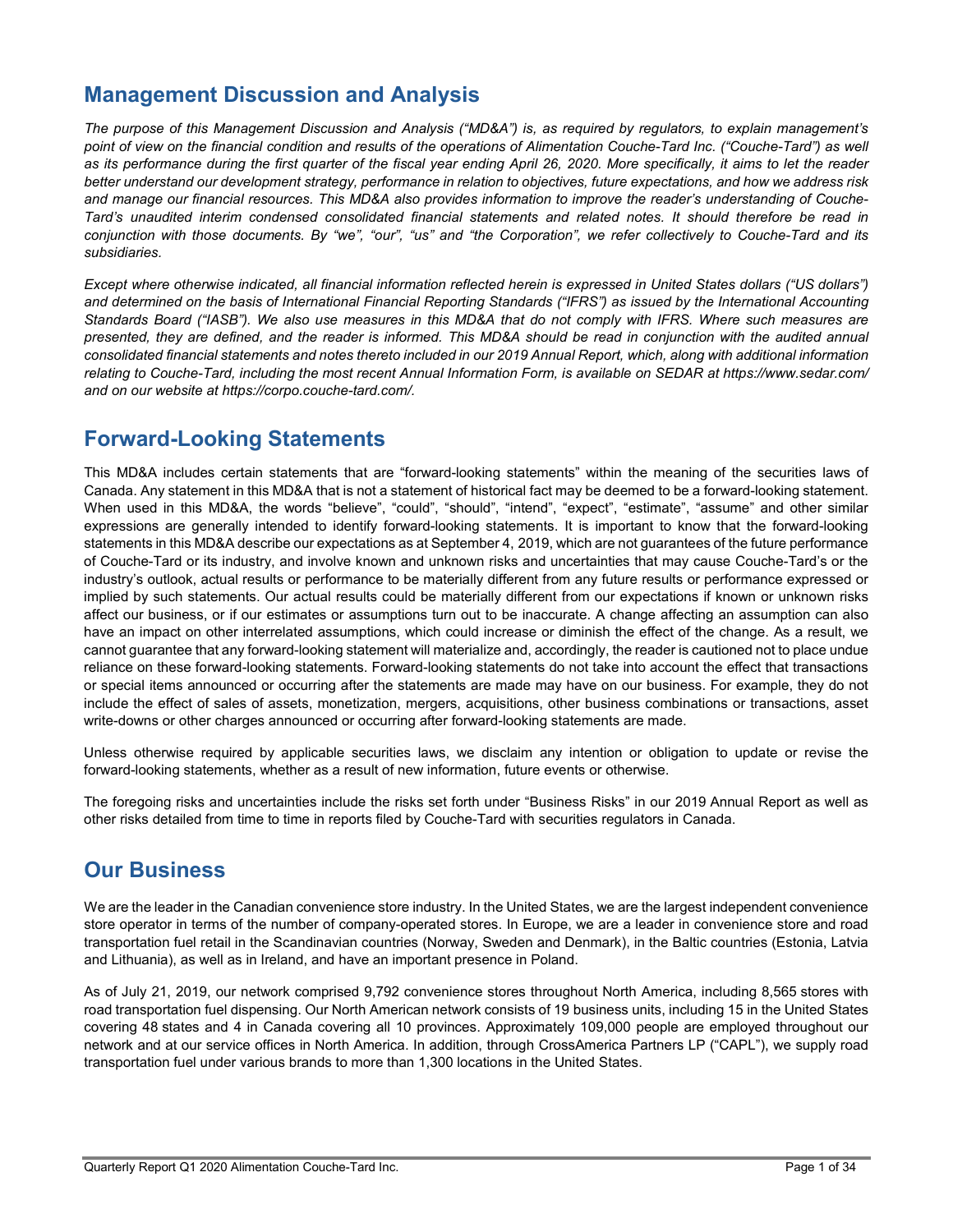In Europe, we operate a broad retail network across Scandinavia, Ireland, Poland, the Baltics and Russia through ten business units. As of July 21, 2019, our network comprised 2,706 stores, the majority of which offer road transportation fuel and convenience products while the others are unmanned automated fuel stations which only offer road transportation fuel. We also offer other products, including aviation fuel and energy for stationary engines. Including employees at branded franchise stores, approximately 24,000 people work in our retail network, terminals and service offices across Europe.

In addition, under licensing agreements, approximately 2,250 stores are operated under the Circle K banner in 16 other countries and territories (Cambodia, China, Costa Rica, Egypt, Guam, Honduras, Hong Kong, Indonesia, Jamaica, Macau, Mexico, Mongolia, New Zealand, Saudi Arabia, the United Arab Emirates and Vietnam), which brings our worldwide total network to more than 16,000 stores.

Our mission is to make our customers' lives a little easier every day. To this end, we strive to meet the demands and needs of people on the go. We offer fast and friendly service, providing food, hot and cold beverages, car wash services, and other high-quality products and services including road transportation fuel, designed to meet or exceed our customers' demands in a clean, welcoming and efficient environment. Our business model is our key to success. We have a decentralized management structure, routinely compare best practices, and use our global experience to enhance our operational expertise. We also continually invest in our people and our stores, while maintaining a strong cost discipline.

# **Value Creation**

In the United States, the convenience store sector is fragmented and in a consolidation phase. We are participating in this process through our acquisitions, the market shares we gain when competitors close sites, and by improving our offering. In Europe and Canada, the convenience store sector is often dominated by a few major players, including integrated oil companies. Some of these integrated oil companies are in the process of selling, or are expected to sell, their retail assets. We intend to study investment opportunities that might come to us through this process.

No matter the context, to create value for our Corporation and its shareholders, acquisitions have to be concluded at reasonable conditions. Therefore, we do not necessarily favor store count growth to the detriment of profitability. In addition to acquisitions, the contribution from organic growth has played an important role in the recent growth of our net earnings. Highlights have included the ongoing improvements we have made to our offer, including fresh products, to our supply terms and to our efficiency. All these elements, in addition to our strong balance sheet, have contributed to the growth in our net earnings and to value creation for our shareholders and other stakeholders. We intend to continue in this direction.

# **Exchange Rate Data**

We use the US dollar as our reporting currency, which provides more relevant information given the predominance of our operations in the United States.

The following tables set forth information about exchange rates based upon closing rates expressed as US dollars per comparative currency unit:

|                                   | 12-week periods ended |               |
|-----------------------------------|-----------------------|---------------|
|                                   | July 21, 2019         | July 22, 2018 |
| Average for period <sup>(1)</sup> |                       |               |
| Canadian dollar                   | 0.7517                | 0.7673        |
| Norwegian krone                   | 0.1155                | 0.1234        |
| Swedish krone                     | 0.1055                | 0.1138        |
| Danish krone                      | 0.1505                | 0.1575        |
| Zloty                             | 0.2629                | 0.2726        |
| Euro                              | 1.2703                | 1.1734        |
| Ruble                             | 0.0156                | 0.0160        |
|                                   |                       |               |

(1) Calculated by taking the average of the closing exchange rates of each day in the applicable period.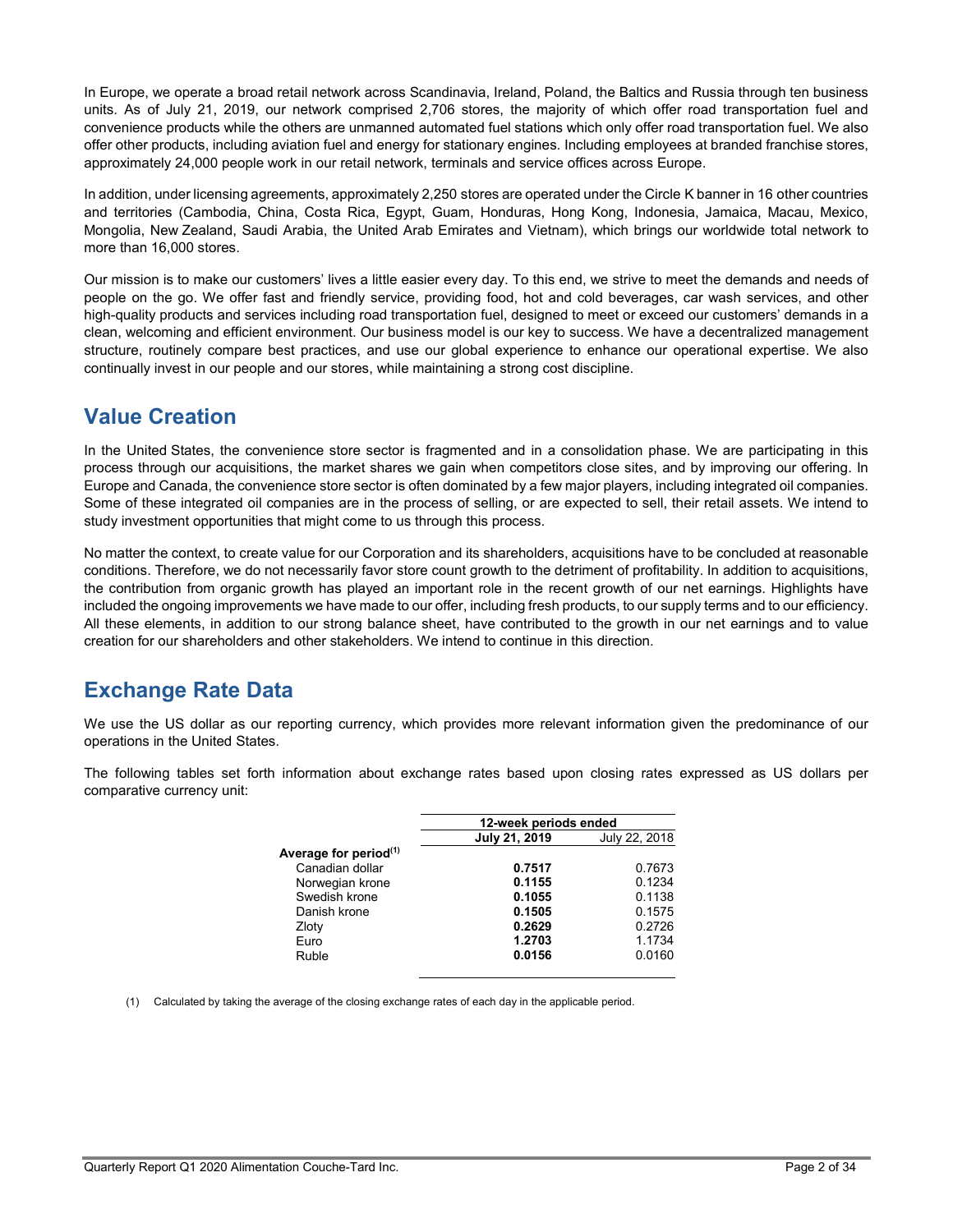|                 | As at July 21, 2019 | As at April 28, 2019 |
|-----------------|---------------------|----------------------|
| Period end      |                     |                      |
| Canadian dollar | 0.7660              | 0.7412               |
| Norwegian krone | 0.1168              | 0.1152               |
| Swedish krone   | 0.1067              | 0.1053               |
| Danish krone    | 0.1504              | 0.1491               |
| Zloty           | 0.2637              | 0.2596               |
| Euro            | 1.1226              | 1.1133               |
| Ruble           | 0.0159              | 0.0154               |
|                 |                     |                      |

As we use the US dollar as our reporting currency in our consolidated financial statements and in this document, unless indicated otherwise, results from our Canadian, European and corporate operations are translated into US dollars using the average rate for the period. Unless otherwise indicated, variances and explanations regarding changes in the foreign exchange rate and the volatility of the Canadian dollar and European currencies which we discuss in the present document are therefore related to the translation into US dollars of our Canadian, European and corporate operations' results.

# **Overview of the First Quarter of Fiscal 2020**

# **Financial Results**

Net earnings attributable to shareholders of the Corporation ("net earnings") amounted to \$538.8 million for the first quarter of fiscal 2020, compared with \$455.6 million for the first quarter of fiscal 2019. Diluted net earnings per share stood at \$0.95, compared with \$0.81 for the corresponding period of the previous year.

The results for the first quarter of fiscal 2020 were affected by a pre-tax net foreign exchange loss of \$6.5 million, an income tax expense of \$4.5 million (of which \$3.5 million is attributable to shareholders of the Corporation) following the asset exchange transaction with CAPL, as well as pre-tax acquisition costs of \$0.2 million.

The results for the comparable quarter of fiscal 2019 were affected by a \$55.0 million pre-tax impairment charge on CAPL's goodwill, pre-tax restructuring costs of \$1.5 million, a pre-tax net foreign exchange loss of \$1.0 million, as well as pre-tax acquisition costs of \$0.5 million.

Excluding these items, the adjusted net earnings would have been approximately \$548.0 million<sup>1</sup> (\$0.97<sup>1</sup> per share on a diluted basis), compared with \$490.0 million<sup>1</sup> (\$0.87<sup>1</sup> per share on a diluted basis) for the first quarter of fiscal 2019, an increase of \$58.0 million or 11.8%, driven by higher road transportation fuel margins in the United States, and lower financing costs following deleveraging, partly offset by higher income tax rate.

# **Changes in our Network**

## *Single-site acquisitions*

During the first quarter of fiscal 2020, we acquired eight company-operated stores through distinct transactions.

## *Store construction*

 $\overline{a}$ 

During the first quarter of fiscal 2020, we completed the construction of 12 stores and the relocation or reconstruction of 9 stores. As of July 21, 2019, 32 stores were under construction and should open in the upcoming quarters.

<sup>&</sup>lt;sup>1</sup> Please refer to the section "Net earnings attributable to shareholders of the Corporation ("net earnings") and adjusted net earnings attributable to shareholders of the Corporation ("adjusted net earnings")" of this Management Discussion & Analysis for additional information on this performance measure not defined by IFRS. These performance measures, for the 12-week period ended July 22, 2018, have been adjusted for the estimated impact of IFRS 16, the previously reported adjusted net earnings were approximately \$498.0 million and adjusted diluted net earnings per share was \$0.88.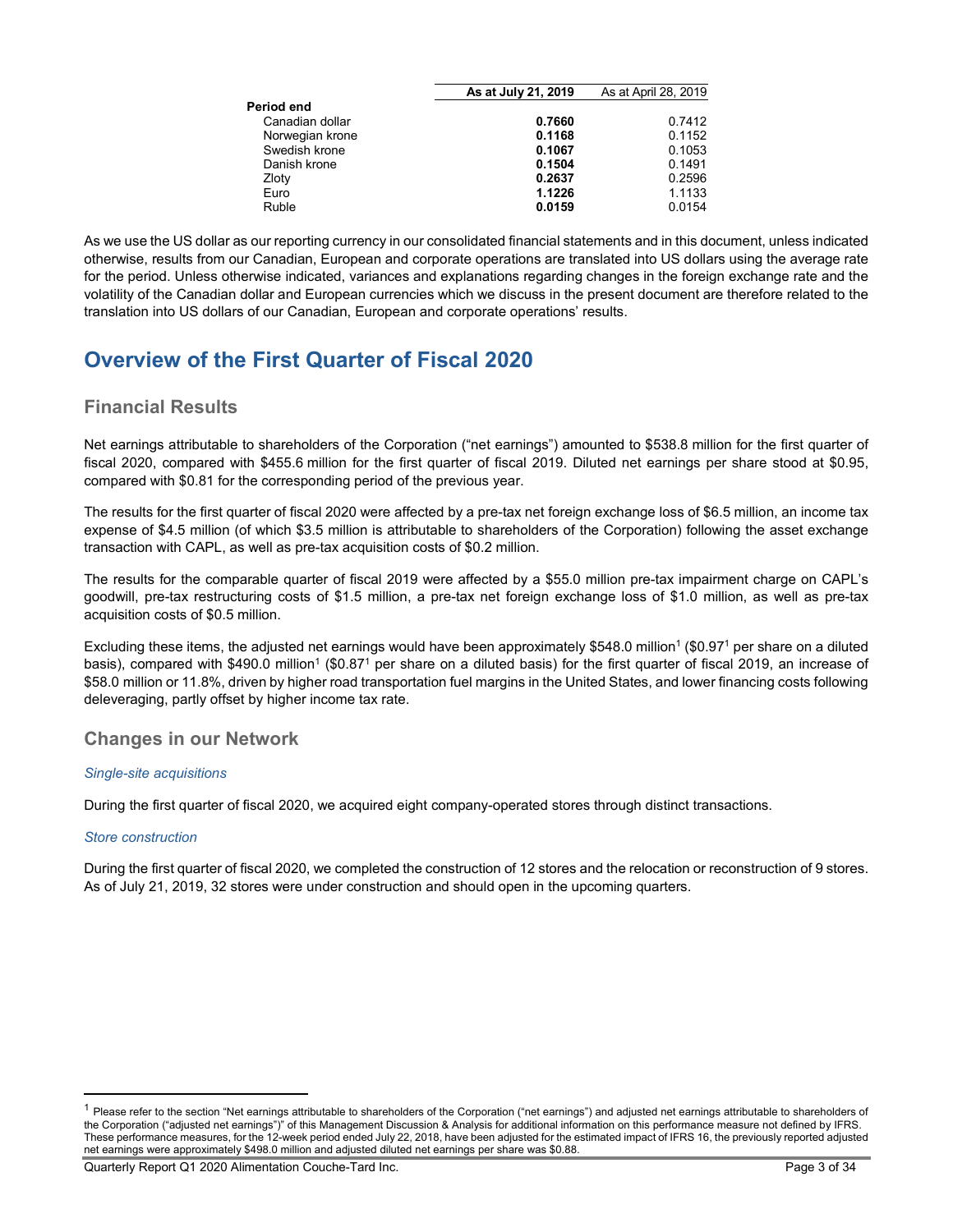#### *Summary of changes in our store network during the first quarter of fiscal 2020*

The following table presents certain information regarding changes in our store network over the 12-week period ended July 21, 2019(1):

|                                                                                         | 12-week period ended July 21, 2019 |                     |                     |                                                 |        |  |  |
|-----------------------------------------------------------------------------------------|------------------------------------|---------------------|---------------------|-------------------------------------------------|--------|--|--|
| <b>Type of site</b>                                                                     | Company-<br>operated $^{(2)}$      | $\text{CODO}^{(3)}$ | DODO <sup>(4)</sup> | <b>Franchised and</b><br>other affiliated $(5)$ | Total  |  |  |
| Number of sites, beginning of period                                                    | 9.794                              | 514                 | 1,052               | 1,215                                           | 12,575 |  |  |
| Acquisitions                                                                            | 8                                  |                     |                     |                                                 |        |  |  |
| Openings / constructions / additions                                                    | 29                                 |                     | 4                   | 24                                              | 57     |  |  |
| Closures / disposals / withdrawals                                                      | (35)                               | (64)                | (20)                | (23)                                            | (142)  |  |  |
| Store conversion                                                                        | (3)                                | 6                   | (3)                 |                                                 |        |  |  |
| Number of sites, end of period                                                          | 9.793                              | 456                 | 1.033               | 1.216                                           | 12,498 |  |  |
| <b>CAPL network</b>                                                                     |                                    |                     |                     |                                                 | 1,320  |  |  |
| Circle K branded sites under licensing agreements                                       |                                    |                     |                     |                                                 | 2,248  |  |  |
| <b>Total network</b>                                                                    |                                    |                     |                     |                                                 | 16,066 |  |  |
| Number of automated fuel stations included in the period-<br>end figures <sup>(6)</sup> | 981                                |                     | 12                  |                                                 | 993    |  |  |

(1) These figures include 50% of the stores operated through RDK, a joint venture.

(2) Sites for which the real estate is controlled by Couche-Tard (through ownership or lease agreements) and for which the stores (and/or the service stations) are operated by Couche-Tard or one of its commission agents.

(3) Sites for which the real estate is controlled by Couche-Tard (through ownership or lease agreements) and for which the stores (and/or the service stations) are operated by an independent operator in exchange for rent and to which Couche-Tard sometimes provides road transportation fuel through supply contracts. Some of these sites are subject to a franchise agreement, licensing or other similar agreement under one of our main or secondary banners. (4) Sites controlled and operated by independent operators to which Couche-Tard supplies road transportation fuel through supply contracts. Some of these

sites are subject to a franchise agreement, licensing or other similar agreement under one of our main or secondary banners.

(5) Stores operated by an independent operator through a franchising, licensing or another similar agreement under one of our main or secondary banners.

(6) These sites sell road transportation fuel only.

#### *Asset Exchange Agreement with CAPL*

On December 17, 2018, we entered into an asset exchange agreement with CAPL under which 192 Circle K U.S. company-operated stores will be exchanged against the real estate property currently held by CAPL for 56 U.S. company-operated stores leased and operated by Couche-Tard pursuant to a master lease that CAPL had previously purchased jointly with or from CST Brands Inc. ("CST"), and 17 company-operated stores owned and operated by CAPL in the U.S. Upper Midwest. The aggregate value of this agreement is approximately \$185.0 million.

In May 2019, we closed the first transaction of the asset exchange agreement with CAPL. In this first transaction, 60 Circle K U.S. stores have been exchanged against 17 company-operated stores owned and operated by CAPL and the real estate for 8 properties held by CAPL, for a total value of approximately \$58.0 million. Following the exchange transaction, we performed a re-evaluation of our deferred tax assets and liabilities which generated an income tax expense of \$4.5 million, of which \$3.5 million is attributable to shareholders of the Corporation. The remaining tranches are expected to be completed by the end of the first quarter of calendar year 2020.

# **Global Circle K Brand**

On September 22, 2015, we announced the creation of a new global convenience brand, Circle K. The new brand is replacing our existing Circle K, Statoil, Mac's, Kangaroo Express, Corner Store, On the Run, and Topaz brands on stores and service stations across Canada (except Quebec), the United States and Europe. The rollout of our Circle K brand in Europe was completed during the first quarter of fiscal 2020, while in North America, it is progressing steadily.

As of July 21, 2019, more than 5,800 stores in North America, including 789 stores acquired from CST, now proudly display our new global brand.

# **Investment in Fire & Flower**

On August 7, 2019, subsequent to the end of the quarter, we announced the closing of an investment in Fire & Flower Holdings Corp. ("Fire & Flower"), a leading independent cannabis retailer based in Alberta, Canada. We invested approximately \$26.0 million in the form of unsecured convertible debentures to obtain a 9.9% ownership interest in Fire & Flower upon conversion. We have also been issued Common Share purchase warrants, that, if exercised in full in accordance with the terms thereof, would subsequently increase our ownership interest to 50.1%. Through this investment, we aim to combine our expertise in scaling retail stores with Fire & Flower's retail experience and proprietary HiFyre<sup>TM</sup> digital platform to capitalize on new cannabis markets as they emerge.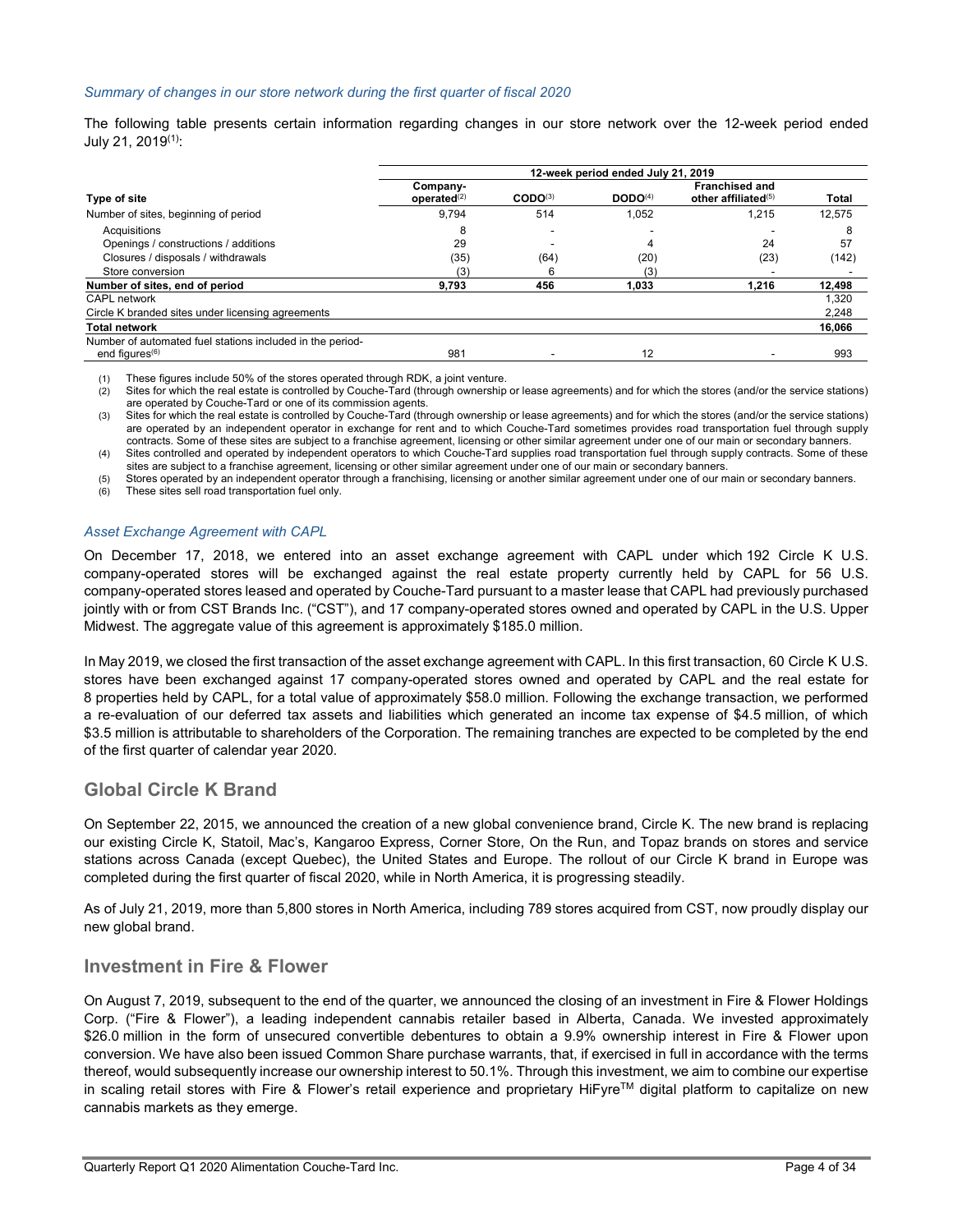# **Long-Term Debt**

On May 28, 2019, we repaid, without penalty, \$150.0 million of our \$300.0 million US-dollar-denominated senior unsecured notes issued on December 14, 2017 and maturing on December 13, 2019.

On August 13, 2019, subsequent to the end of the quarter, we repaid, without penalty, the remaining \$150.0 million of these \$300.0 million US-dollar-denominated senior unsecured notes.

# **Share Repurchase Program**

During the first quarter of fiscal 2020, we repurchased 764,174 Class B subordinate voting shares under our share repurchase program, for a net amount of \$46.2 million. In addition, subsequent to the end of the quarter, we repurchased an additional 740,892 Class B subordinate voting shares, for a net amount of \$45.1 million, totalling 1,505,066 Class B subordinate voting shares and \$91.3 million since the launch of the program. All shares repurchased were cancelled.

# **Dividends**

During its September 4, 2019 meeting, the Board of Directors declared a quarterly dividend of CA 12.5¢ per share, before the share split description below, for the first quarter of fiscal 2020 to shareholders on record as at September 13, 2019 and approved its payment for September 27, 2019. This is an eligible dividend within the meaning of the *Income Tax Act* (Canada).

# **Class A multiple-voting shares and Class B subordinate voting shares split**

During its September 4, 2019 meeting, the Board of Directors approved a two-for-one split of all the Corporation's issued and outstanding Class A multiple-voting shares and Class B subordinate voting shares on record as at September 20, 2019 and payable on September 27, 2019. This share split was approved by regulatory authorities.

# **Outstanding Shares and Stock Options**

As at August 30, 2019, Couche-Tard had 126,903,950 Class A multiple-voting shares and 436,030,451 Class B subordinate voting shares issued and outstanding. In addition, as at the same date, Couche-Tard had 1,748,860 outstanding stock options for the purchase of Class B subordinate voting shares.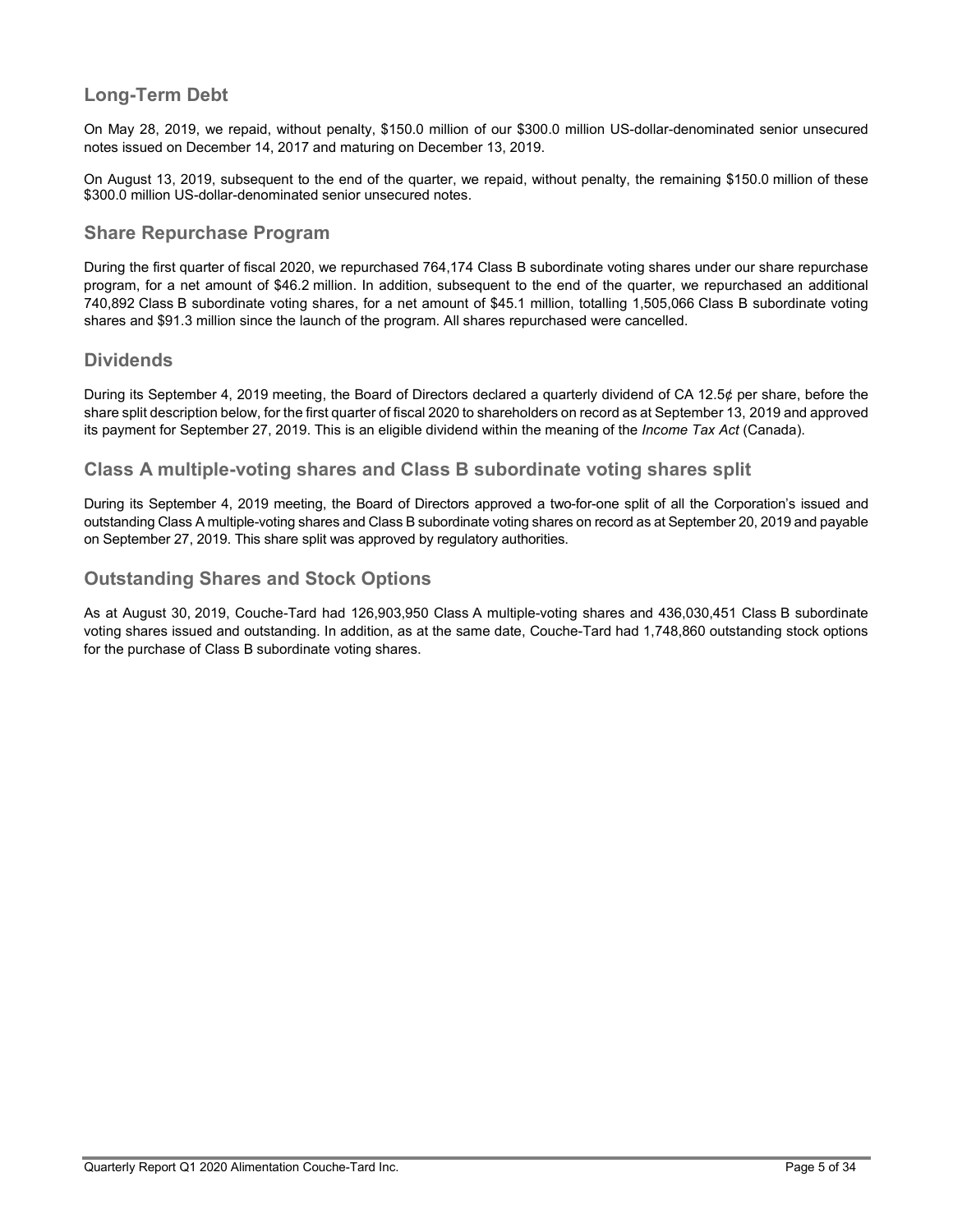# **New Accounting Standard Adopted by the Corporation**

As of April 29, 2019, we have adopted IFRS 16, *Leases,* which requires lessees to recognize on the balance sheet a lease liability reflecting future lease payments and a right-of-use asset for virtually all lease contracts, except with respect to lease contracts that meet limited exception criteria. As permitted under the specific transition provisions in the standard, we have elected not to restate our comparative figures for the 2019 financial year. The tables below present the estimated pro forma impact of the change in accounting policy on our previously reported results:

|                                                                                                  |                                      |                                           | 12-week period ended July 22, 2018                         |                          |                                                    |                      |                                                                                                              |
|--------------------------------------------------------------------------------------------------|--------------------------------------|-------------------------------------------|------------------------------------------------------------|--------------------------|----------------------------------------------------|----------------------|--------------------------------------------------------------------------------------------------------------|
| (in millions of US dollars)                                                                      | Pre-IFRS<br><b>16 As</b><br>reported | Excluding:<br>Rent under<br><b>IAS 17</b> | Including:<br>Depreciation and<br>interests <sup>(1)</sup> | Other                    | Total<br>estimated pro<br>forma IFRS 16<br>impacts | Pro forma<br>IFRS 16 | Total estimated pro<br>forma IFRS 16<br>$impacks -$<br>attributable to<br>shareholders of the<br>Corporation |
| Revenues                                                                                         | 14,786.5                             |                                           |                                                            | 9.0                      | 9.0                                                | 14,795.5             | 3.0                                                                                                          |
| Cost of sales                                                                                    | 12,569.4                             |                                           |                                                            |                          |                                                    | 12,569.4             |                                                                                                              |
| <b>Gross profit</b>                                                                              | 2,217.1                              |                                           |                                                            | 9.0                      | 9.0                                                | 2,226.1              | 3.0                                                                                                          |
| Operating, selling, administrative<br>and general expenses                                       | 1,312.5                              | (88.0)                                    |                                                            | 6.0                      | (82.0)                                             | 1,230.5              | (82.0)                                                                                                       |
| Restructuring costs                                                                              | 1.5                                  |                                           |                                                            |                          |                                                    | 1.5                  |                                                                                                              |
| Loss on disposal of property and<br>equipment and other assets<br>Depreciation, amortization and | 0.2                                  |                                           |                                                            |                          |                                                    | 0.2                  |                                                                                                              |
| impairment                                                                                       | 301.5                                | (4.0)                                     | 90.0                                                       |                          | 86.0                                               | 387.5                | 81.0                                                                                                         |
| <b>Total operating expenses</b>                                                                  | 1.615.7                              | (92.0)                                    | 90.0                                                       | 6.0                      | 4.0                                                | 1.619.7              | (0.1)                                                                                                        |
| <b>Operating income</b>                                                                          | 601.4                                | 92.0                                      | (90.0)                                                     | 3.0                      | 5.0                                                | 606.4                | 4.0                                                                                                          |
| Share of earnings of joint<br>ventures and associated<br>companies                               | 7.1                                  |                                           |                                                            |                          |                                                    | 7.1                  |                                                                                                              |
| <b>EBITDA</b>                                                                                    | 910.0                                | 88.0                                      |                                                            | 3.0                      | 91.0                                               | 1,001.0              | 85.0                                                                                                         |
| <b>Financial expenses</b><br><b>Financial revenues</b><br>Foreign exchange loss                  | 79.4<br>(2.7)<br>1.0                 | (5.0)<br>$\overline{\phantom{a}}$         | 21.0                                                       | ٠                        | 16.0                                               | 95.4<br>(2.7)<br>1.0 | 14.0                                                                                                         |
| Net financial expenses                                                                           | 77.7                                 | (5.0)                                     | 21.0                                                       | $\overline{\phantom{a}}$ | 16.0                                               | 93.7                 | 14.0                                                                                                         |
| Earnings before income taxes<br>Income taxes                                                     | 530.8<br>88.2                        | 97.0<br>25.0                              | (111.0)<br>(28.0)                                          | 3.0<br>1.0               | (11.0)<br>(2.0)                                    | 519.8<br>86.2        | (10.0)<br>(2.0)                                                                                              |
| Net earnings including non-<br>controlling interests                                             | 442.6                                | 72.0                                      | (83.0)                                                     | 2.0                      | (9.0)                                              | 433.6                | (8.0)                                                                                                        |
| Net loss attributable to non-<br>controlling interests                                           | 13.0                                 |                                           | 5.0                                                        | (4.0)                    | 1.0                                                | 14.0                 |                                                                                                              |
| Net earnings attributable to<br>shareholders of the<br>Corporation                               | 455.6                                | 72.0                                      | (78.0)                                                     | (2.0)                    | (8.0)                                              | 447.6                | (8.0)                                                                                                        |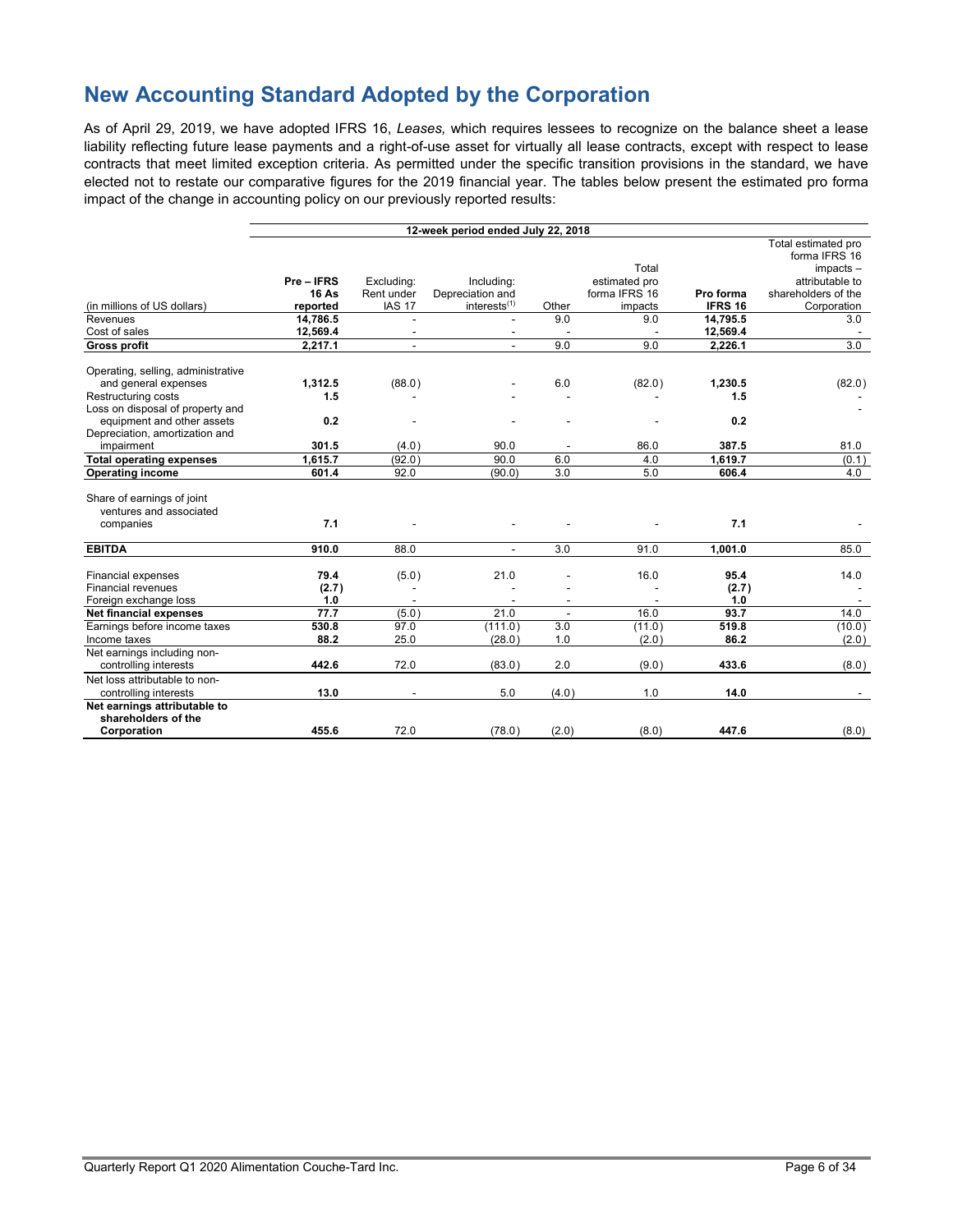|                                                     |              |               |                          |                          |               |                | Total estimated pro    |
|-----------------------------------------------------|--------------|---------------|--------------------------|--------------------------|---------------|----------------|------------------------|
|                                                     |              |               |                          |                          | Total         |                | forma IFRS 16          |
|                                                     | Pre-IFRS     | Excluding:    | Including:               |                          | estimated pro |                | impacts - attributable |
|                                                     | <b>16 As</b> | Rent under    | Depreciation and         |                          | forma IFRS 16 | Pro forma      | to shareholders of the |
| (in millions of US dollars)                         | reported     | <b>IAS 17</b> | interests <sup>(1)</sup> | Other                    | impacts       | <b>IFRS 16</b> | Corporation            |
| Revenues                                            | 59,117.6     |               | $\overline{\phantom{a}}$ | 40.0                     | 40.0          | 59,157.6       | 20.0                   |
| Cost of sales                                       | 49,922.7     |               |                          |                          |               | 49,922.7       |                        |
| <b>Gross profit</b>                                 | 9,194.9      |               |                          | 40.0                     | 40.0          | 9,234.9        | 20.0                   |
| Operating, selling, administrative                  |              |               |                          |                          |               |                |                        |
| and general expenses                                | 5,646.1      | (390.0)       |                          | 28.0                     | (362.0)       | 5,284.1        | (361.0)                |
| Restructuring costs                                 | 10.5         |               |                          |                          |               | 10.5           |                        |
| Gain on disposal of property and                    |              |               |                          |                          |               |                |                        |
| equipment and other assets                          | (21.3)       |               |                          |                          |               | (21.3)         |                        |
| Depreciation, amortization and                      |              |               |                          |                          |               |                |                        |
| impairment                                          | 1,070.7      | (18.0)        | 388.0                    |                          | 370.0         | 1,440.7        | 356.0                  |
| <b>Total operating expenses</b>                     | 6,706.0      | (408.0)       | 388.0                    | 28.0                     | 8.0           | 6,714.0        | (5.0)                  |
| <b>Operating income</b>                             | 2,488.9      | 408.0         | (388.0)                  | 12.0                     | 32.0          | 2,520.9        | 25.0                   |
| Share of earnings of joint                          |              |               |                          |                          |               |                |                        |
| ventures and associated                             |              |               |                          |                          |               |                |                        |
| companies                                           | 23.4         |               |                          |                          |               | 23.4           |                        |
| <b>EBITDA</b>                                       | 3,583.0      | 390.0         | $\blacksquare$           | 12.0                     | 402.0         | 3,984.0        | 381.0                  |
|                                                     |              |               |                          |                          |               |                |                        |
| Financial expenses                                  | 338.7        | (20.0)        | 90.0                     |                          | 70.0          | 408.7          | 62.0                   |
| Financial revenues                                  | (13.3)       |               |                          |                          |               | (13.3)         |                        |
| Foreign exchange gain                               | (5.3)        |               |                          |                          |               | (5.3)          |                        |
| <b>Net financial expenses</b>                       | 320.1        | (20.0)        | 90.0                     | $\overline{\phantom{a}}$ | 70.0          | 390.1          | 62.0                   |
| Earnings before income taxes                        | 2,192.2      | 428.0         | (478.0)                  | 12.0                     | (38.0)        | 2,154.2        | (37.0)                 |
| Income taxes                                        | 370.9        | 108.0         | (120.0)                  | 3.0                      | (9.0)         | 361.9          | (9.0)                  |
| Net earnings including non-                         |              |               |                          |                          |               |                |                        |
| controlling interests                               | 1,821.3      | 320.0         | (358.0)                  | 9.0                      | (29.0)        | 1,792.3        | (28.0)                 |
| Net loss attributable to non-                       |              |               |                          |                          |               |                |                        |
| controlling interests                               | 12.6         | (3.0)         | 20.0                     | (16.0)                   | 1.0           | 13.6           |                        |
| Net earnings attributable to<br>shareholders of the |              |               |                          |                          |               |                |                        |
| Corporation                                         | 1,833.9      | 317.0         | (338.0)                  | (7.0)                    | (28.0)        | 1,805.9        | (28.0)                 |

(1) Depreciation and interest expenses are based on our assessment of Fiscal 2020 impact.

In order to facilitate the understanding of our financial performance, we have adjusted some of our previously reported performance measures. All adjustments related to IFRS 16 are clearly identified and are based on the calculations presented in the tables above.

The adoption of the new accounting standard affected the following specific items in the opening balance sheet on April 29, 2019:

|                                          | Balance,            |                            | Adjusted balance,   |
|------------------------------------------|---------------------|----------------------------|---------------------|
| (in millions of US dollars)              | beginning of period | <b>Adoption of IFRS 16</b> | beginning of period |
| <b>Assets</b>                            |                     |                            |                     |
| Current assets                           |                     |                            |                     |
| Prepaid expenses                         | 83.7                | (26.4)                     | 57.3                |
| Property and equipment                   | 11,129.9            | (306.5)                    | 10,823.4            |
| Right-of-use assets                      |                     | 2,835.0                    | 2,835.0             |
| Intangible assets                        | 944.4               | (104.5)                    | 839.9               |
| Other assets                             | 306.6               | 27.7                       | 334.3               |
| <b>Total assets</b>                      | 22,607.7            | 2,425.3                    | 25,033.0            |
|                                          |                     |                            |                     |
| Liabilities                              |                     |                            |                     |
| <b>Current liabilities</b>               |                     |                            |                     |
| Accounts payable and accrued liabilities | 3,917.1             | (24.6)                     | 3,892.5             |
| Current portion of long-term debt        | 1,310.7             | (40.5)                     | 1,270.2             |
| Current portion of lease liabilities     |                     | 382.9                      | 382.9               |
| Long-term debt                           | 5,640.7             | (287.8)                    | 5,352.9             |
| Lease liabilities                        |                     | 2,569.3                    | 2,569.3             |
| Long-term provisions                     | 590.1               | (3.0)                      | 587.1               |
| Deferred credits and other liabilities   | 349.0               | (158.3)                    | 190.7               |
| Deferred income taxes                    | 1.037.1             | (3.2)                      | 1,033.9             |
| <b>Total liabilities</b>                 | 13,426.6            | 2,434.8                    | 15,861.4            |
|                                          |                     |                            |                     |
| Equity                                   |                     |                            |                     |
| Retained earnings<br><b>Total equity</b> | 9,053.5<br>9,181.1  | (9.5)<br>(9.5)             | 9,044.0<br>9,171.6  |
|                                          |                     |                            |                     |

For further information, refer to our Q1 2020 unaudited interim condensed consolidated financial statements.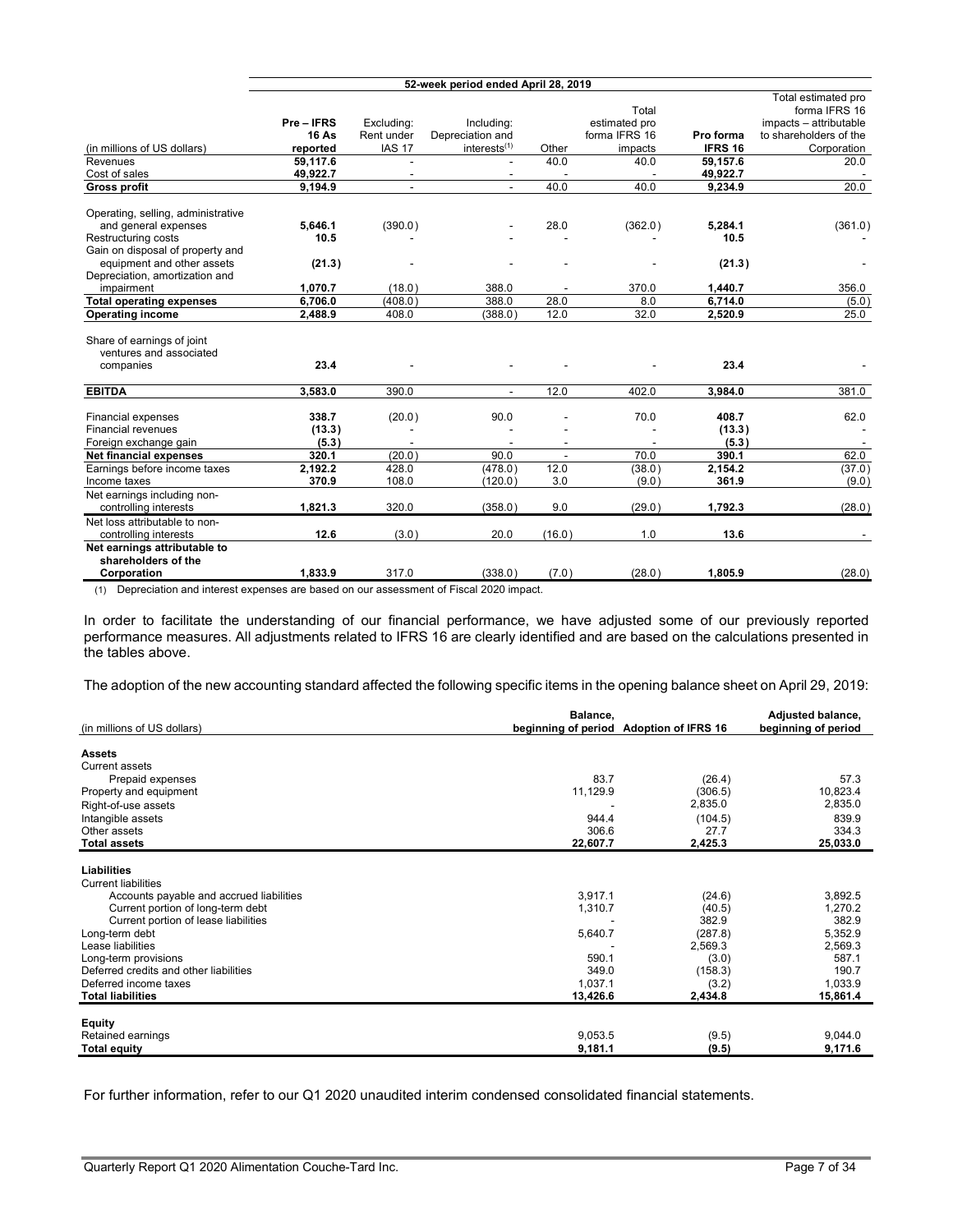# **Summary Analysis of Consolidated Results for the First Quarter of Fiscal 2020**

The following table highlights certain information regarding our operations for the 12-week periods ended July 21, 2019, and July 22, 2018. CAPL refers to CrossAmerica Partners LP.

|                                                                             |                 | 12-week periods ended |                 |
|-----------------------------------------------------------------------------|-----------------|-----------------------|-----------------|
|                                                                             | <b>July 21,</b> | July 22,              | Variation       |
| (in millions of US dollars, unless otherwise stated)                        | 2019            | 2018                  | %               |
| <b>Statement of Operations Data:</b>                                        |                 |                       |                 |
| Merchandise and service revenues <sup>(1)</sup> :                           |                 |                       |                 |
| <b>United States</b>                                                        | 2,657.8         | 2,609.1               | 1.9             |
| Europe                                                                      | 353.1<br>575.6  | 368.7<br>544.4        | (4.2)           |
| Canada<br>CAPL                                                              | 19.8            | 26.3                  | 5.7<br>(24.7)   |
| Elimination of intercompany transactions with CAPL                          | (0.5)           | (0.7)                 | (28.6)          |
| Total merchandise and service revenues                                      | 3,605.8         | 3,547.8               | 1.6             |
| Road transportation fuel revenues:                                          |                 |                       |                 |
| <b>United States</b>                                                        | 6,801.5         | 7,159.5               | (5.0)           |
| Europe                                                                      | 1,919.8         | 1,952.5               | (1.7)           |
| Canada                                                                      | 1,201.4         | 1,291.8               | (7.0)           |
| CAPL                                                                        | 567.4           | 633.7                 | (10.5)          |
| Elimination of intercompany transactions with CAPL                          | (121.4)         | (140.3)               | (13.5)          |
| Total road transportation fuel revenues                                     | 10,368.7        | 10,897.2              | (4.8)           |
| Other revenues $(2)$ :                                                      |                 |                       |                 |
| <b>United States</b>                                                        | 6.9             | 5.4                   | 27.8            |
| Europe                                                                      | 155.1           | 319.0                 | (51.4)          |
| Canada                                                                      | 4.8             | 6.2                   | (22.6)          |
| CAPL                                                                        | 25.8            | 15.2                  | 69.7            |
| Elimination of intercompany transactions with CAPL                          | (4.1)           | (4.3)                 | (4.7)           |
| Total other revenues                                                        | 188.5           | 341.5                 | (44.8)          |
| <b>Total revenues</b>                                                       | 14,163.0        | 14,786.5              | (4.2)           |
| Merchandise and service gross profit <sup><math>(1)</math></sup> .          |                 |                       |                 |
| <b>United States</b>                                                        | 904.9           | 874.8                 | 3.4             |
| Europe                                                                      | 146.5           | 156.3                 | (6.3)           |
| Canada                                                                      | 189.5           | 187.9                 | 0.9             |
| CAPL                                                                        | 4.6             | 6.4                   | (28.1)          |
| Elimination of intercompany transactions with CAPL                          | (0.5)           | (0.6)                 | (16.7)          |
| Total merchandise and service gross profit                                  | 1,245.0         | 1,224.8               | 1.6             |
| Road transportation fuel gross profit:                                      |                 |                       |                 |
| <b>United States</b>                                                        | 672.5           | 560.0                 | 20.1            |
| Europe                                                                      | 222.2           | 246.5                 | (9.9)           |
| Canada                                                                      | 81.5            | 100.0                 | (18.5)          |
| CAPL                                                                        | 23.1            | 26.6                  | (13.2)          |
| Total road transportation fuel gross profit                                 | 999.3           | 933.1                 | 7.1             |
| Other revenues gross profit $(2)$ :                                         |                 |                       |                 |
| <b>United States</b>                                                        | 6.9             | 5.3                   | 30.2            |
| Europe                                                                      | 31.3            | 36.8                  | (14.9)          |
| Canada<br>CAPL                                                              | 4.8             | 6.2<br>15.2           | (22.6)          |
| Elimination of intercompany transactions with CAPL                          | 25.8<br>(4.1)   | (4.3)                 | 69.7<br>(4.7)   |
| Total other revenues gross profit                                           | 64.7            | 59.2                  | 9.3             |
| <b>Total gross profit</b>                                                   | 2,309.0         | 2,217.1               | 4.1             |
|                                                                             |                 |                       |                 |
| Operating, selling, administrative and general expenses                     | 1,224.3         | 1,294.7               |                 |
| <b>Excluding CAPL</b><br>CAPL                                               | 20.2            | 22.6                  | (5.4)<br>(10.6) |
| Elimination of intercompany transactions with CAPL                          | (4.4)           | (4.8)                 | (8.3)           |
| Total Operating, selling, administrative and general expenses               | 1,240.1         | 1,312.5               | (5.5)           |
| Restructuring costs                                                         |                 | 1.5                   | (100.0)         |
| Loss on disposal of property and equipment and other assets                 | 10.1            | 0.2                   | 4,950.0         |
| Depreciation, amortization and impairment                                   |                 |                       |                 |
| <b>Excluding CAPL</b>                                                       | 284.2           | 213.2                 | 33.3            |
| CAPL                                                                        | 22.9            | 88.3                  | (74.1)          |
| Total depreciation, amortization and impairment                             | 307.1           | 301.5                 | 1.9             |
| <b>Operating income</b>                                                     |                 |                       |                 |
| <b>Excluding CAPL</b>                                                       | 743.0           | 671.3                 | 10.7            |
| CAPL                                                                        | 8.9             | (69.8)                | (112.8)         |
| Elimination of intercompany transactions with CAPL                          | (0.2)           | (0.1)                 | 100.0           |
| Total operating income                                                      | 751.7           | 601.4                 | 25.0            |
| Net financial expenses                                                      | 87.0            | 77.7                  | 0.12            |
| Net earnings including non-controlling interests                            | 536.0           | 442.6                 | 21.1            |
| Net loss attributable to non-controlling interests                          | 2.8             | 13.0                  | (78.5)          |
| Net earnings attributable to shareholders of the Corporation                | 538.8           | 455.6                 | 18.3            |
| Per Share Data:                                                             |                 |                       |                 |
| Basic net earnings per share (dollars per share)                            | 0.96            | 0.81                  | 18.5            |
| Diluted net earnings per share (dollars per share)                          | 0.95            | 0.81                  | 17.3            |
| Adjusted diluted net earnings per share (dollars per share) <sup>(13)</sup> | 0.97            | 0.87                  | 11.5            |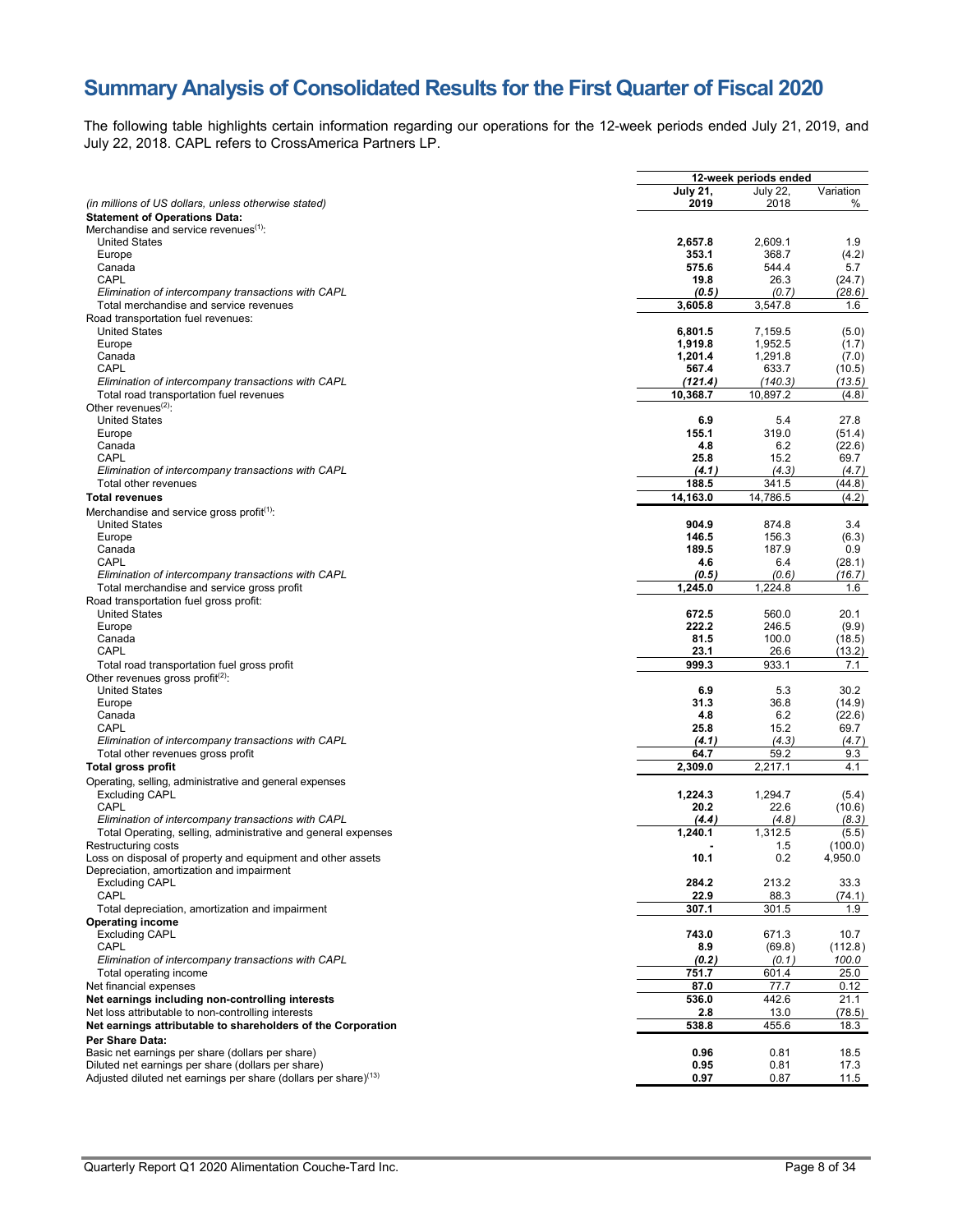|                                                                                     | 12-week periods ended |                 |           |  |  |
|-------------------------------------------------------------------------------------|-----------------------|-----------------|-----------|--|--|
|                                                                                     | <b>July 21,</b>       | <b>July 22.</b> | Variation |  |  |
| (in millions of US dollars, unless otherwise stated)                                | 2019                  | 2018            | %         |  |  |
| Other Operating Data - excluding CAPL:                                              |                       |                 |           |  |  |
| Merchandise and service gross margin <sup>(1)</sup> :                               |                       |                 |           |  |  |
| Consolidated                                                                        | 34.6%                 | 34.6%           |           |  |  |
| <b>United States</b>                                                                | 34.0%                 | 33.5%           | 0.5       |  |  |
| Europe                                                                              | 41.5%                 | 42.4%           | (0.9)     |  |  |
| Canada                                                                              | 32.9%                 | 34.5%           | (1.6)     |  |  |
| Growth of same-store merchandise revenues <sup>(3)</sup> :                          |                       |                 |           |  |  |
| United States $(4)$                                                                 | 2.5%                  | 4.2%            | (1.7)     |  |  |
| Europe                                                                              | 0.7%                  | 7.3%            | (6.6)     |  |  |
| Canada <sup>(4)</sup>                                                               | 0.3%                  | 6.6%            | (6.3)     |  |  |
| Road transportation fuel gross margin:                                              |                       |                 |           |  |  |
| United States (cents per gallon) <sup>(4)</sup>                                     | 26.86                 | 22.70           | 18.3      |  |  |
| Europe (cents per liter)                                                            | 8.44                  | 9.21            | (8.4)     |  |  |
| Canada (CA cents per liter) $(4)$                                                   | 7.40                  | 8.91            | (16.9)    |  |  |
| Total volume of road transportation fuel sold:                                      |                       |                 |           |  |  |
| United States (millions of gallons)                                                 | 2,590.6               | 2,574.6         | 0.6       |  |  |
| Europe (millions of liters)                                                         | 2,633.6               | 2.676.4         | (1.6)     |  |  |
| Canada (millions of liters)                                                         | 1,472.6               | 1,469.2         | 0.2       |  |  |
| Growth of (decrease in) same-store road transportation fuel volume <sup>(4)</sup> : |                       |                 |           |  |  |
| <b>United States</b>                                                                | 0.6%                  | 0.6%            |           |  |  |
| Europe                                                                              | $(1.6\%)$             | $(0.1\%)$       | (1.5)     |  |  |
| Canada                                                                              | 0.4%                  | $(3.3\%)$       | 3.7       |  |  |

| (in millions of US dollars, unless otherwise stated)                                                                                              | July 21, 2019 | April 28, 2019 | Variation \$ |
|---------------------------------------------------------------------------------------------------------------------------------------------------|---------------|----------------|--------------|
| Balance Sheet Data(5):                                                                                                                            |               |                |              |
| Total assets (including \$1.3 billion and \$1.1 billion for CAPL as at July 21, 2019 and as at April 28, 2019,<br>respectively)                   | 25.431.6      | 25.033.0       | 398.6        |
| Interest-bearing debt (including \$686.1 million and \$696.0 million for CAPL as at July 21, 2019 and as at<br>April 28, 2019, respectively $(6)$ | 9.410.4       | 9.575.3        | (164.9)      |
| Equity attributable to shareholders of the Corporation                                                                                            | 9.409.8       | 8.913.7        | 496.1        |
| Indebtedness Ratios(7):                                                                                                                           |               |                |              |
| Net interest-bearing debt/total capitalization $(6)(8)$                                                                                           | 0.45:1        | 0.48:1         |              |
| Leverage ratio $(9)$                                                                                                                              | 1.94:1        | 2.09:1         |              |
| Adjusted leverage ratio <sup>(10)</sup>                                                                                                           | 2.03:1        | 2.18:1         |              |
| $Returns^{(7)}$ :                                                                                                                                 |               |                |              |
| Return on equity <sup>(11)</sup>                                                                                                                  | 22.0%         | 21.9%          |              |
| Return on capital employed $(12)$                                                                                                                 | 13.2%         | 12.6%          |              |

(1) Includes revenues derived from franchise fees, royalties, suppliers' rebates on some purchases made by franchisees and licensees, as well as from wholesale of merchandise.

(2) Includes revenues from the rental of assets and from the sale of aviation fuel, energy for stationary engines and marine fuel (until November 30, 2018).<br>
(3) Does not include services and other revenues (as described i

Does not include services and other revenues (as described in footnotes 1 and 2 above). Growth in Canada and in Europe is calculated based on local currencies.

For company-operated stores only.

(5) The balance sheet data as at April 28, 2019, has been adjusted for the estimated pro forma impact of IFRS 16.<br>(6) This measure is presented including the following balance sheet accounts: Current portion of long-term d (6) This measure is presented including the following balance sheet accounts: Current portion of long-term debt, Long-term debt, Current portion of lease liabilities, and Lease liabilities.<br>(7) These measures are presented of the Corporation.

- (8) This measure is presented for information purposes only and represents a measure of financial condition used especially in financial circles. It represents the following calculation: interest-bearing debt, net of cash and cash equivalents and temporary investments divided by the addition of shareholders' equity and interest-bearing debt, net of cash and cash equivalents and temporary investments. It does not have a standardized meaning prescribed by IFRS and therefore may not be comparable to similar measures presented by other public corporations. For the purpose of this calculation, CAPL's long-term debt is excluded as it is a non-recourse debt to the Corporation, as referenced in footnote 7. This performance<br>measure, for the 52-week period end this measure is useful to investors and analysts.
- (9) This measure is presented for information purposes only and represents a measure of financial condition used especially in financial circles. It represents the following calculation: interest-bearing debt, net of cash and cash equivalents and temporary investments divided by EBITDA (Earnings before Interest, Tax, Depreciation, Amortization and Impairment) adjusted for specific items. It does not have a standardized meaning prescribed by IFRS and therefore may not be comparable to similar measures presented by other public<br>corporations. For the purpose of this calculation, C measure, for the 52-week period ended April 28, 2019, has been adjusted for the estimated pro forma impact of IFRS 16 and the previously disclosed measure was 1.61 : 1. We believe this measure is useful to investors and analysts.
- (10) This measure is presented for information purposes only and represents a measure of financial condition used especially in financial circles. It represents the following calculation: interest-bearing debt plus the product of eight times rent expense, net of cash and cash equivalents and temporary investments divided by EBITDAR (Earnings before Interest, Tax,<br>Depreciation, Amortization, Impairment and R to similar measures presented by other public corporations. For the purpose of this calculation, CAPL's interest bearing debt is excluded as it is a non-recourse debt to the Corporation,<br>as referenced in footnote 7. This p disclosed measure was 2.29 : 1. We believe this measure is useful to investors and analysts.
- (11) This measure is presented for information purposes only and represents a measure of performance used especially in financial circles. It represents the following calculation: net<br>earnings divided by average equity for
- (12) This measure is presented for information purposes only and represents a measure of performance used especially in financial circles. It represents the following calculation: earnings before income taxes and interests divided by average capital employed for the corresponding period. Capital employed represents total assets less short-term liabilities not bearing<br>interests. It does not have a standardize performance measure, for the 52-week period ended April 28, 2019, has been adjusted for the estimated pro forma impact of IFRS 16 and the previously disclosed measure was 14.1%. We believe this measure is useful to investors and analysts.
- (13) This performance measure, for the 12-week period ended July 22, 2018, has been adjusted for the estimated pro forma impact of IFRS 16 and the previously reported adjusted net earnings per share was \$0.88.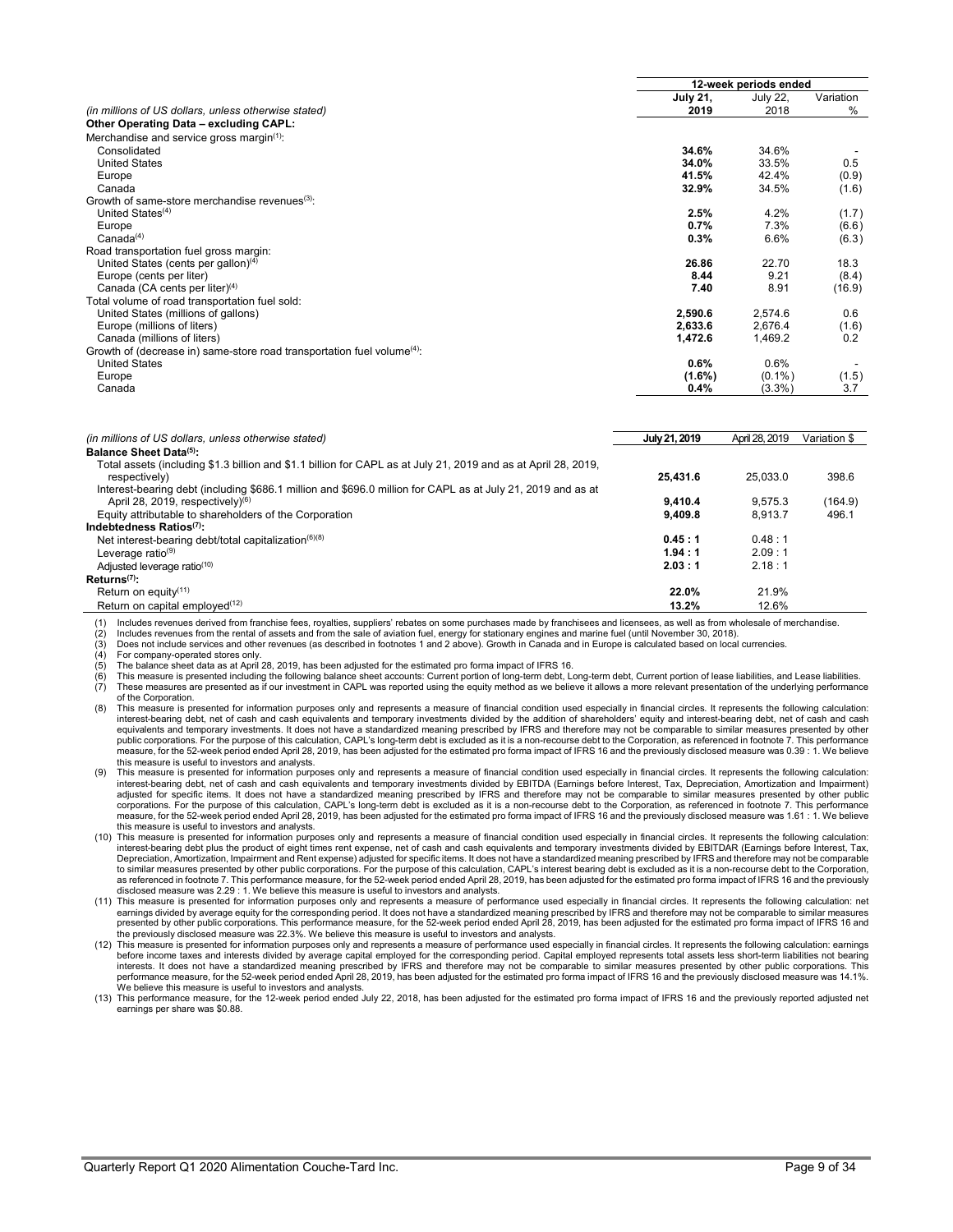# **Revenues**

Our revenues were \$14.2 billion for the first quarter of fiscal 2020, down by \$623.5 million, a decrease of 4.2% compared with the corresponding quarter of fiscal 2019, mainly attributable to a net lower average road transportation fuel selling price, the net negative impact from the translation of our Canadian and European operations into US dollars, and the disposal of our marine fuel business, partly offset by organic growth.

#### Merchandise and service revenues

Total merchandise and service revenues for the first quarter of fiscal 2020 were \$3.6 billion, an increase of \$58.0 million compared with the corresponding quarter of fiscal 2019. Excluding CAPL's revenues, as well as the net negative impact from the translation of our Canadian and European operations into US dollars, merchandise and service revenues increased by approximately \$97.0 million or 2.7%. This increase is primarily attributable to continued organic growth, despite unfavorable weather and cycling against an exceptional first quarter last year. Same-store merchandise revenues increased by 2.5% in the United States, by 0.7% in Europe and by 0.3% in Canada, driven by the improvements made to our offering, as well as by our various initiatives to drive traffic in our stores.

#### Road transportation fuel revenues

Total road transportation fuel revenues for the first quarter of fiscal 2020 were \$10.4 billion, a decrease of \$528.5 million compared with the corresponding quarter of fiscal 2019. Excluding CAPL's revenues, as well as the net negative impact from the translation of revenues of our Canadian and European operations into US dollars, road transportation fuel revenues decreased by approximately \$338.0 million or 3.3%. This decrease is attributable to a net lower average road transportation fuel selling price, which had a net negative impact of approximately \$354.0 million, partly offset by organic growth. Same-store road transportation fuel volume in the United States increased by 0.6%. In Europe, same-store road transportation fuel volume decreased by 1.6% due to the competitive landscape and unfavorable weather. In Canada, same-store road transportation fuel volume increased by 0.4%, another sequential improvement.

The following table shows the average road transportation fuel selling price of our company-operated stores in our various markets for the last eight quarters, starting with the second quarter of the fiscal year ended April 29, 2018:

|                                                        |                 |                 |                 |                 | Weighted |
|--------------------------------------------------------|-----------------|-----------------|-----------------|-----------------|----------|
| Quarter                                                | 2 <sub>nd</sub> | 3 <sup>rd</sup> | 4 <sup>th</sup> | 1 <sub>st</sub> | average  |
| 52-week period ended July 21, 2019                     |                 |                 |                 |                 |          |
| United States (US dollars per gallon) - excluding CAPL | 2.72            | 2.42            | 2.51            | 2.66            | 2.57     |
| Europe (US cents per liter)                            | 80.56           | 75.28           | 74.59           | 77.35           | 76.86    |
| Canada (CA cents per liter)                            | 115.22          | 97.59           | 103.45          | 111.16          | 106.23   |
| 52-week period ended July 22, 2018                     |                 |                 |                 |                 |          |
| United States (US dollars per gallon) - excluding CAPL | 2.47            | 2.30            | 2.51            | 2.76            | 2.50     |
| Europe (US cents per liter)                            | 68.23           | 71.19           | 78.32           | 75.07           | 73.01    |
| Canada (CA cents per liter)                            | 101.46          | 108.11          | 110.39          | 117.95          | 109.37   |

#### Other revenues

Total other revenues for the first quarter of fiscal 2020 were \$188.5 million, a decrease of \$153.0 million compared with the corresponding period of fiscal 2019. Excluding CAPL's revenues, as well as the net negative impact from the translation of revenues of our Canadian and European operations into US dollars, other revenues decreased by approximately \$146.0 million in the first quarter of fiscal 2020. The decrease is primarily driven by the disposal of our marine fuel business, which had an impact of approximately \$80.0 million, as well as lower aviation fuel revenues which had a minimal impact on gross profit.

# **Gross profit**

Our gross profit was \$2.3 billion for the first quarter of fiscal 2020, up by \$91.9 million, or 4.1%, compared with the corresponding quarter of fiscal 2019, mainly attributable to higher fuel margins in the United States and organic growth, partly offset by the net negative impact from the translation of our Canadian and European operations into US dollars, which totalled approximately \$33.0 million.

#### Merchandise and service gross profit

In the first quarter of fiscal 2020, our merchandise and service gross profit was \$1.2 billion, an increase of \$20.2 million compared with the corresponding quarter of fiscal 2019. Excluding CAPL's gross profit, as well as the net negative impact from the translation of our Canadian and European operations into US dollars, merchandise and service gross profit increased by approximately \$35.0 million or 2.9%, mainly attributable to our organic growth. Our gross margin increased by 0.5% in the United States to 34.0% and decreased by 0.9% in Europe to 41.5%, both driven by changes in product mix. In Canada, our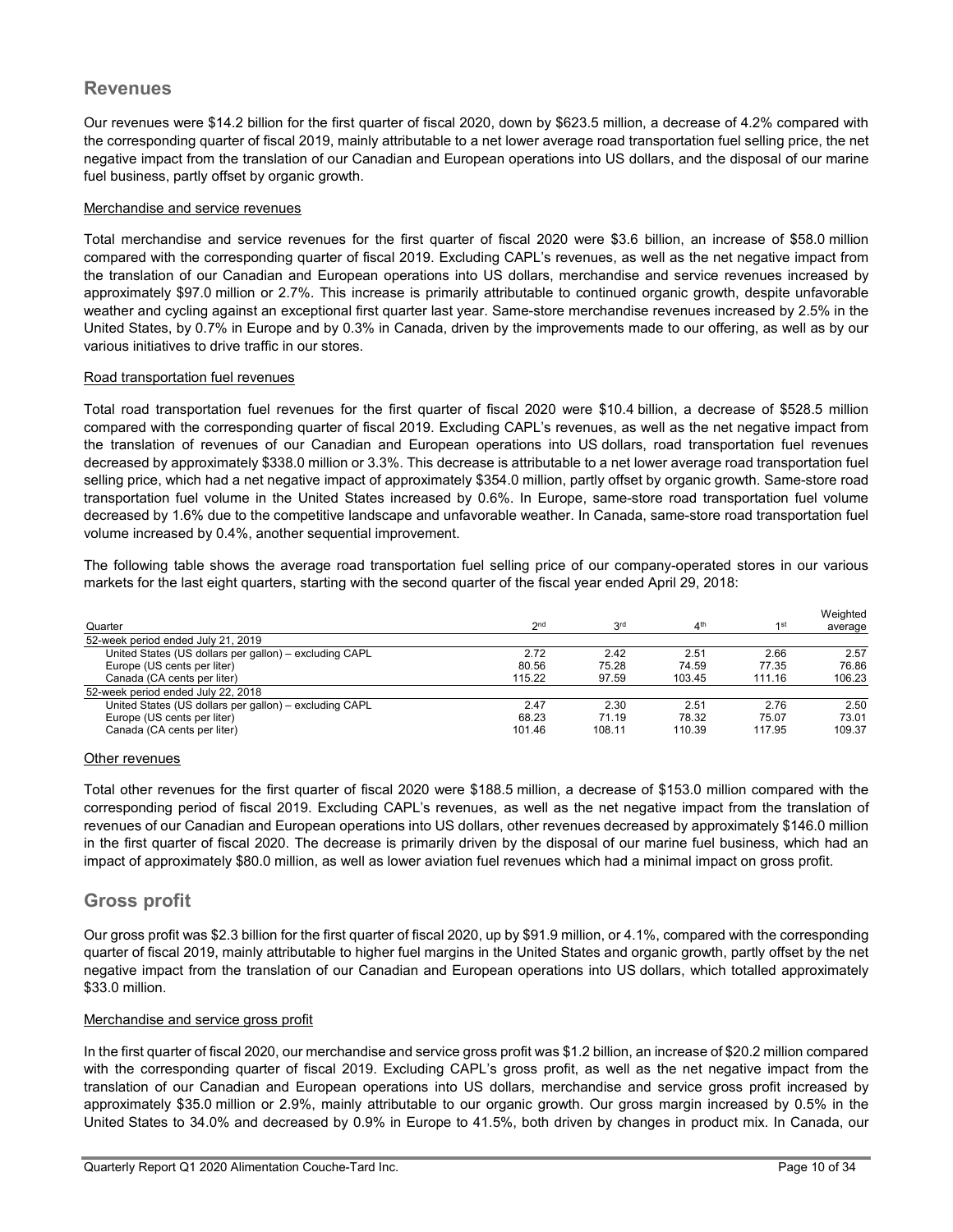gross margin decreased by 1.6% to 32.9%, mainly as a result of the conversion of our Esso stores from the agent model to the corporate model, as well as from a change in product mix.

#### Road transportation fuel gross profit

In the first quarter of fiscal 2020, our road transportation fuel gross profit was \$999.3 million, an increase of \$66.2 million compared with the corresponding quarter of fiscal 2019. Excluding CAPL's gross profit, as well as the net negative impact from the translation of our Canadian and European operations into US dollars, our first quarter of fiscal 2020 road transportation fuel gross profit increased by approximately \$87.0 million or 9.6%. Our road transportation fuel gross margin was 26.86¢ per gallon in the United States, an increase of 4.16¢ per gallon supported by the volatility in crude oil prices as well as improved sourcing conditions. In Europe, the road transportation fuel gross margin was US 8.44¢ per liter, a decrease of US 0.77¢ per liter mainly due to the net negative impact of foreign exchange and a higher bio-fuel blending ratio taking advantage of favorable conditions. The remaining variance is driven by competitive pressure in some of our markets. In Canada, the road transportation fuel gross margin was CA 7.40¢ per liter, a decrease of CA 1.51¢ per liter due to competitive pressure in some of our markets.

The road transportation fuel gross margin of our company-operated stores in the United States and the impact of expenses related to electronic payment modes for the last eight quarters, starting with the second quarter of the fiscal year ended April 29, 2018, were as follows:

|                                                                  |        |                 |              |       | Weighted |
|------------------------------------------------------------------|--------|-----------------|--------------|-------|----------|
| Quarter                                                          | $2n$ d | 3 <sup>rd</sup> | $\Lambda$ th | 1st   | average  |
| 52-week period ended July 21, 2019                               |        |                 |              |       |          |
| Before deduction of expenses related to electronic payment modes | 21.88  | 29.42           | 18.51        | 26.86 | 24.50    |
| Expenses related to electronic payment modes (1)                 | 4.55   | 4.31            | 4.40         | 4.70  | 4.50     |
| After deduction of expenses related to electronic payment modes  | 17.33  | 25.11           | 14.11        | 22.16 | 20.00    |
| 52-week period ended July 22, 2018                               |        |                 |              |       |          |
| Before deduction of expenses related to electronic payment modes | 24.70  | 15.66           | 17 29        | 22.70 | 19.42    |
| Expenses related to electronic payment modes $(1)$               | 4.31   | 4.06            | 3.86         | 4.67  | 4.20     |
| After deduction of expenses related to electronic payment modes  | 20.39  | 11.60           | 13.43        | 18.03 | 15.22    |

**(1)** Please note that this information has been restated to reflect the cost of electronic payment expenses per corporate-store road transportation fuel gallons instead of per total road transportation fuel gallons.

As demonstrated by the table above, road transportation fuel margins in the United States can be volatile from one quarter to another but tend to be relatively stable or to increase over longer periods. Margin volatility and expenses related to electronic payment modes are not as significant in Europe and Canada.

#### Other revenues gross profit

In the first quarter of fiscal 2020, other revenues gross profit was \$64.7 million, an increase of \$5.5 million compared with the corresponding period of fiscal 2019. Excluding CAPL's gross profit, other revenues gross profit decreased by \$5.3 million in the first quarter of fiscal 2020. The decrease is primarily driven by the disposal of our marine fuel business, which had an impact of approximately \$3.0 million on the first quarter of fiscal 2020.

# **Operating, selling, administrative and general expenses ("expenses")**

For the first quarter of fiscal 2020, expenses decreased by 5.5%, compared with the corresponding period of fiscal 2019. If we exclude certain items that are not considered indicative of future trends, expenses increased by 2.3%:

|                                                                      | 12-week period ended<br>July 21, 2019 |
|----------------------------------------------------------------------|---------------------------------------|
| Total variance, as reported                                          | $(5.5)\%$                             |
| Adiusted for:                                                        |                                       |
| Decrease in rent expense from transition to IFRS 16                  | 6.2%                                  |
| Decrease from the net impact of foreign exchange translation         | 1.4%                                  |
| Decrease in CAPL's expenses                                          | 0.2%                                  |
| Disposal of our marine fuel business                                 | 0.1%                                  |
| Increase from higher electronic payment fees, excluding acquisitions | $(0.1)\%$                             |
| <b>Remaining variance</b>                                            | 2.3%                                  |

Excluding the conversion of our Esso stores from the agent model to the corporate model, the remaining variance for the first quarter of fiscal 2020 would have been only 1.7%. Growth in expenses was driven by normal inflation, higher expenses needed to support our growth and higher minimum wages in certain regions. We continue to rigorously focus on controlling costs throughout our organization, while ensuring we maintain the quality of service we offer to our customers.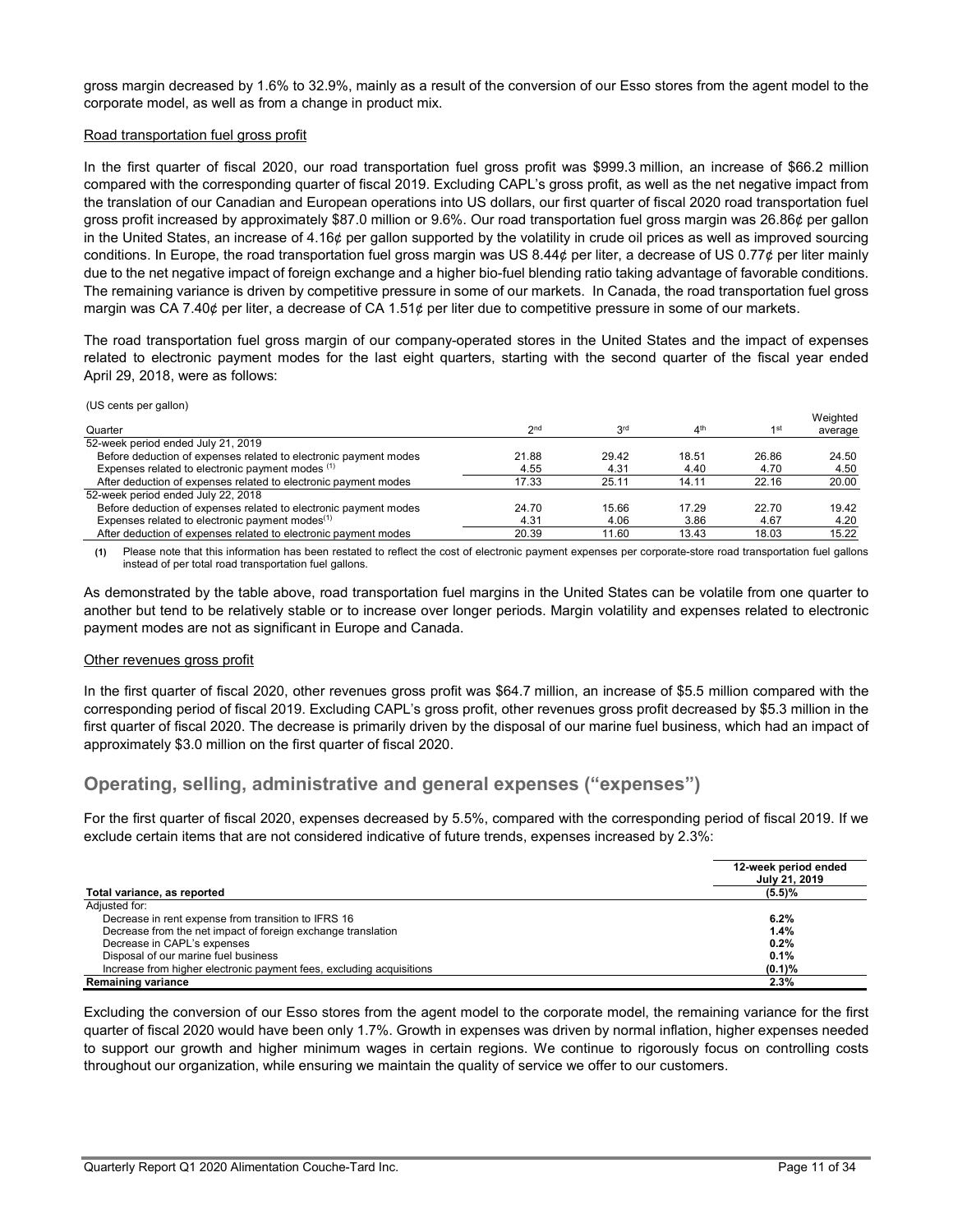# **Earnings before interest, taxes, depreciation, amortization and impairment (EBITDA) and adjusted EBITDA**

During the first quarter of fiscal 2020, EBITDA increased from \$910.0 million to \$1,065.4 million, an increase of 17.1% compared with the same quarter last year. Excluding the specific items shown in the table below from EBITDA of the first quarter of fiscal 2020 and of the corresponding period of fiscal 2019, the adjusted EBITDA for the first quarter of fiscal 2020 increased by \$58.3 million or 5.9% compared with the corresponding period of the previous fiscal year, driven by increased fuel margins in the United States and by organic growth, partly offset by the net negative impact from the translation of our Canadian and European operations into US dollars. The variation in exchange rates had a net negative impact of approximately \$15.0 million.

It should be noted that EBITDA and adjusted EBITDA are not performance measures defined by IFRS, but we, as well as investors and analysts, consider that those performance measures facilitate the evaluation of our ongoing operations and our ability to generate cash flows to fund our cash requirements, including our capital expenditures program and payment of dividends. Note that our definition of these measures may differ from the one used by other public corporations.

|                                                                                                       | 12-week periods ended |               |  |
|-------------------------------------------------------------------------------------------------------|-----------------------|---------------|--|
| (in millions of US dollars)                                                                           | July 21, 2019         | July 22, 2018 |  |
| Net earnings including non-controlling interests, as reported                                         | 536.0                 | 442.6         |  |
| Add:                                                                                                  |                       |               |  |
| Income taxes                                                                                          | 135.3                 | 88.2          |  |
| Net financial expenses                                                                                | 87.0                  | 77.7          |  |
| Depreciation, amortization and impairment                                                             | 307.1                 | 301.5         |  |
| <b>EBITDA</b>                                                                                         | 1.065.4               | 910.0         |  |
| Adjusted for:                                                                                         |                       |               |  |
| EBITDA attributable to non-controlling interests                                                      | (24.8)                | (14.5)        |  |
| <b>Acquisition costs</b>                                                                              | 0.2                   | 0.5           |  |
| Restructuring costs attributable to shareholders of the Corporation                                   |                       | 1.5           |  |
| Adjusted EBITDA, as previously reported                                                               | 1.040.8               | 897.5         |  |
| Estimated pro forma impact from transition to IFRS 16 attributable to shareholders of the Corporation |                       | 85.0          |  |
| <b>Adjusted EBITDA</b>                                                                                | 1.040.8               | 982.5         |  |

# **Depreciation, amortization and impairment ("depreciation")**

For the first quarter of fiscal 2020, our depreciation expense increased by \$5.6 million. Excluding CAPL's results as well as the \$55.0 million impairment charge on CAPL's goodwill recognized during the first quarter of fiscal 2019, the depreciation expense increased by \$71.0 million, mainly driven by the additional depreciation expense arising from right-of-use assets due to the adoption of IFRS 16, which had an impact of approximately \$81.0 million, to the replacement of equipment, partly offset by the divestiture of stores and our marine fuel business.

# **Net financial expenses**

Net financial expenses for the first quarter of fiscal 2020 were \$87.0 million, an increase of \$9.3 million compared with the first quarter of fiscal 2019. Excluding the items shown in the table below, net financial expenses decreased by \$14.5 million, mainly attributable to our lower average long-term debt following the significant repayments made.

|                                                       | 12-week periods ended |               |
|-------------------------------------------------------|-----------------------|---------------|
| (in millions of US dollars)                           | July 21, 2019         | July 22, 2018 |
| Net financial expenses, as reported                   | 87.0                  | 77.7          |
| Adjusted for:                                         |                       |               |
| CAPL's financial expenses                             | (11.3)                | (7.0)         |
| Net foreign exchange loss                             | (6.5)                 | (1.0)         |
| Estimated pro forma impact from transition to IFRS 16 |                       | 14.0          |
| Net financial expenses excluding items above          | 69.2                  | 83.7          |

# **Income taxes**

The income tax rate for the first quarter of fiscal 2020 was 20.2% compared with 16.6% for the corresponding period of fiscal 2019. Excluding the income tax expense of \$4.5 million from the re-evaluation of the deferred tax assets and liabilities following the asset exchange transaction with CAPL, the income tax rate would have been 19.5%. The increase of the income tax rate of the first quarter of fiscal 2020 stems from the impact of a different mix in our earnings across the various jurisdictions.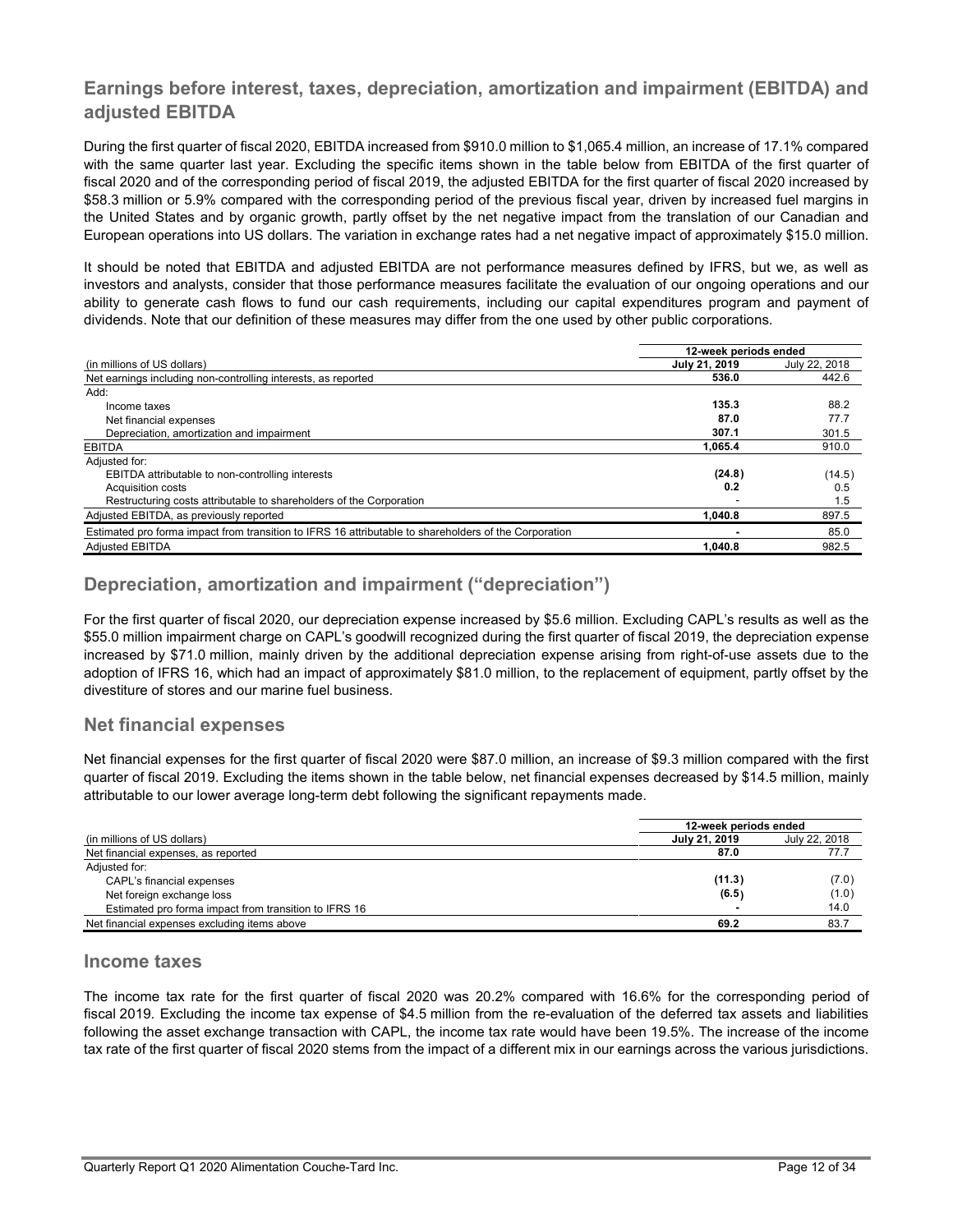# **Net earnings attributable to shareholders of the Corporation ("net earnings") and adjusted net earnings attributable to shareholders of the Corporation ("adjusted net earnings")**

Net earnings for the first quarter of fiscal 2020 were \$538.8 million, compared with \$455.6 million for the first quarter of the previous fiscal year, an increase of \$83.2 million or 18.3%. Diluted net earnings per share stood at \$0.95, compared with \$0.81 for the corresponding quarter of the previous year. The translation of revenues and expenses from our Canadian and European operations into United States dollars had a net negative impact of approximately \$10.0 million on net earnings of the first quarter of fiscal 2020.

Excluding the items shown in the table below from net earnings of the first quarter of fiscal 2020 and of fiscal 2019, adjusted net earnings for the first quarter of fiscal 2020 would have been approximately \$548.0 million, compared with \$490.0 million for the first quarter of fiscal 2019, an increase of \$58.0 million or 11.8%. Adjusted diluted net earnings per share would have been approximately \$0.97 for the first quarter of fiscal 2020 compared with \$0.87 for the corresponding period of fiscal 2019, an increase of 11.5%.

The table below reconciles reported net earnings to adjusted net earnings:

|                                                                                               | 12-week periods ended |               |
|-----------------------------------------------------------------------------------------------|-----------------------|---------------|
| (in millions of US dollars)                                                                   | July 21, 2019         | July 22, 2018 |
| Net earnings attributable to shareholders of the Corporation, as reported                     | 538.8                 | 455.6         |
| Adjusted for:                                                                                 |                       |               |
| Net foreign exchange loss                                                                     | 6.5                   | 1.0           |
| Income tax expense following asset exchange transaction                                       | 3.5                   |               |
| <b>Acquisition costs</b>                                                                      | 0.2                   | 0.5           |
| Impairment charge on CAPL's goodwill                                                          |                       | 55.0          |
| Restructuring costs                                                                           |                       | 1.5           |
| Tax impact of the items above and rounding                                                    | (1.0)                 | (15.6)        |
| Adjusted net earnings attributable to shareholders of the Corporation, as previously reported | 548.0                 | 498.0         |
| Estimated pro forma impact from transition to IFRS 16                                         |                       | (8.0)         |
| Adjusted net earnings attributable to shareholders of the Corporation                         | 548.0                 | 490.0         |

It should be noted that adjusted net earnings is not a performance measure defined by IFRS, but we, as well as investors and analysts, consider this measure useful for evaluating the underlying performance of our operations on a comparable basis. Note that our definition of this measure may differ from the one used by other public corporations.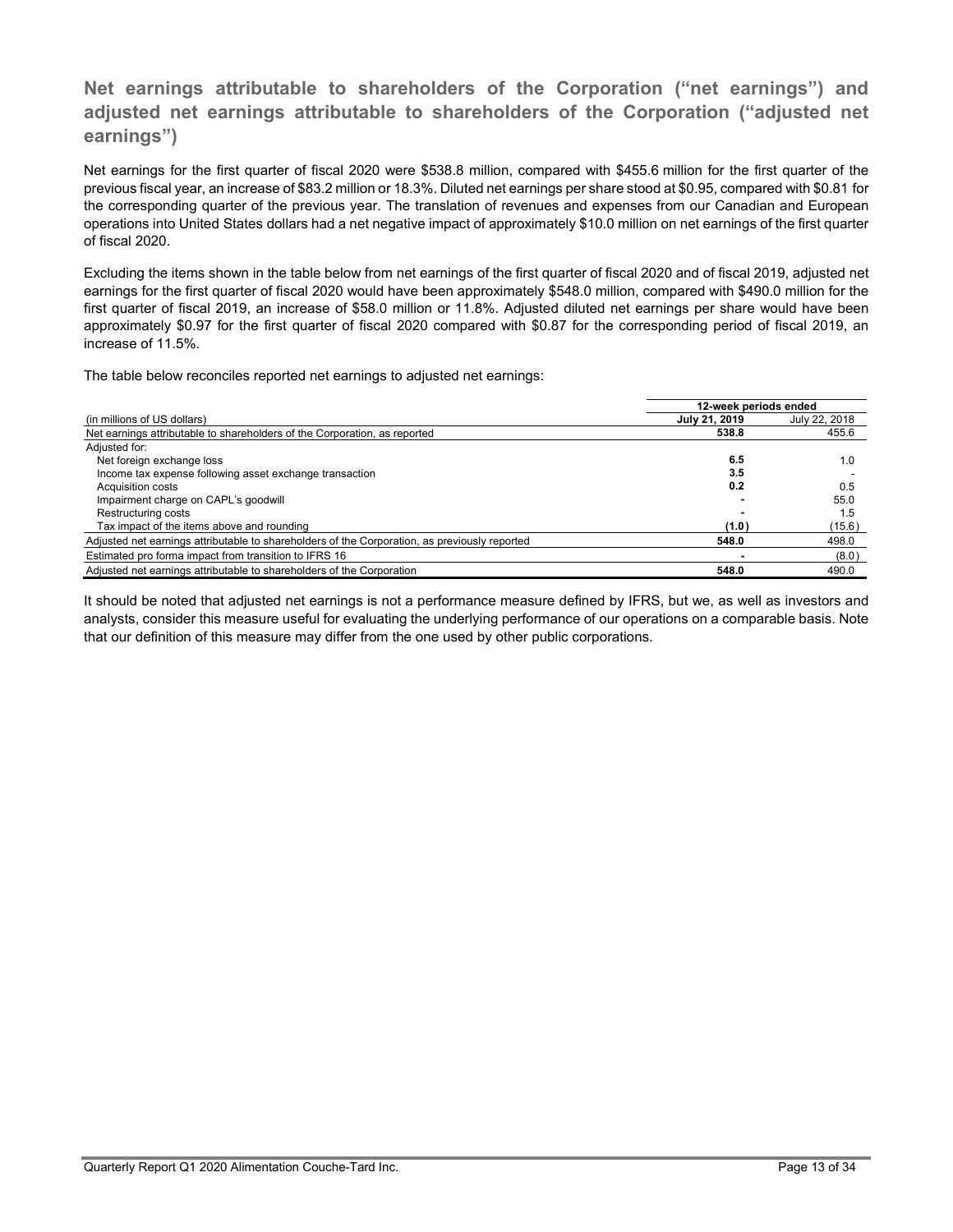# **Financial Position as at July 21, 2019**

As shown by our indebtedness ratios included in the "Summary Analysis of Consolidated Results for the First Quarter of Fiscal 2020" section and our net cash provided by operating activities, our financial position is solid.

Our total consolidated assets amounted to \$25.4 billion as at July 21, 2019, an increase of \$2.8 billion over the balance as at April 28, 2019, primarily due to the adoption of IFRS 16 and the variation in exchange rates at the balance sheet date. It should be noted that, as permitted under the specific transition provisions in the standard, we did not adjust our balance sheet as at April 28, 2019, to reflect the impact of IFRS 16 on our assets and liabilities.

During the 52-week periods ended July 21, 2019, and April 28, 2019, we recorded return on capital employed<sup>1</sup> of 13.2% and of 12.6%, respectively.

Significant balance sheet variations are explained as follows:

# **Property and equipment**

Property and equipment decreased by \$296.3 million, from \$11.1 billion as at April 28, 2019, to \$10.8 billion as at July 21, 2019, mainly as a result of the adoption of IFRS 16, as finance leases are now part of the Right-of-use assets, as well as the depreciation, amortization and impairment expenses of the quarter, partly offset by the investment we made to our network as well as by the net positive impact of approximately \$74.0 million from the exchange rates variation at the balance sheet date.

# **Right-of-use assets**

Right-of-use assets stood at \$2.8 billion as at July 21, 2019, following the adoption of IFRS 16, partly offset by depreciation, amortization and impairment expenses of the quarter.

# **Long-term debt and current portion of long-term debt**

Long-term debt and current portion of long-term debt decreased by \$452.8 million, from \$7.0 billion as at April 28, 2019 to \$6.5 billion as at July 21, 2019, mainly as a result of the adoption of IFRS 16, as our finance lease obligations are now part of the Lease liabilities, as well as the repayment of \$150.0 million made on our senior unsecured notes, partly offset by the impact of the strengthening of the Canadian dollar and Euro against the US dollar, which was approximately \$68.0 million.

# **Lease liabilities and current portion of lease liabilities**

Long-term lease liabilities and current portion of lease liabilities stood at \$2.9 billion as at July 21, 2019, following the adoption of IFRS 16, partly offset by the principal portion of the lease payment made during the quarter.

# **Equity**

 $\overline{a}$ 

Equity attributable to shareholders of the Corporation amounted to \$9.4 billion as at July 21, 2019, up \$486.6 million compared with April 28, 2019, mainly reflecting net earnings of the first quarter of fiscal 2020, partly offset by other comprehensive loss, as well as dividends declared during the first quarter of fiscal year 2020 and the impact of share repurchases. For the 12-week period ended July 21, 2019, we recorded a return on equity<sup>2</sup> of 22.0%.

As at July 21, 2019, non-controlling interests amounted to \$247.2 million, a decrease of \$10.7 million compared to April 28, 2019, mainly reflecting non-controlling interests' shares in CAPL's losses and distributions.

 $1$  Please refer to the section "Summary Analysis of Consolidated Results for the First Quarter of Fiscal 2020" of this Management Discussion & Analysis for additional information on this performance measure not defined by IFRS. This performance measure, for the 52-week period ended April 28, 2019, has been adjusted for the estimated impact of IFRS 16, the previously reported return on capital employed was 14.1%.

 $2$  Please refer to the section "Summary Analysis of Consolidated Results for the First Quarter of Fiscal 2020" of this Management Discussion & Analysis for additional information on this performance measure not defined by IFRS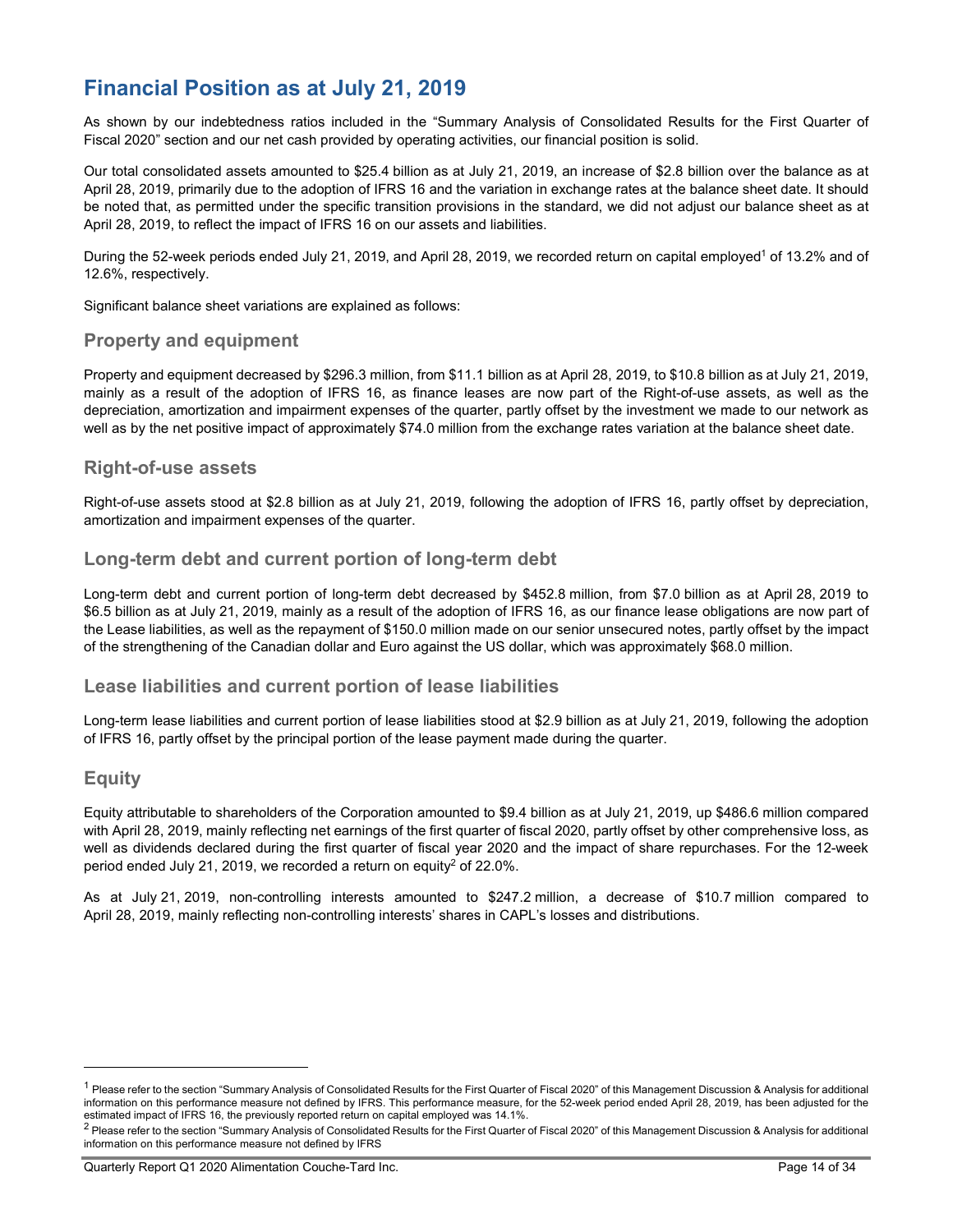# **Liquidity and Capital Resources**

Our principal sources of liquidity are our net cash provided by operating activities and borrowings available under our revolving unsecured credit facilities. Our principal uses of cash are to repay our debt, finance our acquisitions and capital expenditures, pay dividends and repurchase shares, as well as to provide for working capital. We expect that cash generated from operations and borrowings available under our revolving unsecured credit facilities will be adequate to meet our liquidity needs in the foreseeable future.

Our revolving credit facilities are detailed as follow:

#### *Term revolving unsecured operating credit, maturing in December 2023 ("operating credit D")*

Credit agreement consisting of a revolving unsecured facility of a maximum amount of \$2,525.0 million. As at July 21, 2019, our operating credit D was not used and standby letters of credit in the amount of \$12.6 million were outstanding.

#### *CAPL US-dollar-denominated senior secured revolving credit facility, without recourse to the Corporation, maturing in April 2024*

CAPL has a credit agreement consisting of a US-dollar-denominated senior secured revolving credit facility of a maximum amount of \$750.0 million, maturing on April 25, 2024, under which swing-line loans may be drawn up to \$35.0 million and standby letters of credit may be issued up to an aggregate of \$65.0 million. This facility is without recourse to the Corporation.

As at July 21, 2019, the effective interest rate was 4.660% (4.550% as at July 22, 2018) and CAPL was in compliance with the restrictive provisions and ratios imposed by the credit agreement.

## *Available liquidities*

As at July 21, 2019, excluding CAPL's US dollar-denominated senior secured revolving credit facility, a total of approximately \$2.5 billion was available under our revolving unsecured operating credit facility and we were in compliance with the restrictive covenants and ratios imposed by the credit agreement at that date. Thus, as at the same date, excluding CAPL's cash and revolving credit facility, we had access to approximately \$3.6 billion through our available cash and revolving unsecured operating credit facility.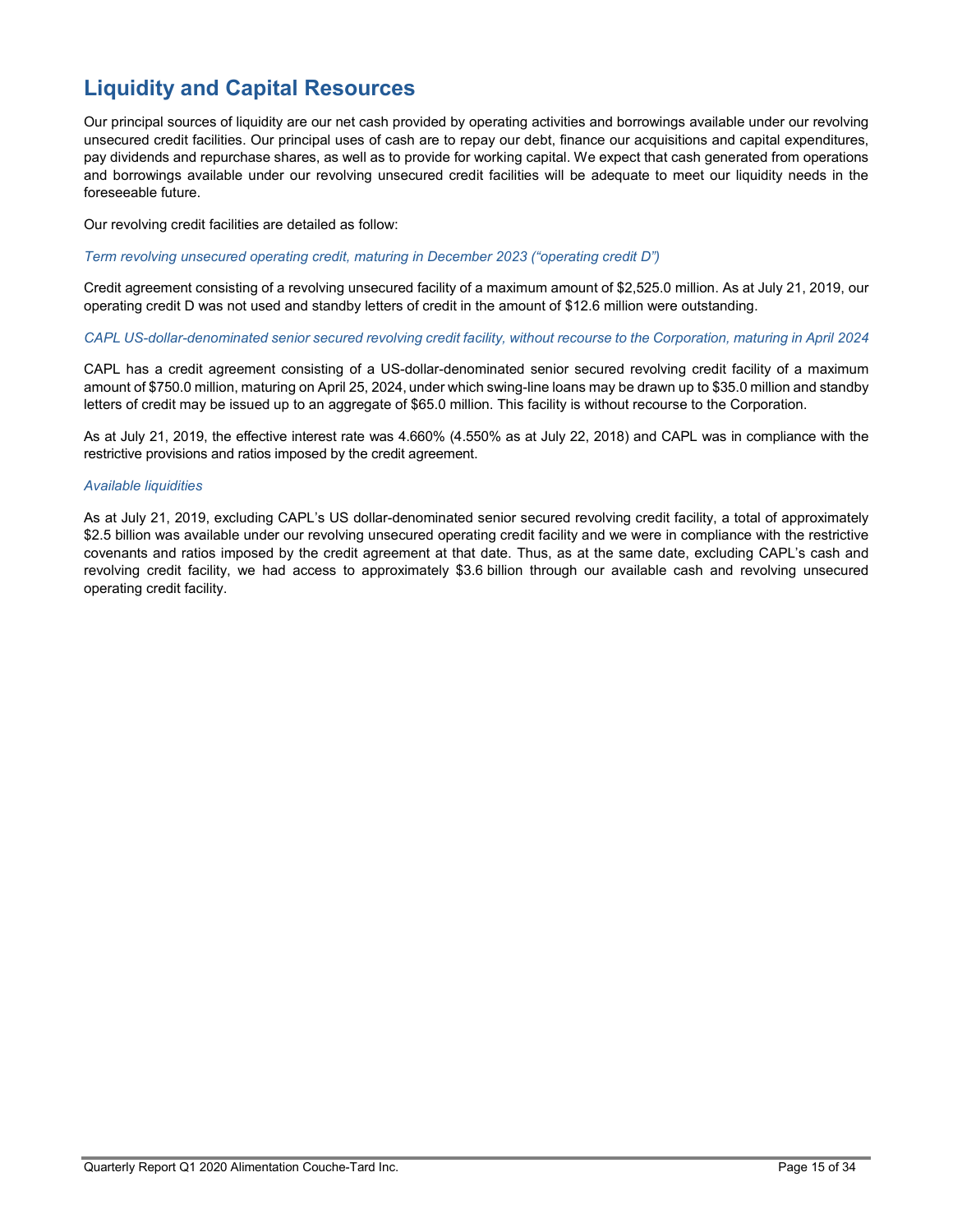# **Selected Consolidated Cash Flow Information**

|                                                                          | 12-week periods ended |               |           |  |
|--------------------------------------------------------------------------|-----------------------|---------------|-----------|--|
| (in millions of US dollars)                                              | July 21, 2019         | July 22, 2018 | Variation |  |
| <b>Operating activities</b>                                              |                       |               |           |  |
| Net cash provided by operating activities                                | 865.8                 | 714.5         | 151.3     |  |
| <b>Investing activities</b>                                              |                       |               |           |  |
| Purchase of property and equipment, intangible assets and other assets   | (246.8)               | (202.0)       | (44.8)    |  |
| Proceeds from disposal of property and equipment and other assets        | 8.9                   | 54.2          | (45.3)    |  |
| Business acquisitions                                                    | (7.0)                 |               | (7.0)     |  |
| Restricted cash                                                          | 5.6                   | (5.5)         | 11.1      |  |
| Net cash used in investing activities                                    | (239.3)               | (153.3)       | (86.0)    |  |
| <b>Financing activities</b>                                              |                       |               |           |  |
| Repayment of senior unsecured notes                                      | (150.0)               |               | (150.0)   |  |
| Principal elements of lease payments and net decrease in other debts     | (79.0)                | (8.3)         | (70.7)    |  |
| Net decrease in term revolving unsecured operating credit D              | (40.0)                | (458.8)       | 418.8     |  |
| Share repurchase                                                         | (14.4)                |               | (14.4)    |  |
| CAPL distributions paid to non-controlling interests                     | (14.3)                | (14.0)        | (0.3)     |  |
| Net (decrease) increase in CAPL senior secured revolving credit facility | (9.2)                 | 5.1           | (14.3)    |  |
| Settlement of derivative financial instruments                           |                       | 3.0           | (3.0)     |  |
| Net cash used in financing activities                                    | (306.9)               | (473.0 )      | 166.1     |  |
| <b>Credit ratings</b>                                                    |                       |               |           |  |
| S&P Global Ratings - Corporate credit rating                             | <b>BBB</b>            | <b>BBB</b>    |           |  |
| Moody's - Senior unsecured notes credit rating                           | Baa2                  | Baa2          |           |  |

# **Operating activities**

During the first quarter of fiscal 2020, net cash from our operations reached \$865.8 million, up \$151.3 million compared with the first quarter of fiscal 2019, mainly due to higher net earnings as well as the impact of the payment on principal elements of leases now classified as financing activities.

# **Investing activities**

During the first quarter of fiscal 2020, net investments in property and equipment, intangible assets and other assets amounted to \$237.9 million.

The investments were primarily for the replacement of equipment in some of our stores in order to enhance our offering of products and services, for our rebranding project, for the addition of new stores, for the ongoing improvement of our network, as well as for information technology.

# **Financing activities**

During the first quarter of fiscal 2020, we repaid \$150.0 million on our senior unsecured notes. We also repaid \$40.0 million on our revolving unsecured operating credit D and net amounts of \$79.0 million on the principal element of our lease liabilities and other debts.

In addition, during the same period, CAPL distributions to non-controlling interests amounted to \$14.3 million.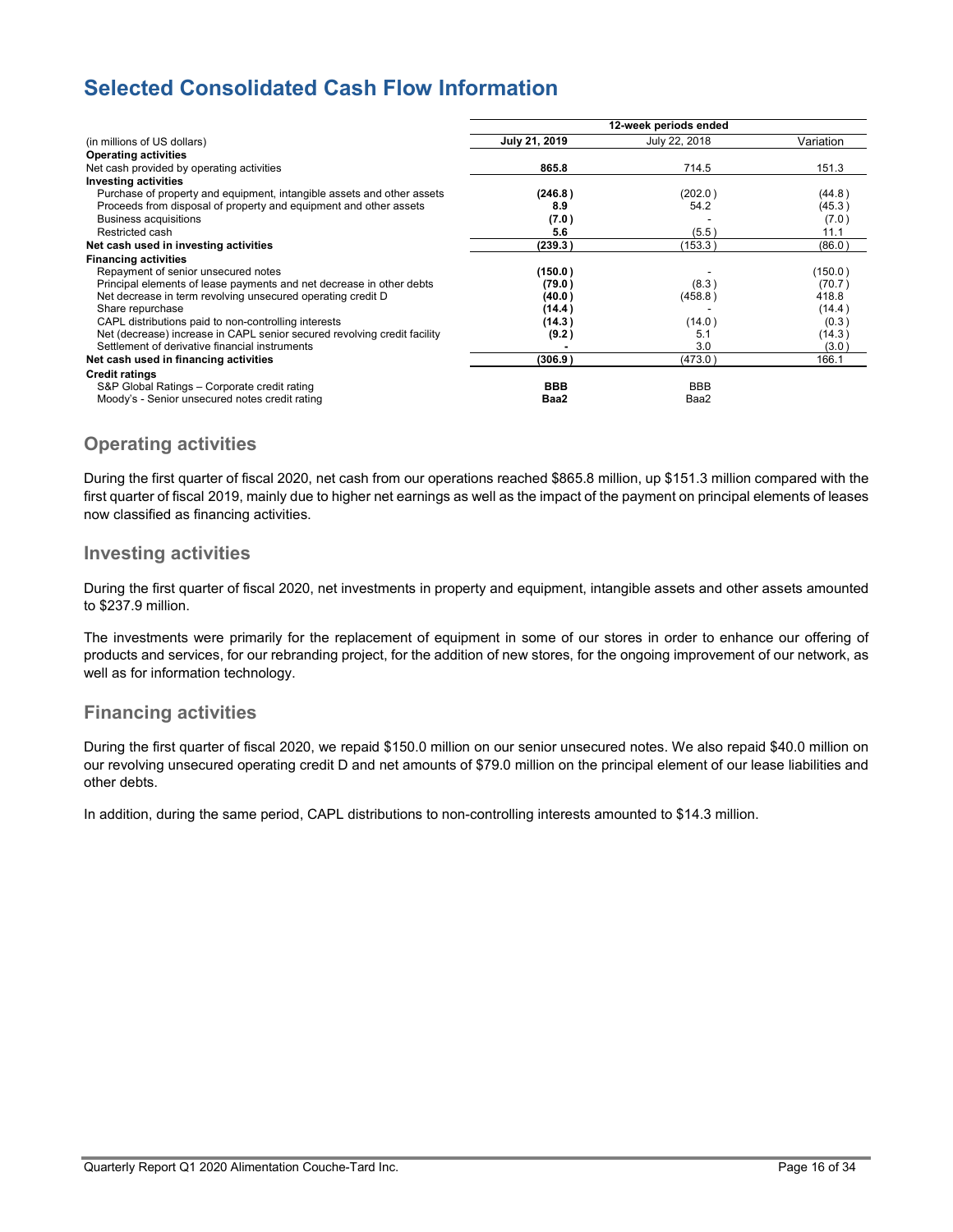# **Contractual Obligations and Commercial Commitments**

Other than the impact of IFRS 16, there were no major changes to our contractual obligations and commercial commitments during the 12-week period ended July 21, 2019. For more information, please refer to our 2019 Annual Report and to the notes related to IFRS 16 in our unaudited interim condensed consolidated financial statements.

# **Internal Controls over Financial Reporting**

We maintain a system of internal controls over financial reporting designed to safeguard assets and ensure that financial information is reliable. We also maintain a system of disclosure controls and procedures designed to ensure, in all material respects, the reliability, completeness and timeliness of the information we disclose in this MD&A and other public disclosure documents. Disclosure controls and procedures are designed to ensure that information required to be disclosed by us in reports filed with securities regulatory agencies is recorded and/or disclosed on a timely basis, as required by law, and is accumulated and communicated to our management, including our Chief Executive Officer and our Chief Financial Officer, as appropriate, to allow timely decisions regarding required disclosure. As at July 21, 2019, our management, following its assessment, certifies the design and operating effectiveness of the Corporation's disclosure controls and procedures.

As a result of the adoption of IFRS 16, we adjusted our internal controls and implemented processes to enable the adoption of the new standard.

We undertake ongoing evaluations of the effectiveness of our internal controls over financial reporting and implement control enhancements, when appropriate. As at April 28, 2019, our management and our external auditors reported that these internal controls were effective.

# **Selected Quarterly Financial Information**

Our 52-week reporting cycle is divided into quarters of 12 weeks each except for the third quarter, which comprises 16 weeks. When a fiscal year, such as fiscal 2017, contains 53 weeks, the fourth quarter comprises 13 weeks. The following is a summary of selected consolidated financial information derived from our interim consolidated financial statements for each of the eight most recently completed quarters.

We have adopted IFRS 16 retrospectively from April 29, 2019, but have not restated comparatives for fiscal year 2019, as permitted under the specific transition provisions in the standard. Therefore, the cumulative effect of initially applying the new standard was recognised in the opening balance sheet on April 29, 2019 and comparatives for the 2019 fiscal year continue to be reported under IAS 17.

| (in millions of US dollars except for<br>per share data)                                  | 12-week<br>period ended<br>July 21, 2019 | 52-week period ended<br>April 28, 2019 |                  |                  |                  | 52-week period ended<br>April 29, 2018 |                  |                  |
|-------------------------------------------------------------------------------------------|------------------------------------------|----------------------------------------|------------------|------------------|------------------|----------------------------------------|------------------|------------------|
| Quarter                                                                                   | 1 <sup>st</sup>                          | 4 <sup>th</sup>                        | 3 <sup>rd</sup>  | 2 <sub>nd</sub>  | 1 <sup>st</sup>  | 4 <sup>th</sup>                        | 3 <sup>rd</sup>  | 2 <sub>nd</sub>  |
| Weeks                                                                                     | 12 weeks                                 | 12 weeks                               | 16 weeks         | 12 weeks         | 12 weeks         | 12 weeks                               | 16 weeks         | 12 weeks         |
| <b>Revenues</b>                                                                           | 14,163.0                                 | 13,113.3                               | 16,515.0         | 14,702.8         | 14,786.5         | 13,614.8                               | 15,791.8         | 12,140.6         |
| Operating income before<br>depreciation, amortization and<br>impairment                   | 1,058.8                                  | 651.7                                  | 1,140.2          | 864.8            | 902.9            | 705.2                                  | 714.9            | 846.3            |
| Depreciation, amortization and<br>impairment                                              | 307.1                                    | 241.5                                  | 305.2            | 222.5            | 301.5            | 240.8                                  | 290.2            | 209.3            |
| Operating income                                                                          | 751.7                                    | 410.2                                  | 835.0            | 642.3            | 601.4            | 464.4                                  | 424.7            | 637.0            |
| Share of earnings of joint ventures<br>and associated companies<br>Net financial expenses | 6.6<br>87.0                              | 3.6<br>78.6                            | 7.3<br>90.1      | 5.4<br>73.7      | 7.1<br>77.7      | 5.9<br>75.6                            | 9.2<br>110.9     | 8.3<br>89.6      |
| Net earnings including non-<br>controlling interests                                      | 536.0                                    | 289.9                                  | 611.8            | 477.0            | 442.6            | 395.2                                  | 489.3            | 433.5            |
| Net loss (earnings) attributable to<br>non-controlling interests                          | 2.8                                      | 3.2                                    | 0.3              | (3.9)            | 13.0             | (4.2)                                  | (6.9)            | (1.0)            |
| Net earnings attributable to<br>shareholders of the Corporation                           | 538.8                                    | 293.1                                  | 612.1            | 473.1            | 455.6            | 391.0                                  | 482.4            | 432.5            |
| Net earnings per share<br>Basic<br><b>Diluted</b>                                         | \$0.96<br>\$0.95                         | \$0.52<br>\$0.52                       | \$1.08<br>\$1.08 | \$0.84<br>\$0.84 | \$0.81<br>\$0.81 | \$0.69<br>\$0.69                       | \$0.86<br>\$0.85 | \$0.76<br>\$0.76 |

The volatility of road transportation fuel gross margins, mostly in the United States, seasonality and changes in the exchange rates have an impact on the variability of our quarterly net earnings.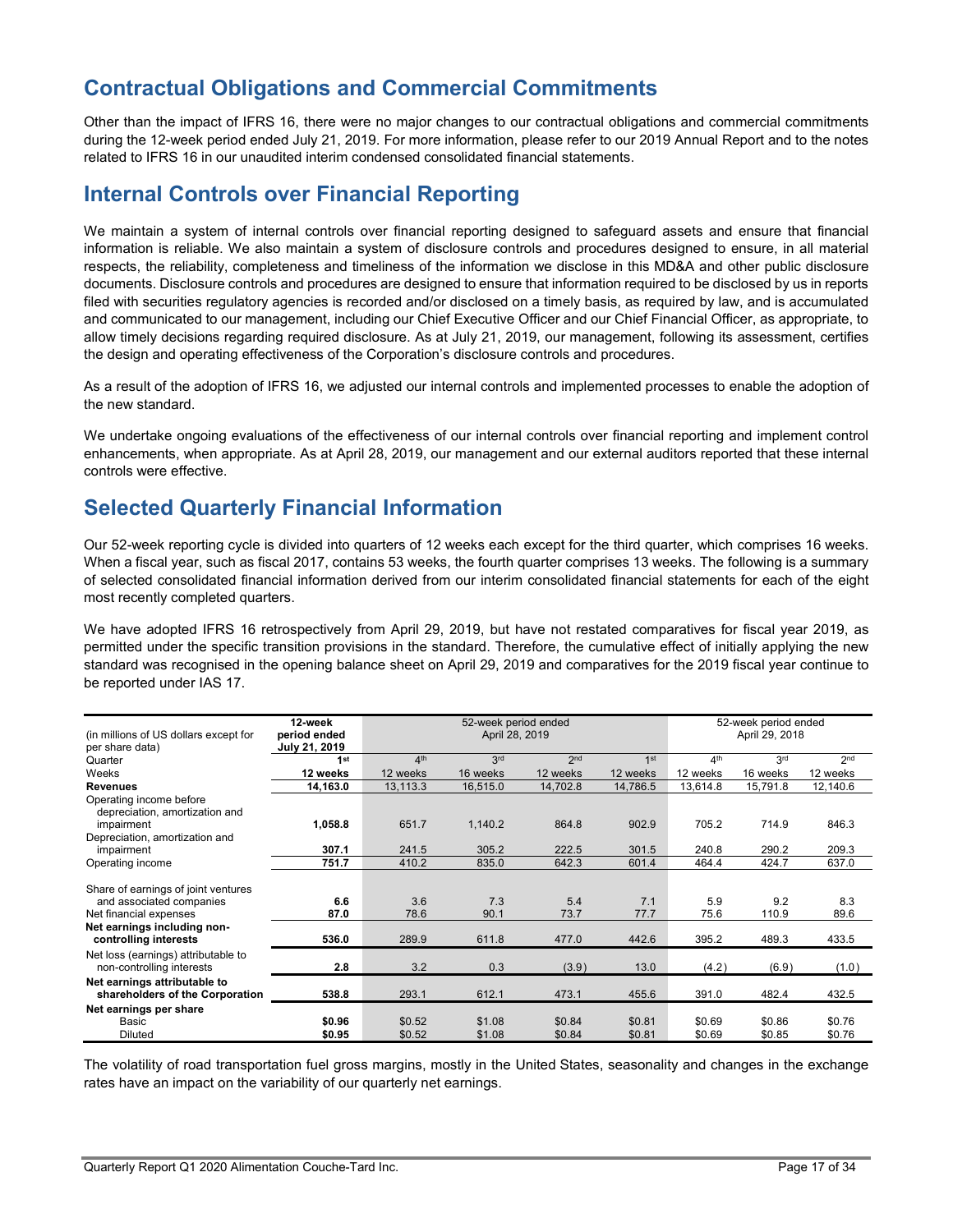# **Outlook**

For the remaining portion of fiscal 2020, we want to continue building on our success and drive to attain our very ambitious objective to double our business again in the next five years. We will continue to work on optimizing our global business functions while maintaining our super local focus on regional business units that understand the needs and appetites of our customers. We will keep developing and building upon our global brand, Circle K, throughout our network, leveraging all of our learnings as well as our scale, delivering on local demand while remaining true to our mission – to make our customers' lives a little easier every day.

We will, as always, look for and seize opportunities to grow the business, relying on our customary financial discipline – embedded in our DNA – and always focusing on creating value for our shareholders and employees.

September 4, 2019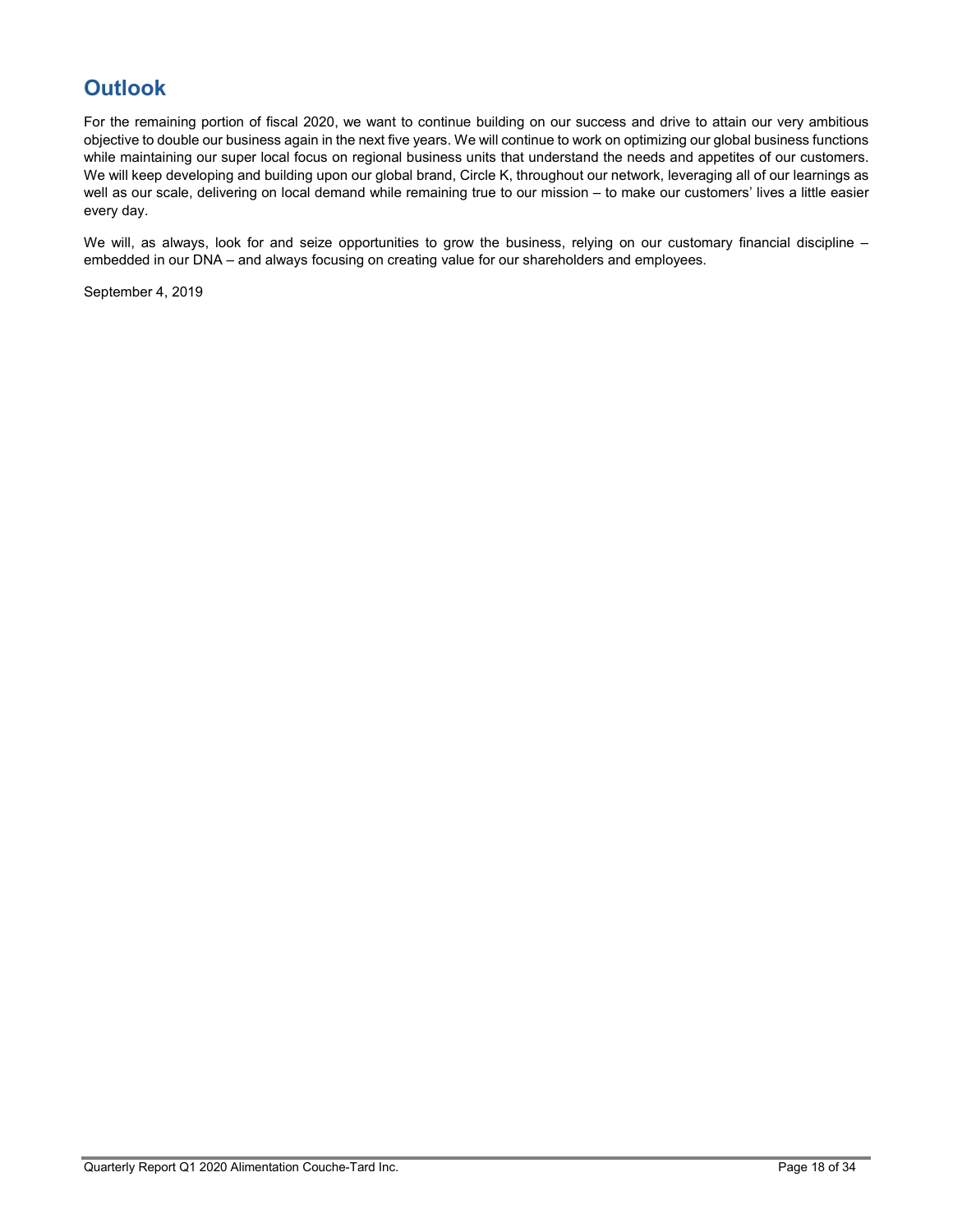# **CONSOLIDATED STATEMENTS OF EARNINGS**

(in millions of US dollars, except per share amounts, unaudited)

| For the 12-week periods ended                                    | <b>July 21,</b><br>2019 | July 22,<br>2018 |
|------------------------------------------------------------------|-------------------------|------------------|
|                                                                  |                         | \$               |
| <b>Revenues</b>                                                  | 14,163.0                | 14,786.5         |
| Cost of sales                                                    | 11,854.0                | 12,569.4         |
| <b>Gross profit</b>                                              | 2.309.0                 | 2.217.1          |
|                                                                  |                         |                  |
| Operating, selling, administrative and general expenses          | 1,240.1                 | 1,312.5          |
| Restructuring costs                                              |                         | 1.5              |
| Loss on disposal of property and equipment and other assets      | 10.1                    | 0.2              |
| Depreciation, amortization and impairment                        | 307.1                   | 301.5            |
| <b>Total operating expenses</b>                                  | 1,557.3                 | 1,615.7          |
| <b>Operating income</b>                                          | 751.7                   | 601.4            |
| Share of earnings of joint ventures and associated companies     | 6.6                     | 7.1              |
| Financial expenses (Note 6)                                      | 84.0                    | 79.4             |
| <b>Financial revenues</b>                                        | (3.5)                   | (2.7)            |
| Foreign exchange loss                                            | 6.5                     | 1.0              |
| <b>Net financial expenses</b>                                    | 87.0                    | 77.7             |
| Earnings before income taxes                                     | 671.3                   | 530.8            |
| Income taxes                                                     | 135.3                   | 88.2             |
| Net earnings including non-controlling interests                 | 536.0                   | 442.6            |
| Net loss attributable to non-controlling interests               | 2.8                     | 13.0             |
| Net earnings attributable to shareholders of the Corporation     | 538.8                   | 455.6            |
| Net earnings per share (Note 8)                                  |                         |                  |
| Basic                                                            | 0.96                    | 0.81             |
| <b>Diluted</b>                                                   | 0.95                    | 0.81             |
| Weighted average number of shares – basic (in thousands)         | 564,184                 | 564,223          |
| Weighted average number of shares - diluted (in thousands)       | 565,030                 | 564,945          |
| Number of shares outstanding at the end of period (in thousands) | 563,674                 | 564,225          |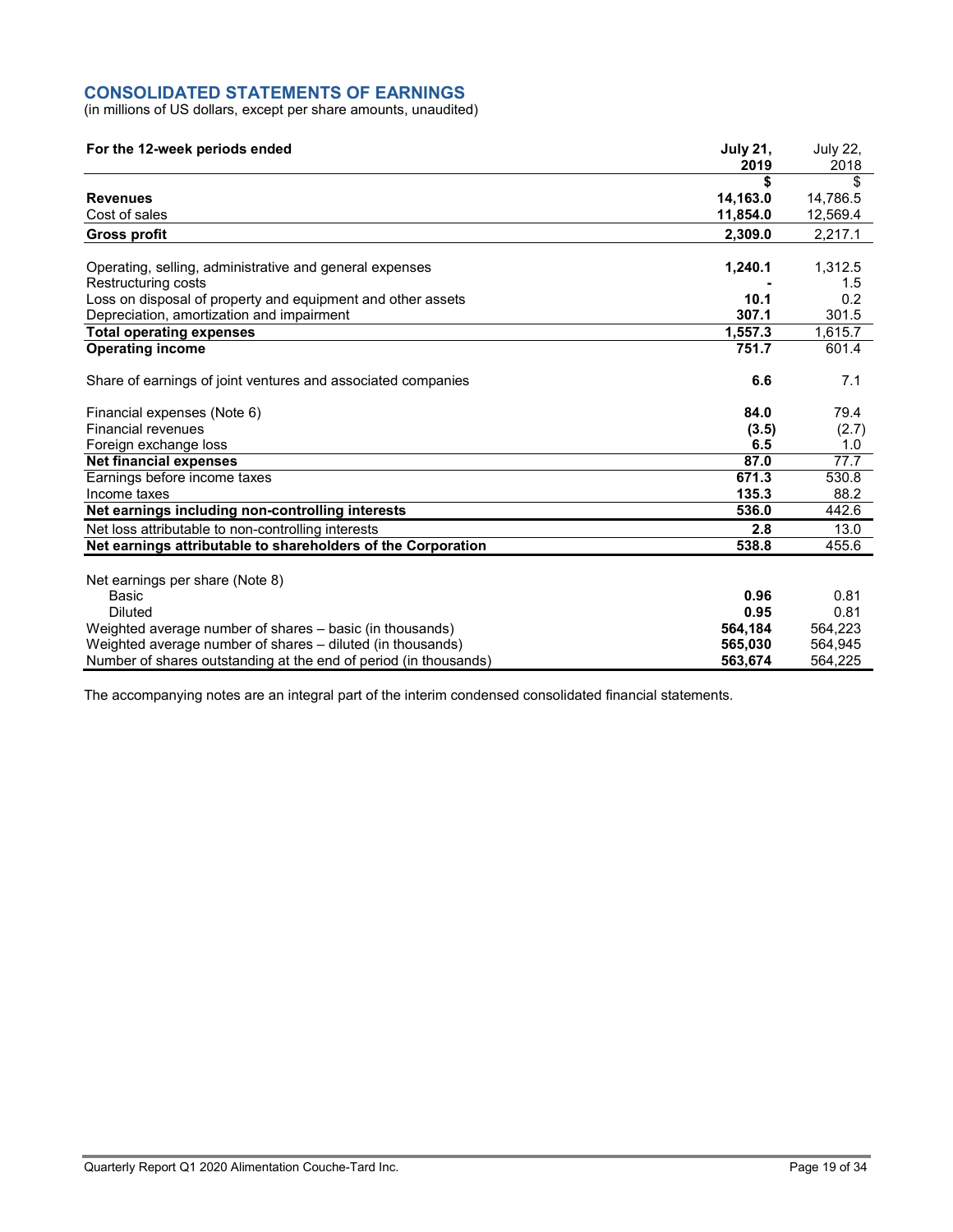# **CONSOLIDATED STATEMENTS OF COMPREHENSIVE INCOME**

(in millions of US dollars, unaudited)

| For the 12-week periods ended                                                 | <b>July 21.</b><br>2019 | <b>July 22.</b><br>2018 |
|-------------------------------------------------------------------------------|-------------------------|-------------------------|
|                                                                               |                         | \$                      |
| Net earnings including non-controlling interests                              | 536.0                   | 442.6                   |
| Other comprehensive income (loss)                                             |                         |                         |
| Items that may be reclassified subsequently to earnings                       |                         |                         |
| <b>Translation adjustments</b>                                                |                         |                         |
| Change in cumulative translation adjustments <sup>(1)</sup>                   | 42.9                    | (82.9)                  |
| Change in fair value and net interest on cross-currency interest rate         |                         |                         |
| swaps designated as a hedge of the Corporation's net investment in            |                         |                         |
| certain of its foreign operations <sup>(2)</sup>                              | 21.5                    | (42.9)                  |
| <b>Cash flow hedges</b>                                                       |                         |                         |
| Change in fair value of financial instruments <sup>(2)</sup>                  | (0.2)                   | 0.7                     |
| Loss realized on financial instruments transferred to earnings <sup>(2)</sup> |                         | 0.8                     |
| Items that will never be reclassified to earnings                             |                         |                         |
| Net actuarial $loss^{(3)}$                                                    | (1.8)                   | (7.3)                   |
| Loss on other assets measured at fair value through Other                     |                         |                         |
| comprehensive income                                                          | (0.2)                   |                         |
| Other comprehensive income (loss)                                             | 62.2                    | (131.6)                 |
| Comprehensive income including non-controlling interests                      | 598.2                   | 311.0                   |
| Comprehensive loss attributable to non-controlling interests                  | 2.8                     | 13.0                    |
| Comprehensive income attributable to shareholders of the Corporation          | 601.0                   | 324.0                   |

(1) For the 12-week periods ended July 21, 2019 and July 22, 2018, these amounts include a gain of \$111.9 (net of income taxes of \$17.1) and a loss of \$112.5 (net of income taxes of \$17.2), respectively. These losses and gains arise from the translation of long-term debts denominated in foreign currencies.

(2) For the 12-week periods ended July 21, 2019 and July 22, 2018, these amounts are net of income taxes of \$0.2 and nil, respectively.

(3) For the 12-week periods ended July 21, 2019 and July 22, 2018, these amounts are net of income taxes of \$0.5 and \$2.1, respectively.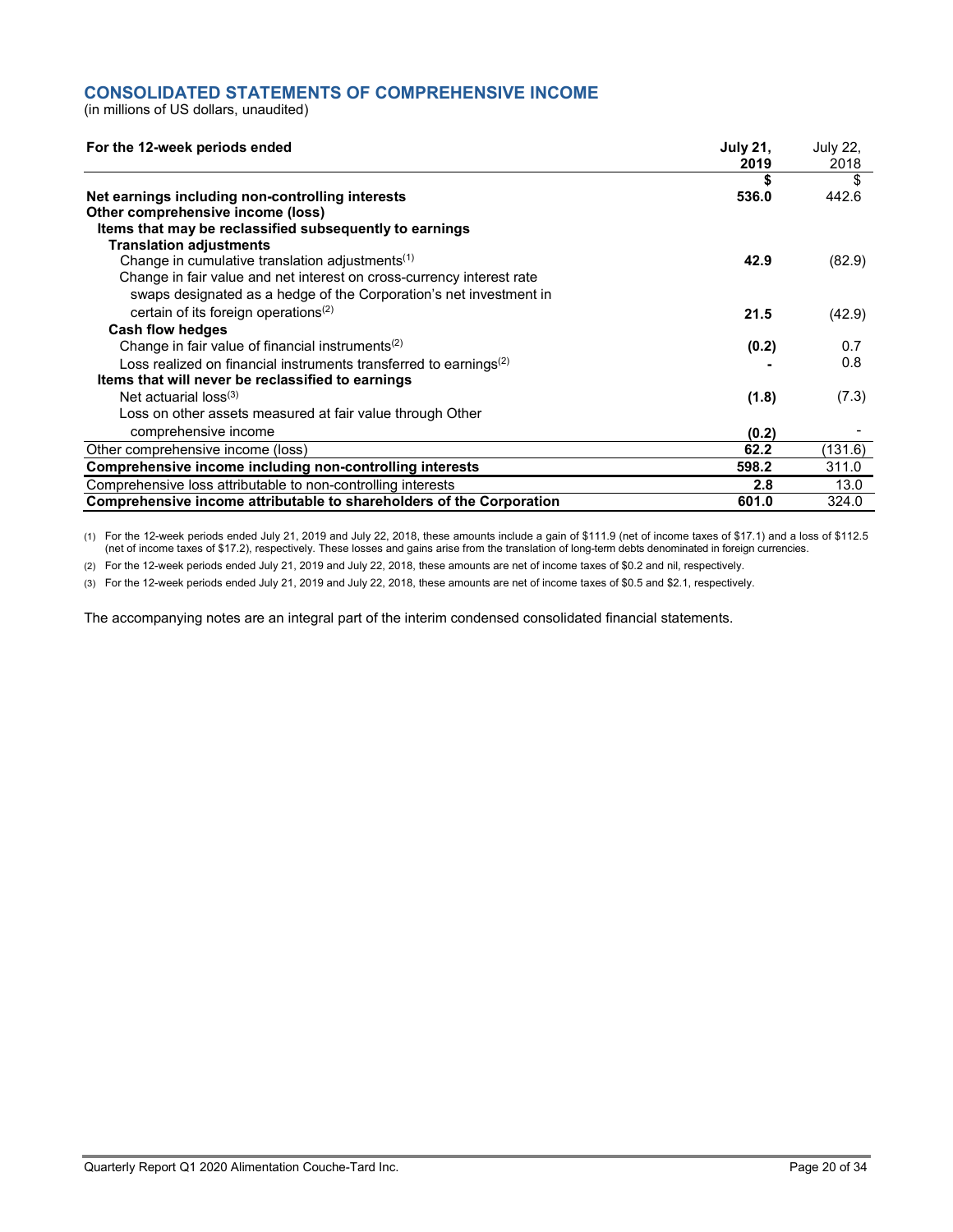# **CONSOLIDATED STATEMENTS OF CHANGES IN EQUITY**

(in millions of US dollars, unaudited)

# **For the 12-week period ended July 21, 2019**

|                                               |         |                    |                 | Attributable to the shareholders of the Corporation |         |                  |               |
|-----------------------------------------------|---------|--------------------|-----------------|-----------------------------------------------------|---------|------------------|---------------|
|                                               |         |                    |                 | <b>Accumulated other</b>                            |         | Non-             |               |
|                                               | Capital | <b>Contributed</b> | <b>Retained</b> | comprehensive                                       |         | controlling      |               |
|                                               | stock   | surplus            | earnings        | loss (Note 9)                                       | Total   | <b>interests</b> | <b>Equity</b> |
|                                               | \$      | \$                 |                 |                                                     | \$      |                  |               |
| Balance, beginning of period                  | 706.8   | 19.5               | 9,053.5         | (856.6)                                             | 8,923.2 | 257.9            | 9,181.1       |
| Adoption of IFRS 16 (Note 2)                  |         |                    | (9.5)           |                                                     | (9.5)   |                  | (9.5)         |
| <b>Adjusted balance, beginning</b>            |         |                    |                 |                                                     |         |                  |               |
| of period                                     | 706.8   | 19.5               | 9,044.0         | (856.6)                                             | 8,913.7 | 257.9            | 9,171.6       |
| Comprehensive income:<br>Net earnings (loss)  |         |                    | 538.8           |                                                     | 538.8   | (2.8)            | 536.0         |
| Other comprehensive income                    |         |                    |                 | 62.2                                                | 62.2    |                  | 62.2          |
| Comprehensive income (loss)                   |         |                    |                 |                                                     | 601.0   | (2.8)            | 598.2         |
| Dividends declared                            |         |                    | (53.6)          |                                                     | (53.6)  |                  | (53.6)        |
| Distributions to non-controlling<br>interests |         |                    |                 |                                                     |         | (14.3)           | (14.3)        |
| Assets exchange agreement<br>(Note 5)         |         |                    | (6.4)           |                                                     | (6.4)   | 6.4              |               |
| Stock option-based<br>compensation expense    |         | 1.3                |                 |                                                     | 1.3     |                  | 1.3           |
| Repurchase and cancellation of                |         |                    |                 |                                                     |         |                  |               |
| shares (Note 10)                              | (1.3)   |                    | (44.9)          |                                                     | (46.2)  |                  | (46.2)        |
| Exercise of stock options                     | 0.5     | (0.5)              |                 |                                                     |         |                  |               |
| Balance, end of period                        | 706.0   | 20.3               | 9,477.9         | (794.4)                                             | 9,409.8 | 247.2            | 9,657.0       |

## For the 12-week period ended July 22, 2018

|                                               | Attributable to the shareholders of the Corporation |             |          |                    |         |             |         |
|-----------------------------------------------|-----------------------------------------------------|-------------|----------|--------------------|---------|-------------|---------|
|                                               |                                                     |             |          | Accumulated other  |         | Non-        |         |
|                                               | Capital                                             | Contributed | Retained | comprehensive loss |         | controlling |         |
|                                               | stock                                               | surplus     | earnings | (Note 9)           | Total   | interests   | Equity  |
|                                               | \$                                                  | \$          | \$       | \$                 | \$      | \$          |         |
| Balance, beginning of period                  | 704.0                                               | 17.7        | 7,405.0  | (566.3)            | 7,560.4 | 327.0       | 7,887.4 |
| Adoption of IFRS 15                           |                                                     |             | (4.1)    |                    | (4.1)   |             | (4.1)   |
| Adjusted balance, beginning                   |                                                     |             |          |                    |         |             |         |
| of period                                     | 704.0                                               | 17.7        | 7,400.9  | (566.3)            | 7,556.3 | 327.0       | 7,883.3 |
| Comprehensive income:                         |                                                     |             |          |                    |         |             |         |
| Net earnings (loss)                           |                                                     |             | 455.6    |                    | 455.6   | (13.0)      | 442.6   |
| Other comprehensive loss                      |                                                     |             |          | (131.6)            | (131.6) |             | (131.6) |
| Comprehensive income (loss)                   |                                                     |             |          |                    | 324.0   | (13.0)      | 311.0   |
| Dividends declared                            |                                                     |             | (43.3)   |                    | (43.3)  |             | (43.3)  |
| Distributions to non-controlling<br>interests |                                                     |             |          |                    |         | (14.0)      | (14.0)  |
| Stock option-based                            |                                                     |             |          |                    |         |             |         |
| compensation expense                          |                                                     | 1.4         |          |                    | 1.4     |             | 1.4     |
| Exercise of stock options                     | 0.5                                                 | (0.5)       |          |                    |         |             |         |
| Balance, end of period                        | 704.5                                               | 18.6        | 7,813.2  | (697.9)            | 7,838.4 | 300.0       | 8,138.4 |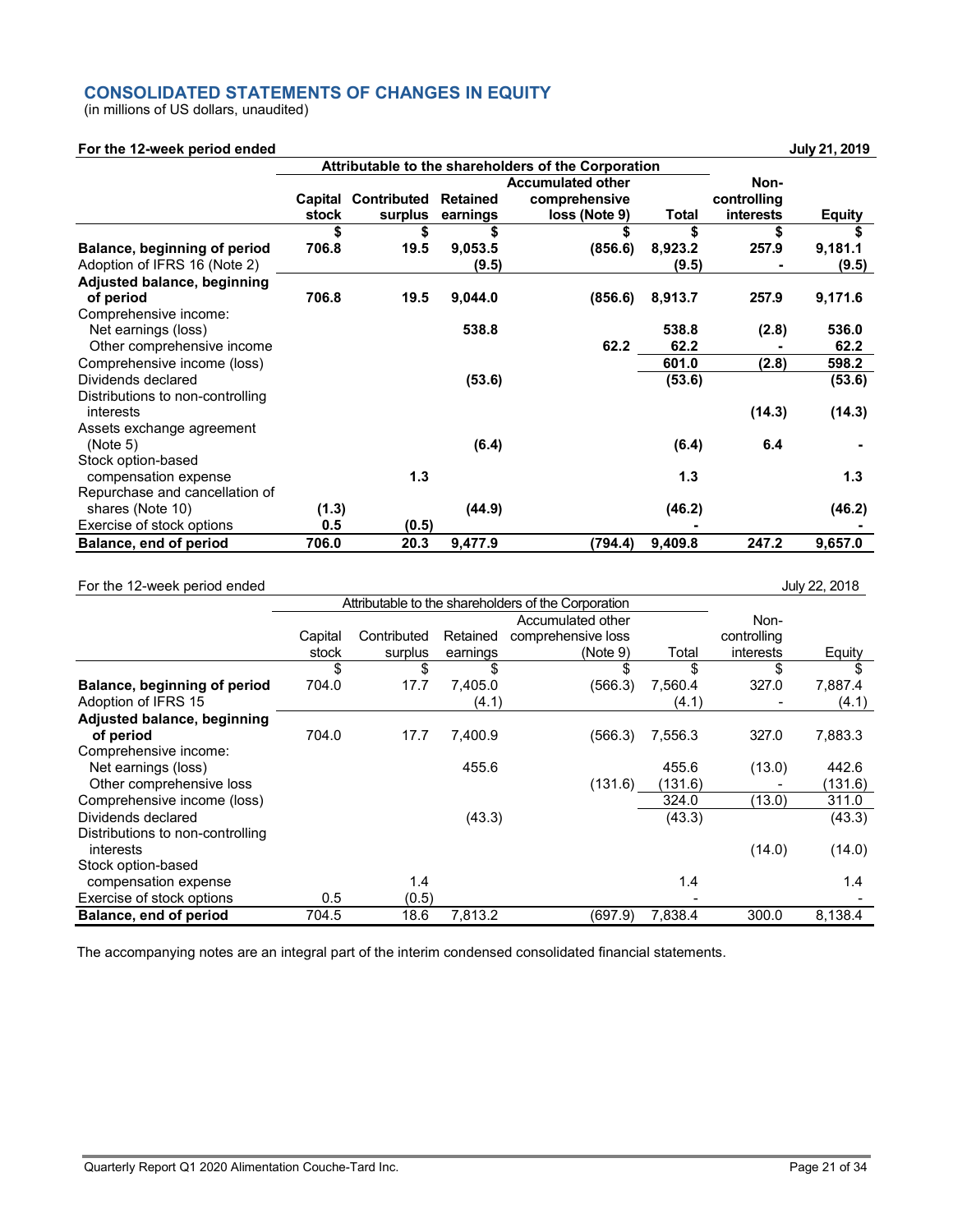# **CONSOLIDATED STATEMENTS OF CASH FLOWS**

(in millions of US dollars, unaudited)

| For the 12-week periods ended                                                                                                           | <b>July 21,</b><br>2019 | <b>July 22,</b><br>2018 |
|-----------------------------------------------------------------------------------------------------------------------------------------|-------------------------|-------------------------|
|                                                                                                                                         | \$                      | \$                      |
| <b>Operating activities</b>                                                                                                             |                         |                         |
| Net earnings including non-controlling interests                                                                                        | 536.0                   | 442.6                   |
| Adjustments to reconcile net earnings including non-controlling interests to net cash<br>provided by operating activities               |                         |                         |
| Depreciation, amortization and impairment and amortization of financing costs                                                           | 309.8                   | 306.4                   |
| Deferred income taxes                                                                                                                   | 19.0                    | (14.4)                  |
| Loss on disposal of property and equipment and other assets                                                                             | 10.1                    | 0.2                     |
| Share of earnings of joint ventures and associated companies, net of dividends                                                          |                         |                         |
| received                                                                                                                                | (2.8)                   | (2.7)                   |
| Other                                                                                                                                   | (6.8)                   | 1.4                     |
| Changes in non-cash working capital                                                                                                     | 0.5                     | (19.0)                  |
| Net cash provided by operating activities                                                                                               | 865.8                   | 714.5                   |
| <b>Investing activities</b>                                                                                                             |                         |                         |
| Purchase of property and equipment, intangible assets and other assets                                                                  | (246.8)                 | (202.0)                 |
| Proceeds from disposal of property and equipment and other assets                                                                       | 8.9                     | 54.2                    |
| Business acquisitions (Note 3)                                                                                                          | (7.0)                   |                         |
| Change in restricted cash                                                                                                               | 5.6                     | (5.5)                   |
| Net cash used in investing activities                                                                                                   | (239.3)                 | (153.3)                 |
|                                                                                                                                         |                         |                         |
| <b>Financing activities</b>                                                                                                             |                         |                         |
| Repayment of senior unsecured notes (Note 7)<br>Principal elements of lease payments and net decrease in other debts (Notes 2, 4 and 7) | (150.0)<br>(79.0)       | (8.3)                   |
| Net decrease in term revolving unsecured operating credit D (Note 7)                                                                    | (40.0)                  | (458.8)                 |
| Share repurchases (Note 10)                                                                                                             | (14.4)                  |                         |
| CAPL distributions paid to non-controlling interests (Note 5)                                                                           | (14.3)                  | (14.0)                  |
| Net (decrease) increase in CAPL senior secured revolving credit facility (Note 7)                                                       | (9.2)                   | 5.1                     |
| Settlement of derivative financial instruments                                                                                          |                         | 3.0                     |
| Net cash used by financing activities                                                                                                   | (306.9)                 | (473.0)                 |
| Effect of exchange rate fluctuations on cash and cash equivalents                                                                       | 11.4                    | (15.0)                  |
| Net increase in cash and cash equivalents                                                                                               | 331.0                   | 73.2                    |
| Cash and cash equivalents, beginning of period                                                                                          | 706.4                   | 666.2                   |
| Cash and cash equivalents, end of period                                                                                                | 1,037.4                 | 739.4                   |
|                                                                                                                                         |                         |                         |
| <b>Supplemental information:</b>                                                                                                        |                         |                         |
| Interest paid                                                                                                                           | 83.6                    | 84.7                    |
| Interest and dividends received                                                                                                         | 9.4                     | 5.4                     |
| Income taxes paid                                                                                                                       | 27.3                    | 49.4                    |
|                                                                                                                                         |                         |                         |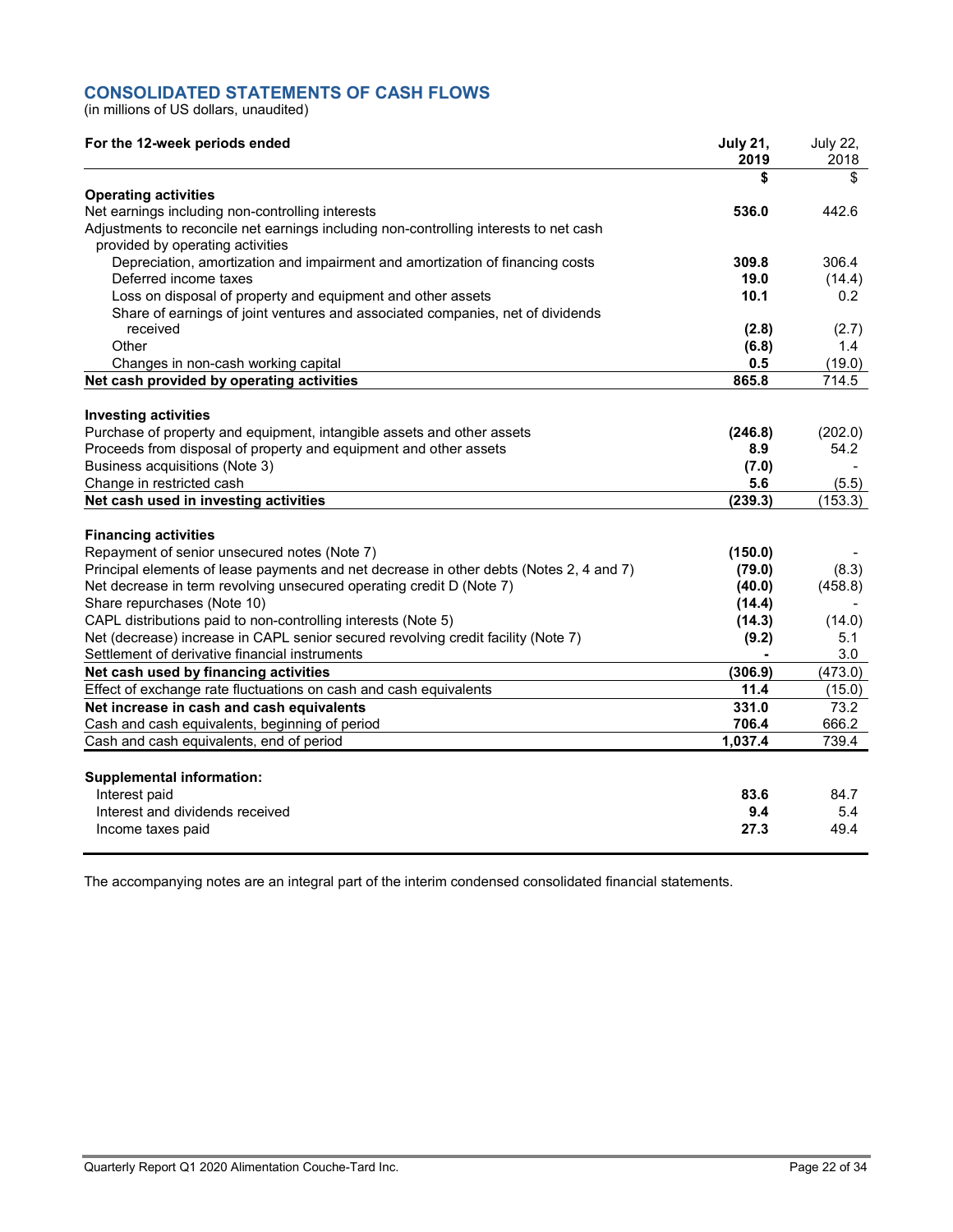# **CONSOLIDATED BALANCE SHEETS**

(in millions of US dollars, unaudited)

|                                                        | As at July 21, | As at April 28, |
|--------------------------------------------------------|----------------|-----------------|
|                                                        | 2019           | 2019            |
|                                                        | S              | \$              |
| <b>Assets</b>                                          |                |                 |
| <b>Current assets</b>                                  |                |                 |
| Cash and cash equivalents                              | 1,037.4        | 706.4           |
| Restricted cash                                        | 30.9           | 36.5            |
| Accounts receivable                                    | 2,083.1        | 1,863.9         |
| Inventories                                            | 1,502.1        | 1,467.7         |
| Prepaid expenses                                       | 54.9           | 83.7            |
| Other short-term financial assets (Note 12)            | 1.8            |                 |
| Income taxes receivable                                | 34.2           | 163.1           |
|                                                        | 4,744.4        | 4.321.3         |
| Property and equipment                                 | 10,833.6       | 11,129.9        |
| Right-of-use assets (Notes 2 and 4)                    | 2,780.7        |                 |
| Intangible assets                                      | 834.0          | 944.4           |
| Goodwill                                               | 5,718.0        | 5.683.1         |
| Other assets                                           | 333.8          | 306.6           |
| Investment in joint ventures and associated companies  | 138.7          | 136.0           |
| Deferred income taxes                                  | 48.4           | 86.4            |
|                                                        | 25,431.6       | 22,607.7        |
|                                                        |                |                 |
| Liabilities                                            |                |                 |
| <b>Current liabilities</b>                             |                |                 |
| Accounts payable and accrued liabilities               | 4,078.9        | 3,917.1         |
| Short-term provisions                                  | 157.8          | 160.0           |
| Other short-term financial liabilities (Note 12)       | 106.9          | 123.6           |
| Income taxes payable                                   | 25.4           | 70.6            |
| Current portion of long-term debt (Note 7)             | 1,094.7        | 1,310.7         |
| Current portion of lease liabilities (Notes 2 and 4)   | 398.5          |                 |
|                                                        | 5,862.2        | 5,582.0         |
| Long-term debt (Note 7)                                | 5,403.9        | 5,640.7         |
| Lease liabilities (Notes 2 and 4)                      | 2,513.3        |                 |
| Long-term provisions                                   | 589.0          | 590.1           |
| Pension benefit liability                              | 94.7           | 92.6            |
| Other long-term financial liabilities (Note 12)        | 120.6          | 135.1           |
| Deferred credits and other liabilities                 | 176.6          | 349.0           |
| Deferred income taxes                                  | 1,014.3        | 1,037.1         |
|                                                        | 15,774.6       | 13,426.6        |
|                                                        |                |                 |
| <b>Equity</b>                                          |                |                 |
| Capital stock (Note 10)                                | 706.0          | 706.8           |
| Contributed surplus                                    | 20.3           | 19.5            |
| Retained earnings                                      | 9,477.9        | 9,053.5         |
| Accumulated other comprehensive loss (Note 9)          | (794.4)        | (856.6)         |
| Equity attributable to shareholders of the Corporation | 9,409.8        | 8,923.2         |
| Non-controlling interests (Note 5)                     | 247.2          | 257.9           |
|                                                        | 9,657.0        | 9,181.1         |
|                                                        | 25,431.6       | 22,607.7        |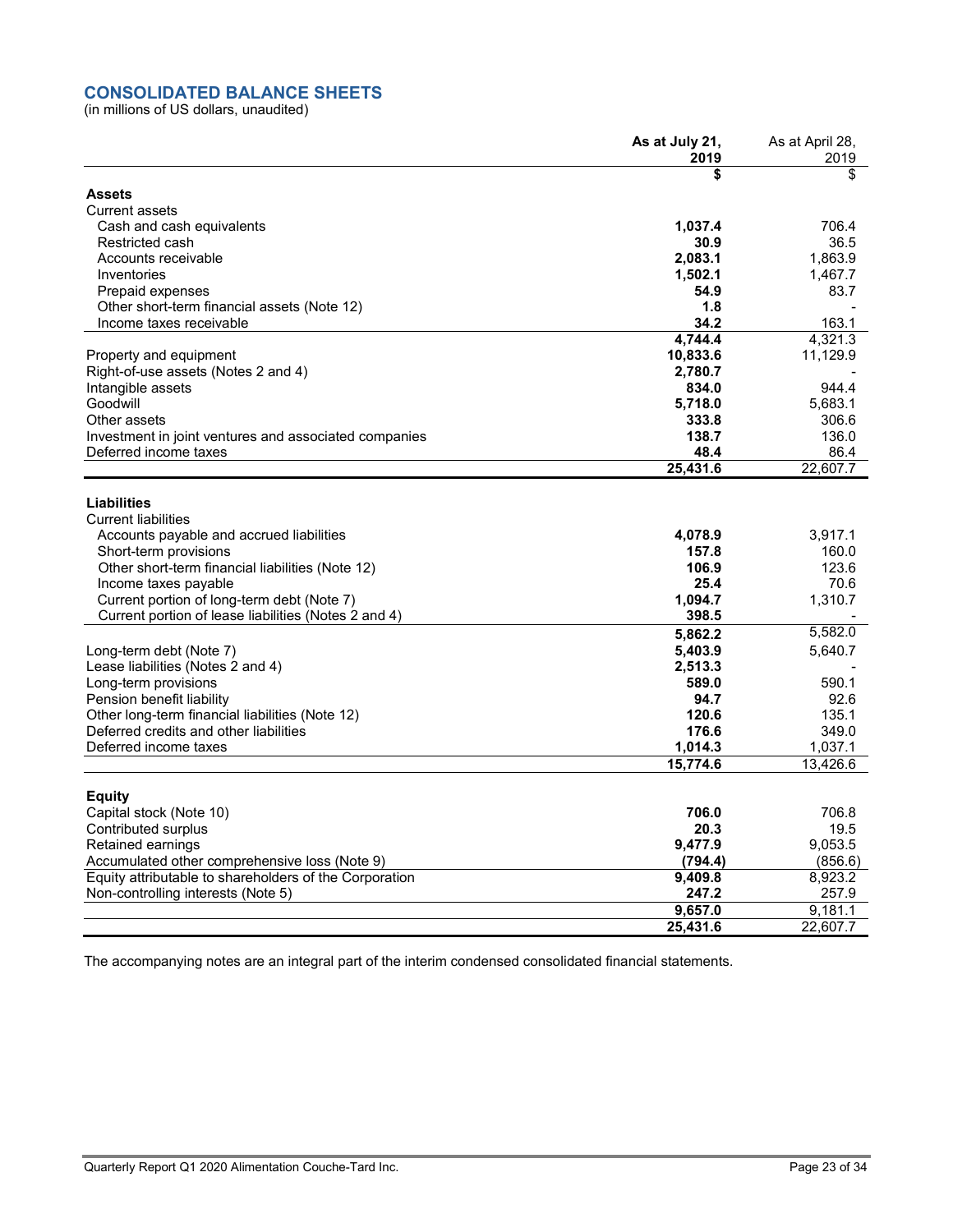(in millions of US dollars unless otherwise noted, except per share amounts)

## **1. CONSOLIDATED FINANCIAL STATEMENTS PRESENTATION**

The unaudited interim condensed consolidated financial statements (the "interim financial statements") have been prepared by the Corporation in accordance with International Financial Reporting Standards ("IFRS") as issued by the International Accounting Standards Board ("IASB") applicable to the preparation of interim financial statements, including IAS 34, *Interim Financial Reporting*.

These interim financial statements have been prepared in accordance with the same accounting policies and methods as the audited annual consolidated financial statements for the year ended April 28, 2019, except for that pertaining to leases as a result of the adoption of IFRS 16 disclosed in Note 2. The interim financial statements do not include all the information required for complete financial statements and should be read in conjunction with the audited annual consolidated financial statements and notes thereto in the Corporation's 2019 Annual Report. The results of operations for the interim periods presented do not necessarily reflect results expected for the full fiscal year. The Corporation's business follows a seasonal pattern. The busiest period is the first half-year of each fiscal year, which includes summer's sales.

On September 4, 2019, the Corporation's interim financial statements were approved by the Board of Directors.

## **2. ACCOUNTING POLICIES**

#### **New accounting policy adopted during the current year**

#### *Leases*

In January 2016, the IASB issued IFRS 16, *Leases*, which replaces IAS 17, *Leases*. As of April 29, 2019, the Corporation has adopted the new standard which requires lessees to recognize and record on the balance sheet a lease liability reflecting future lease payments and a right-of-use asset for virtually all lease contracts except with respect to lease contracts that meet limited exception criteria.

The Corporation has adopted IFRS 16 retrospectively from April 29, 2019, but has not restated comparative figures for fiscal year 2019, as permitted under the specific transition provisions in the standard. Therefore, the cumulative effect of initially applying the new standard was recognized in the opening balance sheet on April 29, 2019 and comparative figures for fiscal year 2019 continue to be reported under IAS 17 and related interpretations, including IFRIC 4, *Determining whether an agreement contains a lease*.

IFRS 16 introduces new or amended requirements with respect to lease accounting. It introduces significant changes to the lessee accounting by removing the distinction between operating and finance lease and requiring the recognition of a right-of-use asset and a lease liability at commencement for all leases, except for short-term leases and leases of low value assets. In contrast to lessee accounting, the requirement for lessor accounting have remained largely unchanged.

#### Impact of the new definition of a lease

The Corporation has made use of the practical expedient available upon transition to IFRS 16 not to reassess whether a contract is or contains a lease. Accordingly, the Corporation will continue to apply the definition of a lease in accordance with IAS 17 and IFRIC 4 to those leases entered in or modified before April 29, 2019.

The change in definition of a lease mainly relates to the concept of control. IFRS 16 determines whether a contract contains a lease on the basis of whether the customer has the right to control the use of an identified asset for a period of time in exchange for consideration.

The Corporation assesses whether a contract is or contains a lease in accordance with the definition of a lease and related guidance set out in IFRS 16 to all lease contracts entered into or modified on or after April 29, 2019.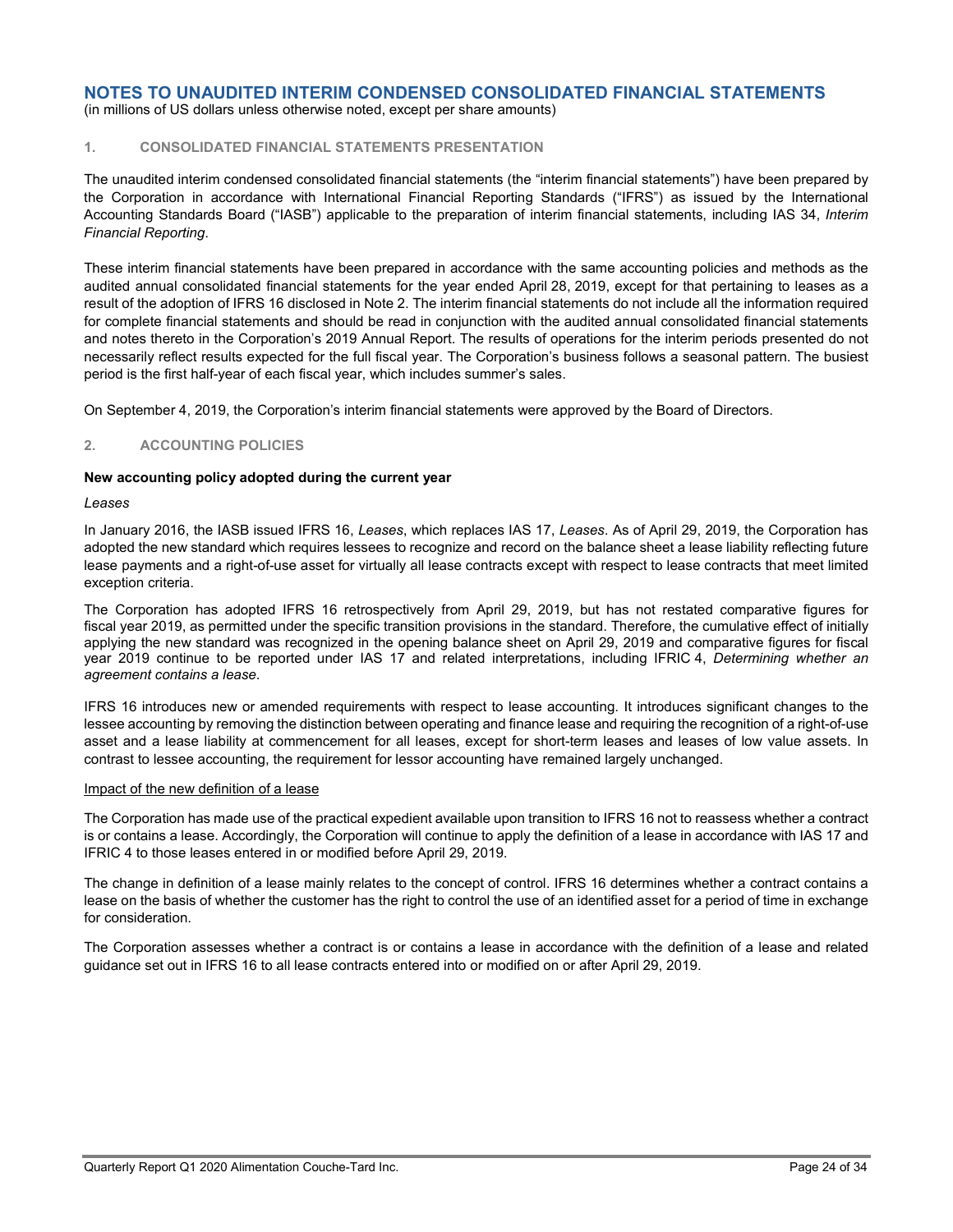(in millions of US dollars unless otherwise noted, except per share amounts)

#### Impact on accounting policies when the Corporation is the lessee

*Leases previously classified as operating leases and lease contracts entered into or modified on or after April 29, 2019*

IFRS 16 changes how the Corporation accounts for leases previously classified as operating leases under IAS 17, which were not recognized in the Corporation's consolidated balance sheet.

Applying IFRS 16, for all leases (except those meeting limited exception criteria, see below), the Corporation:

- Recognizes right-of-use assets and lease liabilities in the consolidated balance sheet;
- Recognizes depreciation of right-of-use assets and interest on lease liabilities in the consolidated statement of earnings: and
- Separates the total amount paid in cash into a principal portion (presented within financing activities) and an interest portion (presented within operating activities) in the consolidated statement of cash flows.

The lease liability is initially measured at the net present value of future lease payments, discounted using the implicit interest rate of the lease, if that rate can be determined, or the Corporation's incremental borrowing rate. Future lease payments included in the measurement of the lease liability comprise of:

- Fixed payments (including in-substance fixed payments), less any lease incentives receivable;
- Variable lease payment that are based on an index or a rate;
- Amounts expected to be payable by the lessee under residual value guarantees;
- The exercise price of a purchase option if the Corporation is reasonably certain to exercise that option; and
- Payments of penalties for terminating the lease, if the lease term reflects the lessee exercising that option.

The lease liability is subsequently measured by increasing the carrying amount to reflect interest on the lease liability (using the effective interest method) and by reducing the carrying amount to reflect the lease payments made. The interest expense is charged to Financial expenses on the consolidated statement of earnings over the lease period so as to produce a constant periodic interest rate on the remaining balance of the liability for each period.

Right-of-use assets are measured at cost comprising the following:

- The amount of the initial measurement of lease liability;
- Any lease payments made at or before the commencement date less any lease incentives received;
- Any initial direct costs; and
- Any restoration costs of the underlying asset.

Right-of-use assets are subsequently measured at cost less accumulated depreciation, amortization and impairment and are depreciated over the shorter period of the lease term and useful life of the underlying asset.

Under IFRS 16, right-of-use assets are tested for impairment in accordance with IAS 36 *Impairment of Assets*. This replaces the previous requirement to recognize a provision for onerous lease contracts.

Lease incentives are recognized as part of the measurement of the right-of-use asset and lease liability whereas under IAS 17 they resulted in the recognition of a lease incentive liability, amortized as a reduction of rental expenses on a straight-line basis.

Variable lease payments that are not based on an index or a rate are not included in the measurement of both the lease liabilities and the right-of-use assets. The related payments are recognized as an expense in the period in which the conditions that trigger those payments occur and are recorded as Operating, selling, administrative and general expenses in the consolidated statement of earnings.

For short-term leases (lease term of 12 months or less) and leases of low-value assets (such as personal computers and office furniture), the Corporation has opted to recognize a lease expense on a straight-line basis over the lease term as permitted by IFRS 16. This expense is presented within Operating, selling, administrative and general expenses in the consolidated statement of earnings.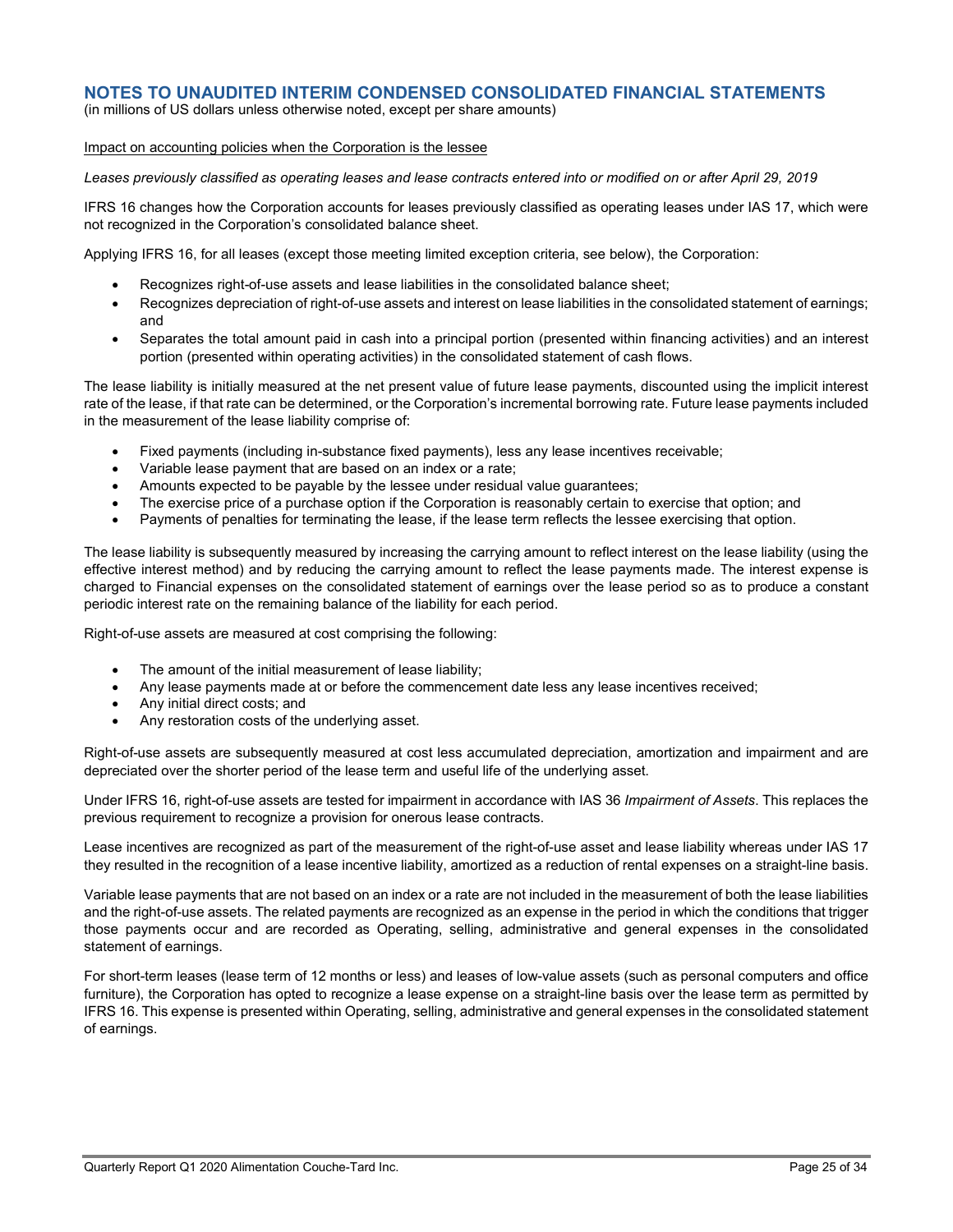(in millions of US dollars unless otherwise noted, except per share amounts)

The Corporation remeasures the lease liability (and makes a corresponding adjustment to the related right-of use asset) whenever:

- The lease term, assessment of a purchase option or termination penalties have changed, in which case the lease liability is remeasured by discounting the revised lease payments using a revised discount rate; and
- Change in the future lease payments resulting from changes in an index or rate or change in amounts expected to be payable under residual value guarantees, in which cases the lease liability is remeasured by discounting the revised lease payments using the same discount rate used when initially setting up the liability.

In determining the lease term, the Corporation considers all facts and circumstances that create an economic incentive to exercise an extension option, or not exercise a termination option. Extension options (or periods subject to termination options) are only included in the lease term if the lease is reasonably certain to be extended (or not terminated). The assessment is reviewed if a significant event or a significant change in circumstances occurs which affects this assessment and that is within the Corporation's control.

#### *Leases previously classified as finance leases*

The main difference between IFRS 16 and IAS 17 with respect to assets formerly held under a finance lease is the measurement of residual value guarantees provided by a lessee to a lessor. IFRS 16 requires that the Corporation recognizes as part of its lease liability only the amount expected to be payable under a residual value guarantee, rather than the maximum amount guaranteed as required by IAS 17. This difference did not have a material effect on the Corporation's interim financial statements.

#### Impact on accounting policies when the Corporation is the lessor

The Corporation enters into lease agreements as a lessor with respect to properties. IFRS 16 does not change substantially how a lessor accounts for leases. Under IFRS 16, a lessor continues to classify leases as either finance leases or operating leases and account for those two types differently. Whenever the terms of the lease transfer substantially all the risks and reward of the ownership of the underlying asset to the lessee, the contract is classified as a finance lease. All other leases are classified as operating leases. Whenever it is determined that a lease where the Corporation is the lessor is a finance lease, the present value of the amounts due from the lessee are recognized as the Corporation's net investment in the lease which is recorded under Other assets on the consolidated balance sheet. The net investment in the lease is subsequently measured by increasing the carrying amount to reflect interest revenue (using the effective interest method) and by reducing the carrying amount of the net investment to reflect the lease payments received. Payments received in relation with operating leases are recognized as Other revenues on a straight-line basis over the term of the relevant lease in the consolidated statement of earnings.

Under IFRS 16, when the Corporation is an intermediate lessor, it accounts for the head lease and the sublease as two separate contracts. The intermediate lessor is required to classify the sublease as a finance or operating lease by reference to the right-of-use asset arising from the head lease (and not by reference to the underlying asset as it was the case under IAS 17).

#### Impact of the adoption of the new standard on the Corporation's interim financial statements

Upon adoption of IFRS 16, the Corporation recognized lease liabilities in relation to leases which had previously been classified as operating leases under the principles of IAS 17. These liabilities were measured at the net present value of the remaining lease payments that are not paid at adoption date, discounted using the Corporation's incremental borrowing rate as of April 29, 2019. The weighted average lessee's incremental borrowing rate applied to the lease liabilities on April 29, 2019 was 3.31%.

|                                                                                              | As at April 29, 2019 |
|----------------------------------------------------------------------------------------------|----------------------|
|                                                                                              |                      |
| Operating lease commitments disclosed as at April 28, 2019                                   | 3,260.7              |
| Discounted using the Corporation's incremental borrowing rate as at April 29, 2019           | 2.769.3              |
| Add: finance lease liabilities recognized as at April 28, 2019                               | 328.3                |
| (Less): short-term leases recognized on a straight-line basis as expense                     | (132.5)              |
| (Less): low-value assets leases recognized on a straight-line basis as expense               | (2.0)                |
| Add/(less): adjustments relating to changes in the index or rate affecting variable payments | (7.9)                |
| Other                                                                                        | (3.0)                |
| Lease liabilities recognized as at April 29, 2019                                            | 2,952.2              |
| Of which are:                                                                                |                      |
| Current lease liabilities                                                                    | 382.9                |
| Non-current lease liabilities                                                                | 2.569.3              |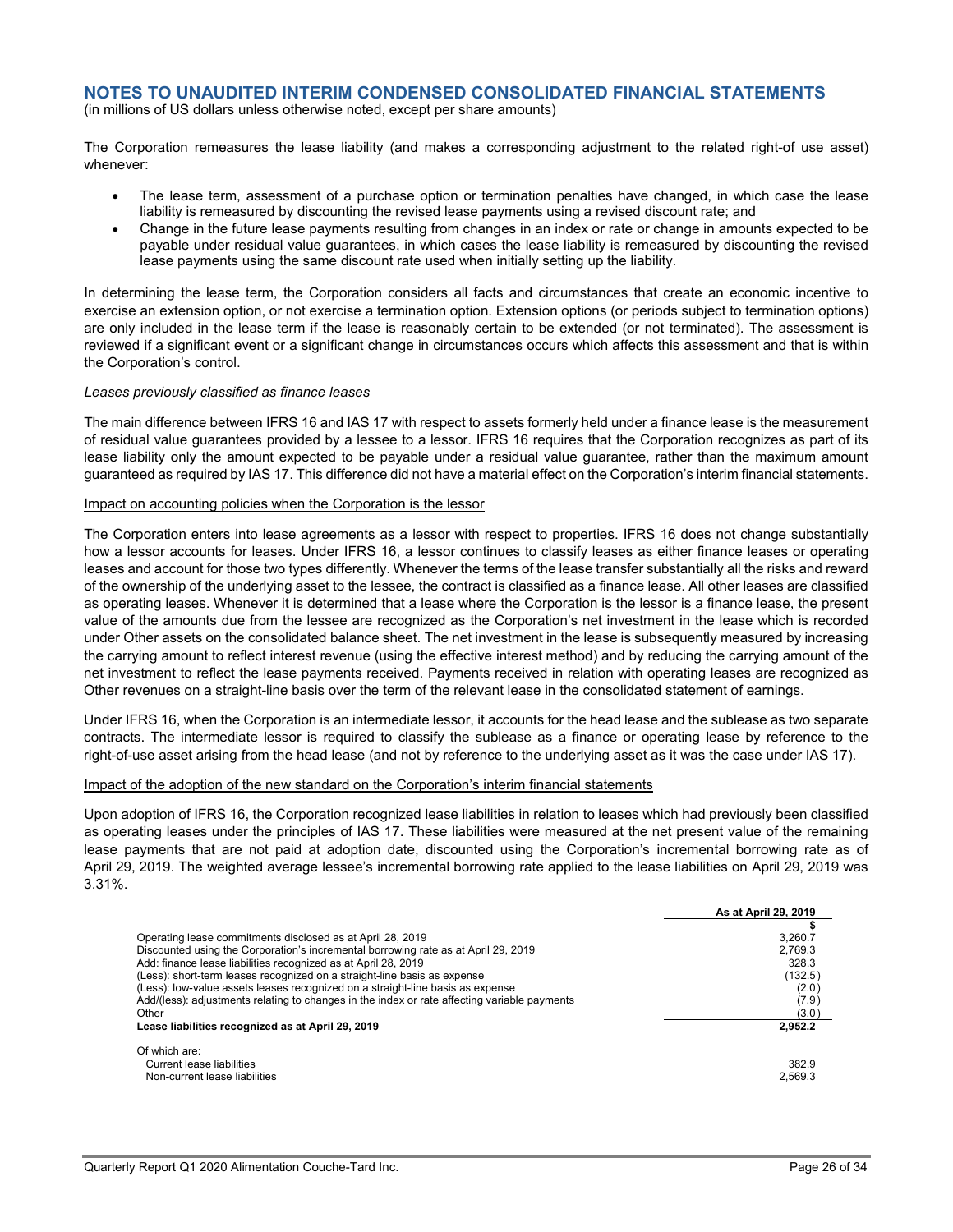(in millions of US dollars unless otherwise noted, except per share amounts)

The associated rights-of-use assets were measured at the amount equal to the lease liabilities, adjusted by the amount of any prepaid or accrued lease payments relating to that lease recognized in the consolidated balance sheet as at April 28, 2019.

As at April 29, 2019, the recognized right-of-use assets relate to the following underlying asset classes:

|                | As at April 29, 2019 |
|----------------|----------------------|
|                | \$                   |
| Properties     | 2,789.8              |
| Motor vehicles | 37.6                 |
| Equipment      | 7.6                  |
|                | 2,835.0              |
|                |                      |

The adoption of IFRS 16 affected the following items in the opening balance sheet on April 29, 2019:

|                                          | Balance, | beginning of period Adoption of IFRS 16 | Adjusted balance,<br>beginning of period |
|------------------------------------------|----------|-----------------------------------------|------------------------------------------|
|                                          | \$       | \$                                      | \$                                       |
| <b>Assets</b>                            |          |                                         |                                          |
| Current assets                           |          |                                         |                                          |
| Prepaid expenses                         | 83.7     | (26.4)                                  | 57.3                                     |
| Property and equipment <sup>(a)</sup>    | 11,129.9 | (306.5)                                 | 10,823.4                                 |
| Right-of-use assets                      |          | 2,835.0                                 | 2,835.0                                  |
| Intangible assets                        | 944.4    | (104.5)                                 | 839.9                                    |
| Other assets                             | 306.6    | 27.7                                    | 334.3                                    |
| <b>Total assets</b>                      | 22,607.7 | 2,425.3                                 | 25,033.0                                 |
|                                          |          |                                         |                                          |
| <b>Liabilities</b>                       |          |                                         |                                          |
| <b>Current liabilities</b>               |          |                                         |                                          |
| Accounts payable and accrued liabilities | 3,917.1  | (24.6)                                  | 3,892.5                                  |
| Current portion of long-term debt        | 1,310.7  | (40.5)                                  | 1,270.2                                  |
| Current portion of lease liabilities     |          | 382.9                                   | 382.9                                    |
| Long-term debt                           | 5,640.7  | (287.8)                                 | 5,352.9                                  |
| Lease liabilities                        |          | 2,569.3                                 | 2,569.3                                  |
| Long-term provisions                     | 590.1    | (3.0)                                   | 587.1                                    |
| Deferred credits and other liabilities   | 349.0    | (158.3)                                 | 190.7                                    |
| Deferred income taxes                    | 1,037.1  | (3.2)                                   | 1,033.9                                  |
| <b>Total liabilities</b>                 | 13,426.6 | 2,434.8                                 | 15,861.4                                 |
|                                          |          |                                         |                                          |
| Equity                                   |          |                                         |                                          |
| Retained earnings                        | 9,053.5  | (9.5)                                   | 9,044.0                                  |
| <b>Total equity</b>                      | 9,181.1  | (9.5)                                   | 9,171.6                                  |

(a) Adoption of IFRS 16 had an impact of \$143.2 on Land, \$105.2 on Buildings and building components and \$58.1 on Equipment.

In applying IFRS 16 for the first time, the Corporation has used the following practical expedients permitted by the standard for certain of its leases:

- The use of a single discount rate to a portfolio of leases with reasonably similar characteristics;
- The use of the provision for onerous leases as an alternative to performing an impairment review;
- The accounting for operating leases with a remaining lease term of less than 12 months as at April 29, 2019 as short-term leases;
- The right to exclude initial direct costs from the measurement of the right-of-use asset at the date of initial application; and
- The use of hindsight in determining the lease term where the contract contains options to extend or terminate the lease.

The Corporation has also selected to use the practical expendient permitting not to separate non-lease components, and to instead account for any lease and associated non-lease components as a single lease component. Non-lease components include, but are not limited to, utility charges and common area maintenance charges when those charges are fixed over the term of the lease.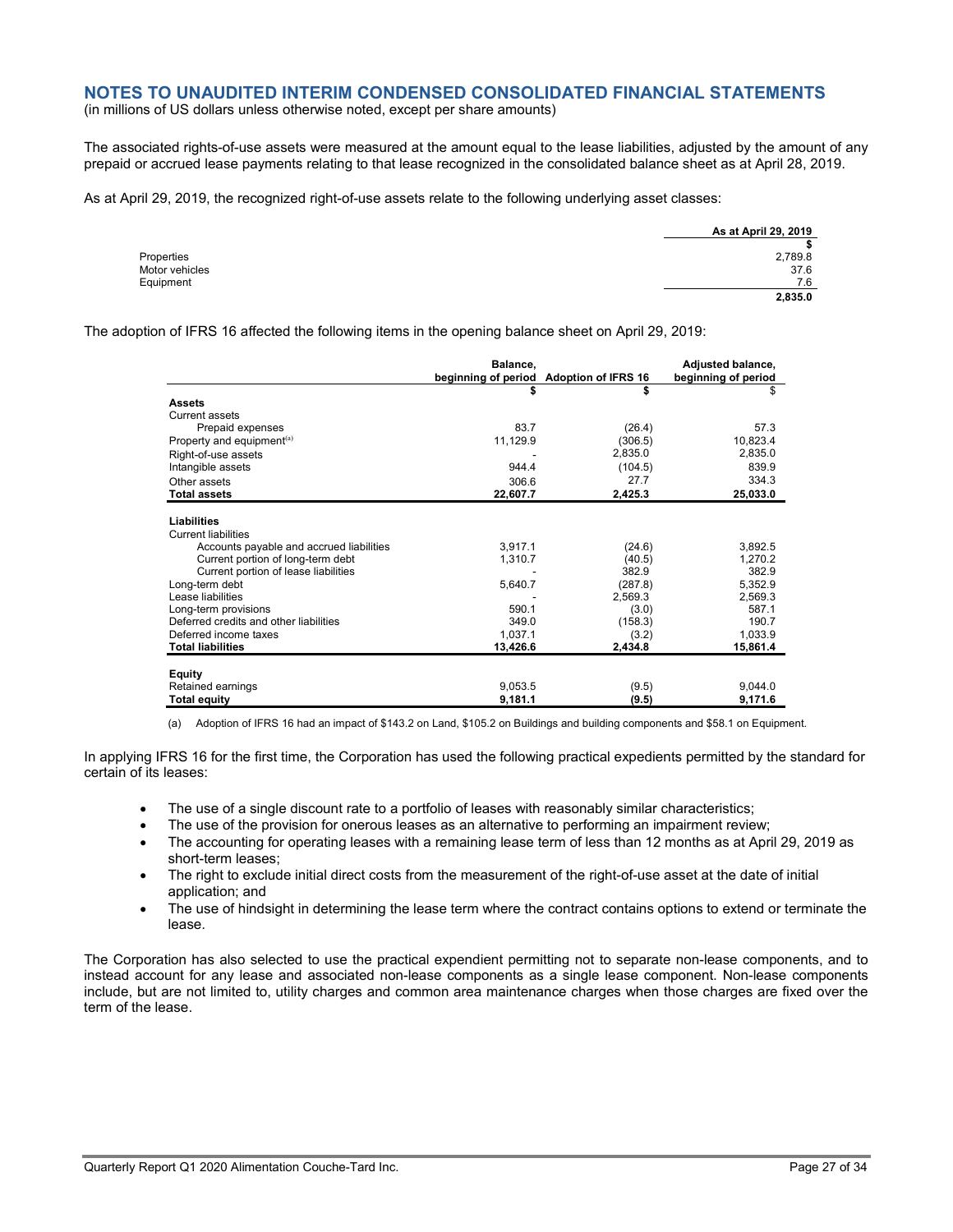(in millions of US dollars unless otherwise noted, except per share amounts)

## **3. BUSINESS ACQUISITIONS**

During the 12-week period ended July 21, 2019, the Corporation acquired eight company-operated stores through distinct transactions. The Corporation owns the land and building for three sites and leases the land and the building for the remaining five sites. These transactions were settled for a total consideration of \$7.0 using available cash and existing credit facilities and generated goodwill for an amount of \$2.8.

Acquisition costs of \$0.2 in connection with these acquisitions and other unrealized and ongoing acquisitions are included in Operating, selling, administrative and general expenses for the 12-week period ended July 21, 2019.

#### **4. LEASES**

Information about leases for which the Corporation is a lessee is presented below:

#### **Right-of-use assets**

As at July 21, 2019, the right-of-use assets were attributable to the following underlying asset classes:

|                | As at July 21, 2019 |
|----------------|---------------------|
|                |                     |
| Properties     | 2,736.4             |
| Motor vehicles | 36.8                |
| Equipment      | 7.5                 |
|                | 2,780.7             |

Additions to the right-of-use assets during the 12-week period ended July 21, 2019 amounted to \$14.8.

#### **Amounts recognized in the consolidated statement of earnings**

| For the 12-week period ended                                                          | July 21, 2019 |
|---------------------------------------------------------------------------------------|---------------|
|                                                                                       |               |
| Depreciation and amortization of right-of-use assets by class of underlying asset:    |               |
| Properties                                                                            | 90.1          |
| Motor vehicles                                                                        | 1.4           |
| Equipment                                                                             | 0.1           |
| Interest expense on lease liabilities                                                 | 21.9          |
| Expenses relating to short-term leases                                                | 2.2           |
| Expenses relating to leases of low-value assets                                       | 0.2           |
| Expenses relating to variable lease payments not included in the measurement of lease |               |
| liabilities                                                                           | 4.0           |
| Income from subleasing right-of-use assets                                            | 12.2          |

#### **Amounts recognized in the consolidated statement of cash flows**

| For the 12-week period ended  | July 21, 2019 |
|-------------------------------|---------------|
|                               |               |
| Total cash outflow for leases | 106.4         |

As at July 21, 2019, the Corporation leases mainly lands, buildings, building components, equipment and motor vehicles. Lease terms are negotiated on an individual basis and contain a wide range of terms and conditions. The lease terms, for the majority of leases in North America, vary between 5 and 20 years, which include the initial base term and renewal option(s) when applicable. In Europe, the lease terms range from less than 12 months contracts to contracts with maturities up to more than 50 years and also include options to renew at market prices when applicable. The lease agreements do not impose any covenants, but leased assets may not be used as security for borrowing purposes.

Some of property leases contain variable payment term that are linked to sales generated from a store. For individual stores, up to 100% of lease payments are on the basis of variable payment terms and there is a wide range of sales percentages applied. Variable payment terms are used for a variety of reasons, including minimizing the fixed costs base for newly established stores. Variable lease payments that depends on sales are recognized in earnings in the period in which the conditions that triggers those payments occurs.

Extension and termination options are included in a number of leases across the Corporation. These terms are used to maximize operational flexibility in terms of managing contracts. The majority of extension and termination options held are exercisable only by the Corporation and not by the respective lessor.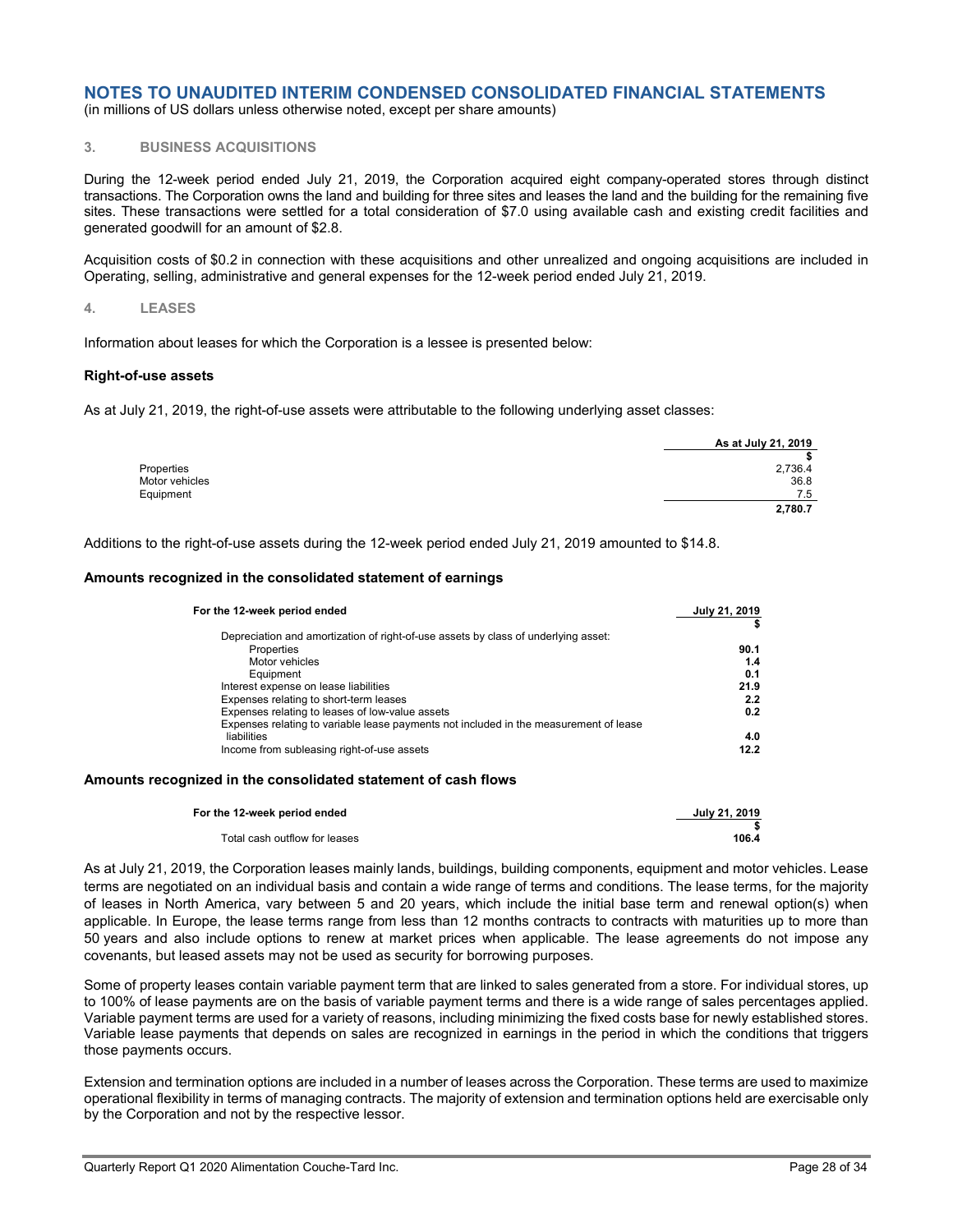(in millions of US dollars unless otherwise noted, except per share amounts)

## **5. CROSSAMERICA PARTNERS LP ("CAPL")**

As at July 21, 2019, the Corporation owns 100% of the equity interests of the sole member of the General Partner, 100% of the incentive distribution rights ("IDRs") and 21.73% of the outstanding common units of CAPL.

CAPL's accounting periods do not coincide with the Corporation's accounting periods. The consolidated statement of earnings, comprehensive income, changes in equity and cash flows for the 12-week period ended July 21, 2019 include those of CAPL for the period beginning April 1, 2019 and ending June 30, 2019, adjusted for significant transactions, if any. The consolidated balance sheet as at July 21, 2019 includes the balance sheet of CAPL as at June 30, 2019, adjusted for significant transactions, if any.

The table below highlights the results of CAPL's operations and certain of its financial metrics which are in accordance with IFRS:

|                                                                                               | April 1, 2019 to | April 1, 2018 to |
|-----------------------------------------------------------------------------------------------|------------------|------------------|
| Statements of Earnings for the periods from <sup>(1)</sup>                                    | June 30, 2019    | June 30, 2018    |
|                                                                                               |                  | \$               |
| Revenues                                                                                      | 613.0            | 675.3            |
| Gross profit                                                                                  | 53.5             | 48.2             |
| Total operating expenses (excluding depreciation, amortization and impairment)                | 21.7             | 29.8             |
| Depreciation, amortization and impairment                                                     | 22.9             | 88.3             |
| Net financial expenses                                                                        | 11.3             | 7.0              |
| Loss before income taxes                                                                      | (2.4)            | (76.9)           |
| Income tax expense (recovery)                                                                 | 1.2              | (5.3)            |
| Net loss                                                                                      | (3.6)            | (71.6)           |
|                                                                                               |                  |                  |
|                                                                                               | April 1, 2019 to | April 1, 2018 to |
| Statements of Cash Flows for the periods from(1)                                              | June 30, 2019    | June 30, 2018    |
|                                                                                               |                  | \$               |
| Net cash provided by operating activities                                                     | 23.6             | 15.0             |
| Net cash provided by (used in) investing activities                                           | 0.9              | (4.5)            |
| Net cash used in financing activities, including \$3.9 and \$3.9 of distributions paid to the |                  |                  |
| Corporation, respectively                                                                     | (28.5)           | (9.6)            |
|                                                                                               |                  |                  |
| Balance Sheets as at <sup>(1)</sup>                                                           | June 30, 2019    | March 31, 2019   |
|                                                                                               |                  |                  |
| Cash and cash equivalents                                                                     | 2.3              | 6.3              |
| Current assets (other than cash and cash equivalents)                                         | 44.8             | 49.5             |
| Long-term assets                                                                              | 1,204.6          | 1,089.6          |
| <b>Current liabilities</b>                                                                    | 81.3             | 64.7             |
| Long-term liabilities                                                                         | 789.3            | 676.0            |

(1) Adjusted for significant transactions, if any.

#### **Asset exchange agreement**

On December 17, 2018, the Corporation entered into an asset exchange agreement with CAPL under which 192 of the Circle K U.S. company-operated stores will be exchanged against the real estate property held by CAPL for 56 U.S. company operated stores leased and operated by the Corporation pursuant to a master lease that CAPL had previously purchased jointly with or from CST Brands Inc., and 17 company-operated stores owned and operated by CAPL in the U.S. Upper Midwest. The aggregate value of this agreement is approximately \$185.0.

In May 2019, the Corporation closed the first transaction of the asset exchange agreement between CAPL and the Corporation's wholly owned operations. In this first transaction, 60 Circle K U.S. stores have been exchanged against 17 company-operated stores owned and operated by CAPL and the real estate for 8 properties held by CAPL, for a total value of approximately \$58.0. The transaction had no impact on the Corporation's interim financial statements with the exception of a reclassification of \$6.4 between equity attributable to the shareholders of the Corporation and equity attributable to the non-controlling interests. Following the exchange transaction, the Corporation performed a re-evaluation of its deferred tax assets and liabilities which generated an income tax expense of \$4.5, of which, \$3.5 is attributable to shareholders of the Corporation.The remaining tranches are expected to be completed by the end of the first quarter of calendar year 2020.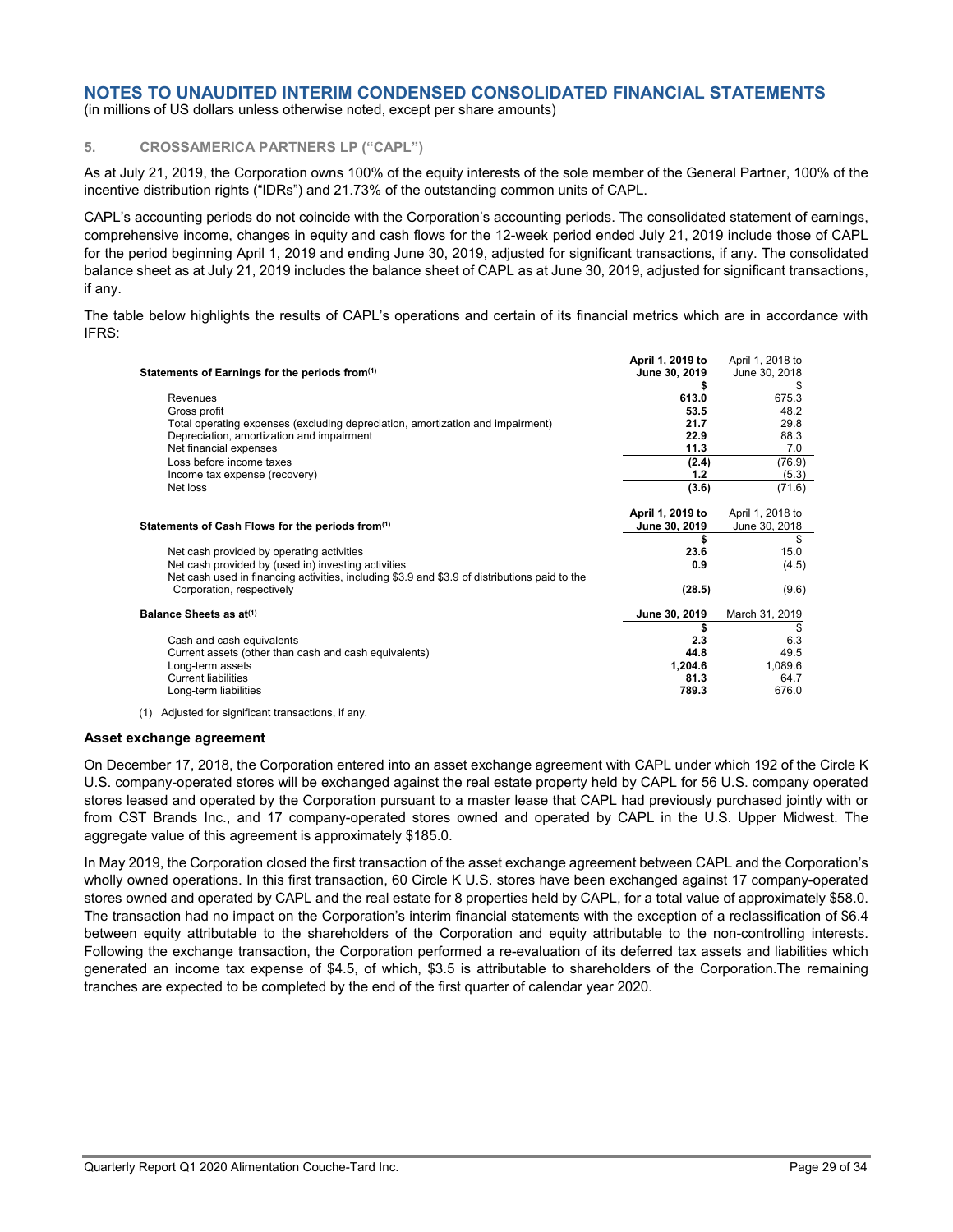(in millions of US dollars unless otherwise noted, except per share amounts)

## **6. FINANCIAL EXPENSES**

| For the 12-week periods ended                                                  | July 21, 2019 | July 22, 2018 |
|--------------------------------------------------------------------------------|---------------|---------------|
|                                                                                |               |               |
| Interest on long-term debt                                                     | 53.6          | 65.5          |
| Interest on lease liabilities (Interest on finance lease obligations) (Note 4) | 21.9          | 5.9           |
| Accretion of provisions                                                        | 3.8           | 3.8           |
| Interest on bank overdrafts and bank loans                                     | 0.7           | 0.6           |
| Net interest on defined benefit plans                                          | 0.4           | 0.4           |
| Other finance costs                                                            | 3.6           | 3.2           |
|                                                                                | 84.0          | 79.4          |

#### **7. LONG-TERM DEBT**

|                                                                                                                    | As at July 21, 2019 | As at April 28, 2019 |
|--------------------------------------------------------------------------------------------------------------------|---------------------|----------------------|
|                                                                                                                    |                     |                      |
| US-dollar-denominated senior unsecured notes, maturing from December 2019 to July 2047 <sup>(a)</sup>              | 3.233.8             | 3.379.9              |
| Canadian-dollar-denominated senior unsecured notes, maturing from November 2019 to June 2025                       | 1,834.2             | 1.774.5              |
| Euro-denominated senior unsecured notes, maturing in May 2026                                                      | 838.2               | 831.2                |
| CAPL US-dollar-denominated senior secured revolving credit facility, without recourse to the Corporation, maturing |                     |                      |
| in April $2024(b)$                                                                                                 | 507.1               | 514.8                |
| NOK-denominated senior unsecured notes, maturing in February 2026                                                  | 78.5                | 77.4                 |
| US-dollar-denominated term revolving unsecured operating credit D, maturing in December 2023 <sup>(c)</sup>        |                     | 40.0                 |
| Other debts (Obligations related to buildings and equipment under finance leases, payable on various dates, and    |                     |                      |
| other debts)                                                                                                       | 6.8                 | 333.6                |
|                                                                                                                    | 6.498.6             | 6.951.4              |
| Current portion of long-term debt                                                                                  | 1.094.7             | 1.310.7              |
| Long-term portion of long-term debt                                                                                | 5.403.9             | 5.640.7              |

#### **(a) US-dollar-denominated senior unsecured notes**

On May 28, 2019, the Corporation repaid, without penalty, \$150.0 on its \$300.0 US-dollar-denominated senior unsecured notes issued on December 14, 2017 and maturing on December 13, 2019.

On August 13, 2019, subsequent to the end of the first quarter of fiscal 2020, the Corporation repaid, without penalty, the remaining \$150.0 of these \$300.0 US-dollar-denominated senior unsecured notes.

#### **(b) CAPL US-dollar-denominated senior secured revolving credit facility, without recourse to the Corporation**

As at July 21, 2019, the effective interest rate was 4.66% and CAPL was in compliance with the restrictive provisions and ratios imposed by the credit agreement.

#### **(c) Term revolving unsecured operating credit D**

As at July 21, 2019, the Corporation was in compliance with the restrictive provisions and ratios imposed by the credit agreement.

#### **8. NET EARNINGS PER SHARE**

The following table presents the information for the computation of basic and diluted net earnings per share:

|                                                                  |              | 12-week period<br>ended July 21, 2019 |              |              | 12-week period<br>ended July 22, 2018 |              |
|------------------------------------------------------------------|--------------|---------------------------------------|--------------|--------------|---------------------------------------|--------------|
|                                                                  | Net earnings | Weighted average<br>number of shares  | Net earnings | Net earnings | Weighted average<br>number of shares  | Net earnings |
|                                                                  |              | (in thousands)                        | per share    | \$           | (in thousands)                        | per share    |
| Basic net earnings attributable to Class A<br>and B shareholders | 538.8        | 564.184                               | 0.96         | 455.6        | 564.223                               | 0.81         |
| Dilutive effect of stock options                                 |              | 846                                   | (0.01)       |              | 722                                   |              |
| Diluted net earnings available for Class A<br>and B shareholders | 538.8        | 565.030                               | 0.95         | 455.6        | 564.945                               | 0.81         |

When they have an antidilutive effect, stock options must be excluded from the calculation of the diluted net earnings per share. For the 12-week periods ended July 21, 2019 and July 22, 2018, 123,334 and 683,244 stock options were excluded, respectively.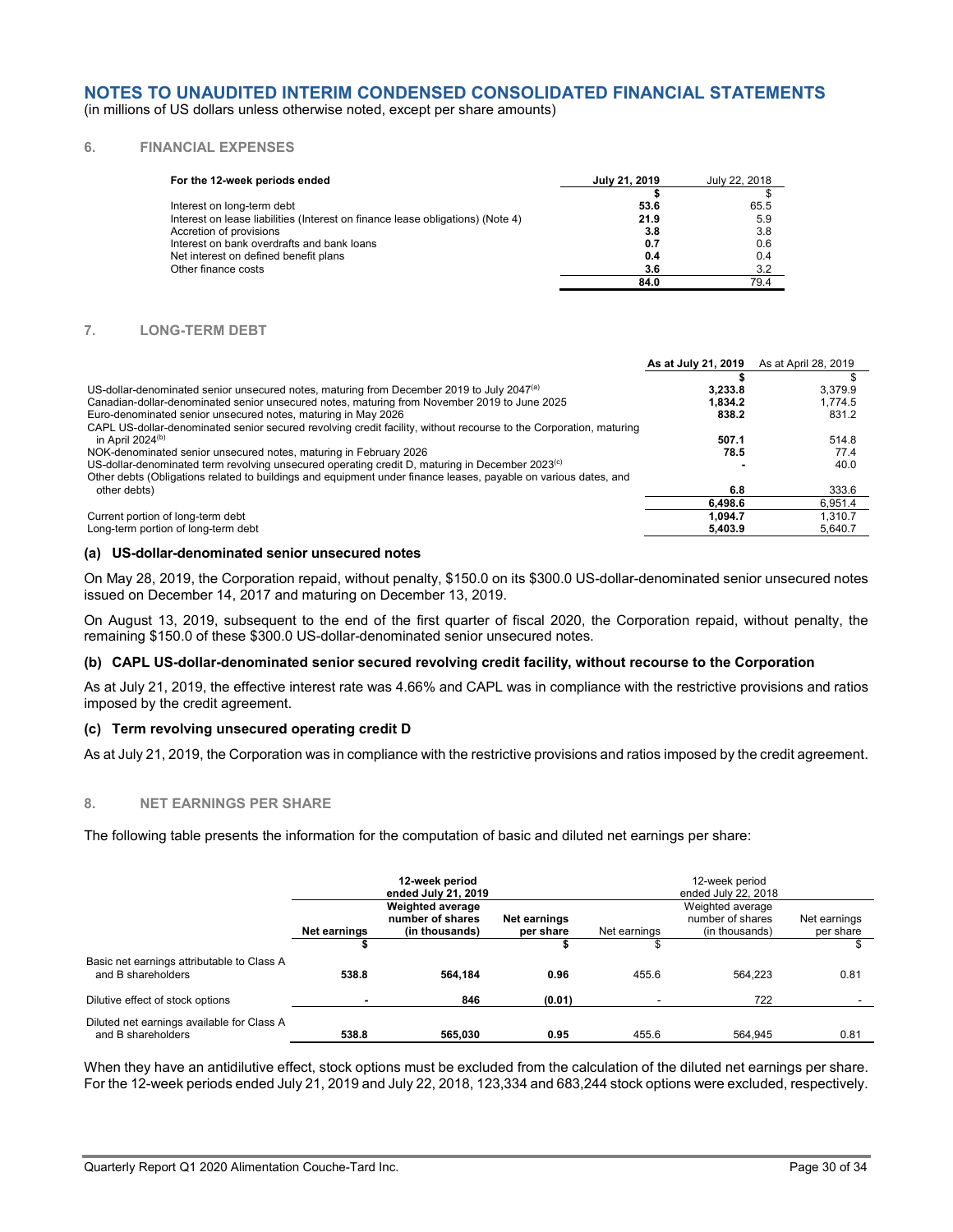(in millions of US dollars unless otherwise noted, except per share amounts)

#### **9. ACCUMULATED OTHER COMPREHENSIVE LOSS**

#### **As at July 21, 2019**

|                              | Attributable to shareholders of the Corporation |                                            |           |                       |                                        |                          |  |
|------------------------------|-------------------------------------------------|--------------------------------------------|-----------|-----------------------|----------------------------------------|--------------------------|--|
|                              |                                                 | Items that may be reclassified to earnings |           |                       | Will never be reclassified to earnings |                          |  |
|                              | Cumulative                                      |                                            |           |                       | Other assets measured at               | <b>Accumulated other</b> |  |
|                              | translation                                     | <b>Net investment</b>                      | Cash flow | <b>Cumulative net</b> | fair value through Other               | comprehensive            |  |
|                              | adiustments                                     | hedae                                      | hedae     | actuarial loss        | comprehensive income                   | loss                     |  |
|                              |                                                 |                                            |           |                       |                                        |                          |  |
| Balance, before income taxes | (453.2)                                         | (332.4)                                    | (7.4)     | (9.2)                 | (0.2)                                  | (802.4)                  |  |
| Less: Income taxes           |                                                 | (5.7)                                      | 1.1       | (3.4)                 |                                        | (8.0)                    |  |
| Balance, net of income taxes | (453.2)                                         | (326.7)                                    | (8.5)     | (5.8)                 | (0.2)                                  | (794.4)                  |  |

#### As at July 22, 2018

|                                                    |                                          | Attributable to shareholders of the Corporation |                    |                                  |                                                                              |                                         |  |  |
|----------------------------------------------------|------------------------------------------|-------------------------------------------------|--------------------|----------------------------------|------------------------------------------------------------------------------|-----------------------------------------|--|--|
|                                                    |                                          | Items that may be reclassified to earnings      |                    |                                  | Will never be reclassified to earnings                                       |                                         |  |  |
|                                                    | Cumulative<br>translation<br>adjustments | Net investment<br>hedge                         | Cash flow<br>hedge | Cumulative net<br>actuarial loss | Other assets measured at<br>fair value through Other<br>comprehensive income | Accumulated other<br>comprehensive loss |  |  |
|                                                    |                                          |                                                 |                    |                                  |                                                                              |                                         |  |  |
| Balance, before income taxes<br>Less: Income taxes | (370.3)                                  | (309.3)<br>(2.7)                                | (12.5)<br>(0.5)    | (12.5)<br>(3.5)                  |                                                                              | (704.6)<br>(6.7)                        |  |  |
| Balance, net of income taxes                       | (370.3)                                  | (306.6)                                         | (12.0)             | (9.0)                            |                                                                              | (697.9)                                 |  |  |

#### **10. CAPITAL STOCK**

#### **Issued and outstanding shares**

As at July 21, 2019, the Corporation had 126,903,950 issued and outstanding Class A multiple-voting shares (126,908,950 as at April 28, 2019), with each share comprising 10 votes, and 436,769,666 issued and outstanding Class B subordinate voting shares (437,501,910 as at April 28, 2019), with each share comprising 1 vote.

The changes in the number of outstanding shares are as follows:

|                                                                 | July 21, 2019 |
|-----------------------------------------------------------------|---------------|
| Class A multiple voting shares                                  |               |
| Balance, beginning of year                                      | 126,908,950   |
| Conversion into Class B shares                                  | (5,000)       |
| Balance, end of year                                            | 126,903,950   |
| Class B subordinate voting shares<br>Balance, beginning of year | 437,501,910   |
| Issued on conversion of Class A shares                          | 5.000         |
| Repurchased and cancelled shares <sup>(a)</sup>                 | (764, 174)    |
| Issuance of shares on stock options exercised                   | 26,930        |
| Balance, end of year                                            | 436.769.666   |

#### **(a) Share repurchase program**

During the first quarter of fiscal 2020, the Corporation repurchased 764,174 Class B subordinate voting shares under its share repurchase program, for a net amount of \$46.2, out of which \$31.8 is recorded in Accounts payable and accrued liabilities as at July 21, 2019.

In addition, subsequent to the end of the quarter, the Corporation repurchased 740,892 Class B subordinate voting shares under its share repurchase program, for a net amount of \$45.1.

All shares repurchased were cancelled.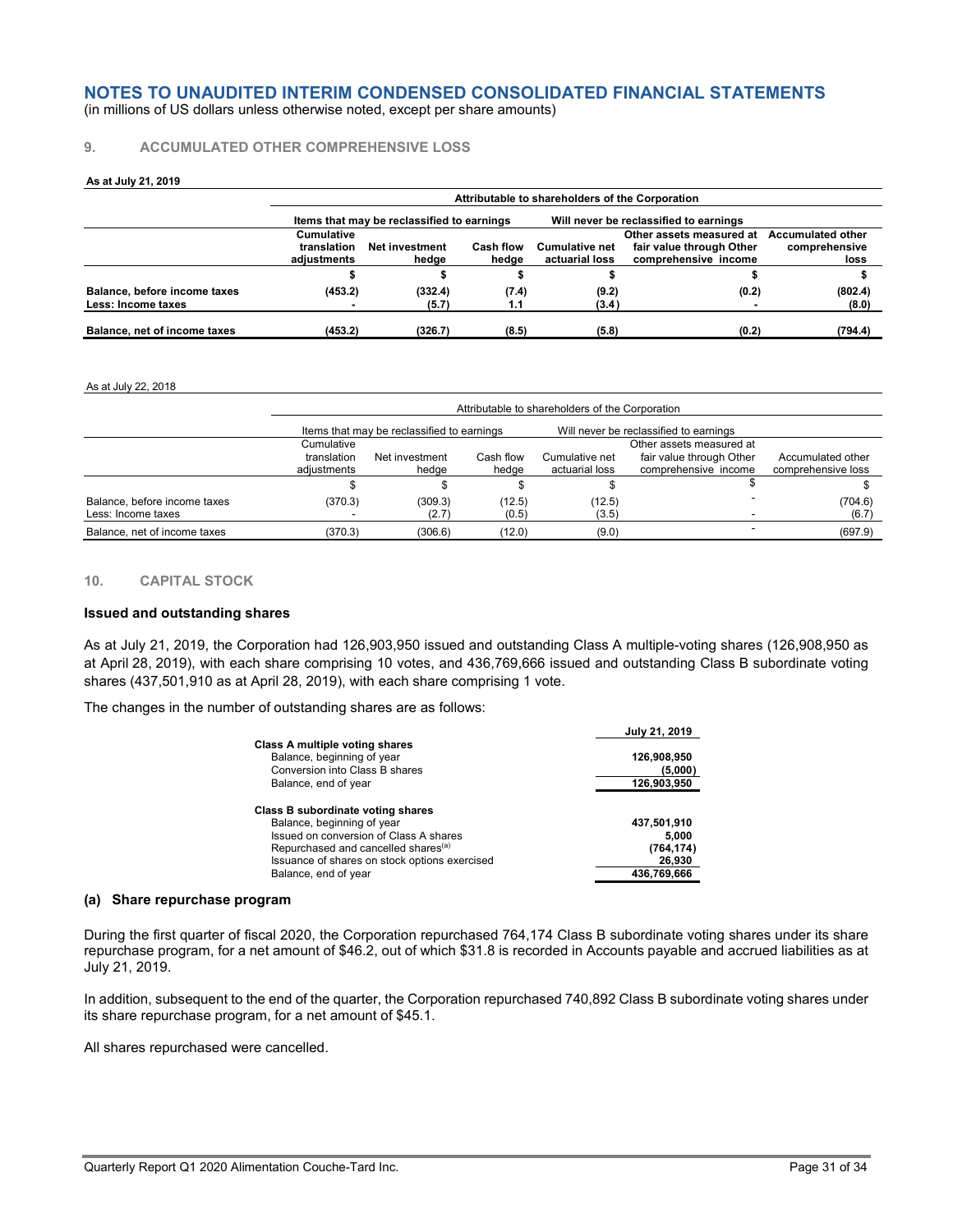(in millions of US dollars unless otherwise noted, except per share amounts)

#### **Stock options**

For the 12-week period ended July 21, 2019, a total of 28,264 stock options were exercised (8,100 for the 12-week period ended July 22, 2018).

For the 12-week period ended July 21, 2019, a total of 123,334 stock options were granted (163,593 for the 12-week period ended July 22, 2018). The description of the Corporation's stock-based compensation plan is included in Note 25 of the audited annual consolidated financial statements presented in the Corporation's 2019 Annual Report.

The weighted average fair value of stock options granted for the 12-week period ended July 21, 2019 was CA \$20.96 per option, which was estimated at the grant date using the Black-Scholes option pricing model on the basis of the following weighted average assumptions for the stock options granted during the period:

- Expected quarterly dividend of CA \$0.125 per share;
- Expected volatility of 23%;
- Risk-free interest rate of 1.56%;
- Expected life of 8 years.

#### **11. SEGMENTED INFORMATION**

The Corporation operates convenience stores in the United States, in Europe and in Canada. It operates in one reportable segment, the sale of goods for immediate consumption, road transportation fuel and other products mainly through company-operated and franchised stores. The Corporation operates its convenience store chain under several banners, including Circle K, Corner Store, Couche-Tard, Holiday, Ingo and Mac's. Revenues from external customers mainly fall into three categories: merchandise and services, road transportation fuel and other.

Information on the principal revenue categories as well as geographic information is as follows:

|                                                     | 12-week period<br>ended July 21, 2019 |               |         | 12-week period<br>ended July 22, 2018 |                      |         |         |          |
|-----------------------------------------------------|---------------------------------------|---------------|---------|---------------------------------------|----------------------|---------|---------|----------|
|                                                     | <b>United States</b>                  | <b>Europe</b> | Canada  | Total                                 | <b>United States</b> | Europe  | Canada  | Total    |
|                                                     |                                       | \$            | \$      | \$                                    | \$                   | \$      | \$      | \$       |
| <b>External customer</b><br>revenues <sup>(a)</sup> |                                       |               |         |                                       |                      |         |         |          |
| Merchandise and services                            | 2.677.1                               | 353.1         | 575.6   | 3,605.8                               | 2.634.7              | 368.7   | 544.4   | 3.547.8  |
| Road transportation fuel                            | 7,247.5                               | 1,919.8       | 1,201.4 | 10,368.7                              | 7.652.9              | 1,952.5 | 1.291.8 | 10,897.2 |
| Other                                               | 28.6                                  | 155.1         | 4.8     | 188.5                                 | 16.3                 | 319.0   | 6.2     | 341.5    |
|                                                     | 9,953.2                               | 2,428.0       | 1,781.8 | 14,163.0                              | 10,303.9             | 2,640.2 | 1.842.4 | 14,786.5 |
| <b>Gross Profit</b>                                 |                                       |               |         |                                       |                      |         |         |          |
| Merchandise and services                            | 909.0                                 | 146.5         | 189.5   | 1.245.0                               | 880.6                | 156.3   | 187.9   | 1.224.8  |
| Road transportation fuel                            | 695.6                                 | 222.2         | 81.5    | 999.3                                 | 586.6                | 246.5   | 100.0   | 933.1    |
| Other                                               | 28.6                                  | 31.3          | 4.8     | 64.7                                  | 16.2                 | 36.8    | 6.2     | 59.2     |
|                                                     | 1,633.2                               | 400.0         | 275.8   | 2,309.0                               | 1.483.4              | 439.6   | 294.1   | 2.217.1  |
| Total long-term assets <sup>(b)</sup>               | 14.040.9                              | 3.926.1       | 2.596.6 | 20.563.6                              | 12.455.1             | 3.607.8 | 2.138.6 | 18.201.5 |

(a) Geographic areas are determined according to where the Corporation generates operating income (where the sale takes place) and according to the location of the long-term assets. (b) Excluding financial instruments, deferred tax assets and post-employment benefit assets.

#### **12. FAIR VALUE**

The fair value of Trade accounts receivable and vendor rebates receivable, Credit and debit cards receivable and Accounts payable and accrued liabilities is comparable to their carrying amounts given their short maturity. The carrying values of the term revolving unsecured operating credit D and the CAPL senior secured revolving credit facility approximate their fair values given that their credit spreads are similar to the credit spread the Corporation would obtain under similar conditions at the reporting date.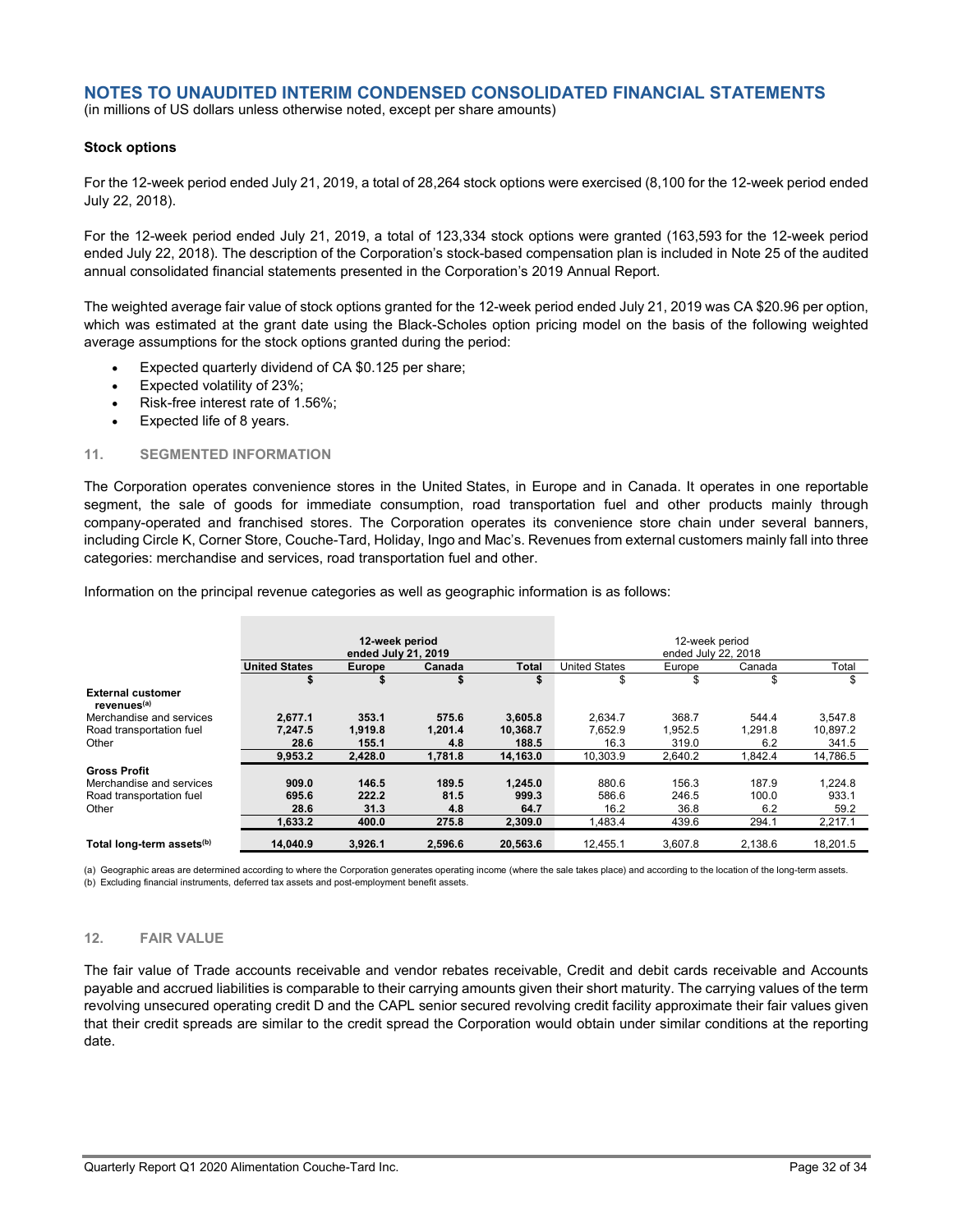(in millions of US dollars unless otherwise noted, except per share amounts)

#### **Fair value hierarchy**

Fair value measurements are categorized in accordance with the following levels:

- Level 1: Unadjusted quoted prices in active markets for identical assets or liabilities;
- Level 2: Inputs other than quoted prices included in Level 1 but which are observable for the asset or liability, either directly or indirectly; and
- Level 3: Inputs for the asset or liability which are not based on observable market data.

The estimated fair value of each class of financial instrument, the methods and assumptions that were used to determine them and their fair value hierarchy are as follows:

*Financial instruments at fair value on the consolidated balance sheets:*

- The fair value of the indexed deposit contract, which is mainly based on the fair market value of the Corporation's Class B shares, was \$59.8 as at July 21, 2019 (\$49.5 as at April 28, 2019) (Level 2). As at July 21, 2019, they are presented as Accounts receivable for an amount of \$20.8 (\$9.8 as at April 28, 2019) and Other assets for an amount of \$39.0 (\$39.7 as at April 28, 2019) on the consolidated balance sheets; and
- The fair value of the cross-currency interest rate swaps, which is determined based on market rates, was \$226.5 as at July 21, 2019 (\$250.1 as at April 28, 2019) (Level 2). As at July 21, 2019, they are presented as Other short term financial liabilities for an amount of \$105.9 (\$115.0 as at April 28, 2019) and Other long-term financial liabilities for an amount of \$120.6 (\$135.1 as at April 28, 2019) on the consolidated balance sheets; and
- The fair value of the fixed-to-floating interest rate swaps, which is determined based on market rates, was \$1.0 as at July 21, 2019 (\$3.9 as at April 28, 2019) (Level 2). They are presented as Other short-term financial liabilities on the consolidated balance sheets; and
- The fair value of the fuel swaps, which is determined based on market rates, was \$1.8 as at July 21, 2019 (\$4.7 as at April 28, 2019) (Level 2).They are presented as Other short-term financial assets as at July 21, 2019 and as Other short-term financial liabilities as at April 28, 2019 on the consolidated balance sheets.

*Financial instruments not at fair value on the consolidated balance sheets:*

• The table below presents the fair value, which is based on observable market data (Level 2), and the carrying value of the financial instruments which are not measured at fair value on the consolidated balance sheets:

|                                                    | As at July 21, 2019 | As at April 28, 2019 |                |            |
|----------------------------------------------------|---------------------|----------------------|----------------|------------|
|                                                    | Carrving value      | Fair value           | Carrying value | Fair value |
|                                                    |                     |                      |                |            |
| US-dollar-denominated senior unsecured notes       | 3.233.8             | 3.279.4              | 3.379.9        | 3.347.6    |
| Canadian-dollar-denominated senior unsecured notes | 1.834.2             | 1.894.0              | 1.774.5        | 1.815.0    |
| Euro-denominated senior unsecured notes            | 838.2               | 900.9                | 831.2          | 869.2      |
| NOK-denominated senior unsecured notes             | 78.5                | 86.0                 | 77.4           | 86.0       |

#### **13. SUBSEQUENT EVENTS**

#### **Dividends**

During its September 4, 2019 meeting, the Board of Directors declared a quarterly dividend of CA 12.5¢ per share, before the share split described below, for the first quarter of fiscal 2020 to shareholders on record as at September 13, 2019, and approved its payment for September 27, 2019. This is an eligible dividend within the meaning of the *Income Tax Act* (Canada).

## **Class A multiple-voting shares and Class B subordinate voting shares split**

During its September 4, 2019 meeting, the Board of Directors approved a two-for-one split of all the Corporation's issued and outstanding Class A multiple-voting shares and Class B subordinate voting shares on record as at September 20, 2019 and payable on September 27, 2019. This share split was approved by regulatory authorities.